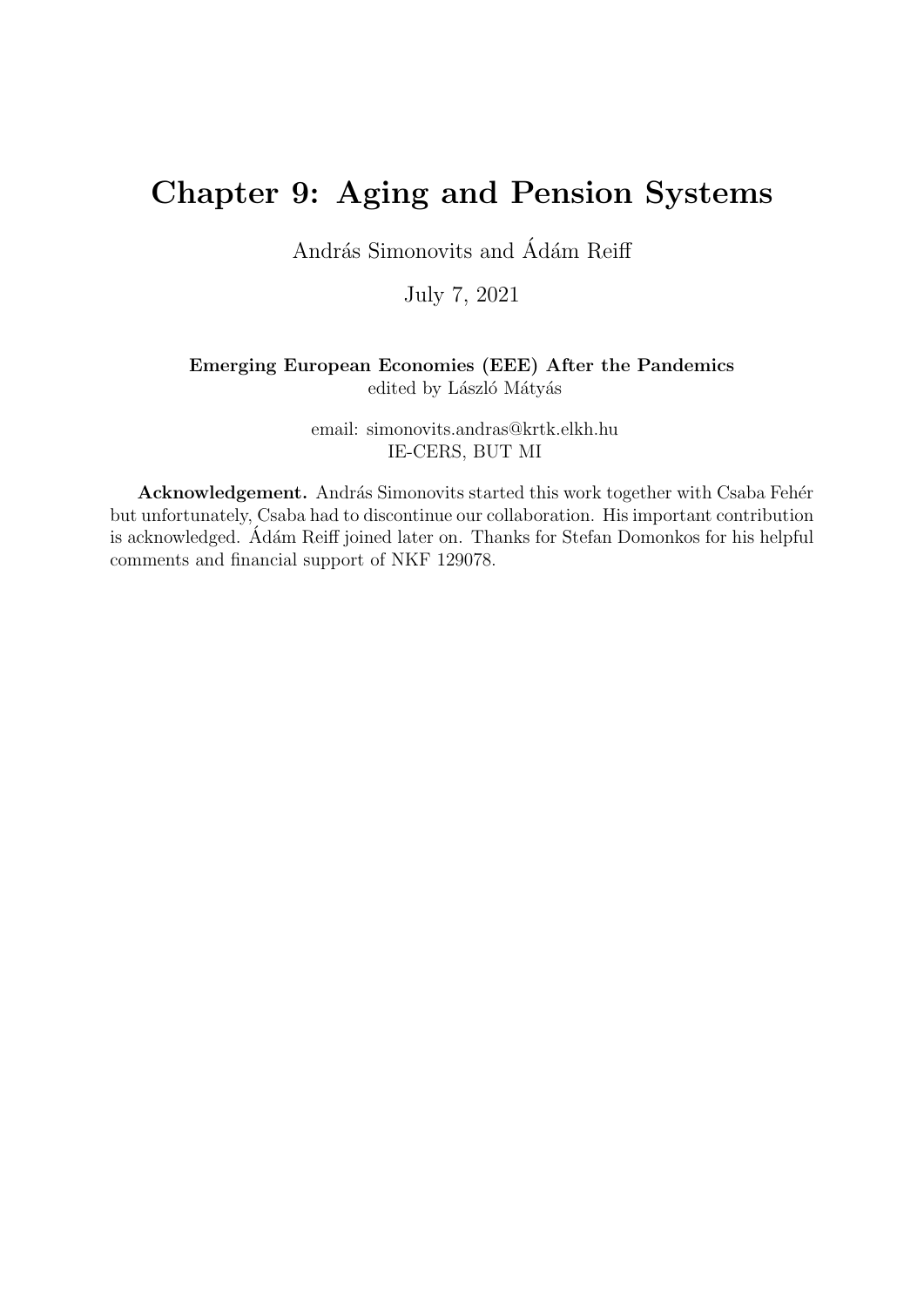# 1 Introduction

Population aging and working of a pension system are long-term processes. Nevertheless, a shock like the Covid-19 pandemic may have an important impact on them, through economic crisis and changes in migration. Analysing this topic, we shall focus on Emerging European Economies  $(EEE)^1$  $(EEE)^1$  which in aggregate are only a small part of EU27 and EEE is less developed than the core EU.

There is a huge literature on the post-1990 development of the region but we only refer to Medgyesi and Tóth (2020) which is a rather comprehensive and up-to-date review. There are very good surveys on the aging and pension systems in general, and in EEE in particular. The main problem of the latter is that after 30 years of post-communist development, the corresponding populations live shorter than the core EU's populations, including the poorer ones, and their fertility is rising slowly. The EEE have reached or even surpassed the development level of the poorest old EU countries, and their labour markets left behind the deep recession after the regime change.

The EE countries have modernized their public pension systems as well. Except for Czechia and Slovenia, they have partially privatized their monopillar but during or after the Great Recession of 2007-2010, some of them (Hungary and Poland) renationalized their second pillars, while others (Romania, Slovakia) have kept it.

The Covid-19 interrupted the economic growth of these countries as well. In 2020, the GDPs declined by 2.7-8%, despite massive government intervention and even if normalcy returns to the mid or late 2021, the impact will remain for a while. Looking ahead, the future of the pension systems of these and other countries was dark already before the pandemics: the rising retirement age can offset the impact of rising life expectancy but cannot help on low fertility and emigration. The short-run impact of the Covid is unfavourable: unemployment is rising, employment is dropping and pension expenditures cannot be reduced. The public finances are strained by the deep recession. We expect no important changes in the long-term functioning of these pension systems.

Pension policy can improve or make worse the pension system. Rising retirement age is an improvement in general but if it is achieved by the combination of rigid and lax rules (e.g. Hungary, 2011–), then it is of dubious value. The strengthening of the link between lifetime contributions and lifetime benefits is promising in general but if it is coupled with heterogeneous life expectancies that depend heavily on lifetime contributions, then it is unfair. Due to lack of reliable information, this study will skip this aspect.

The structure of the remainder of the Chapter is the following. Section 2 discusses aging in EU in general and in EEE in particular. Section 3 gives an overview on the pension developments between 1990 and 2019. Section 4 presents pre-Covid forecasts on aging and pension systems, and discusses the assumptions behind these forecasts. Section 5 evaluates the probable impact of Covid-19 on the future population aging and pension

<span id="page-1-0"></span><sup>&</sup>lt;sup>1</sup>We enlist the following countries into this group: Bulgaria, Croatia, Czechia, Hungary, Poland, Romania, Slovakia and Slovenia.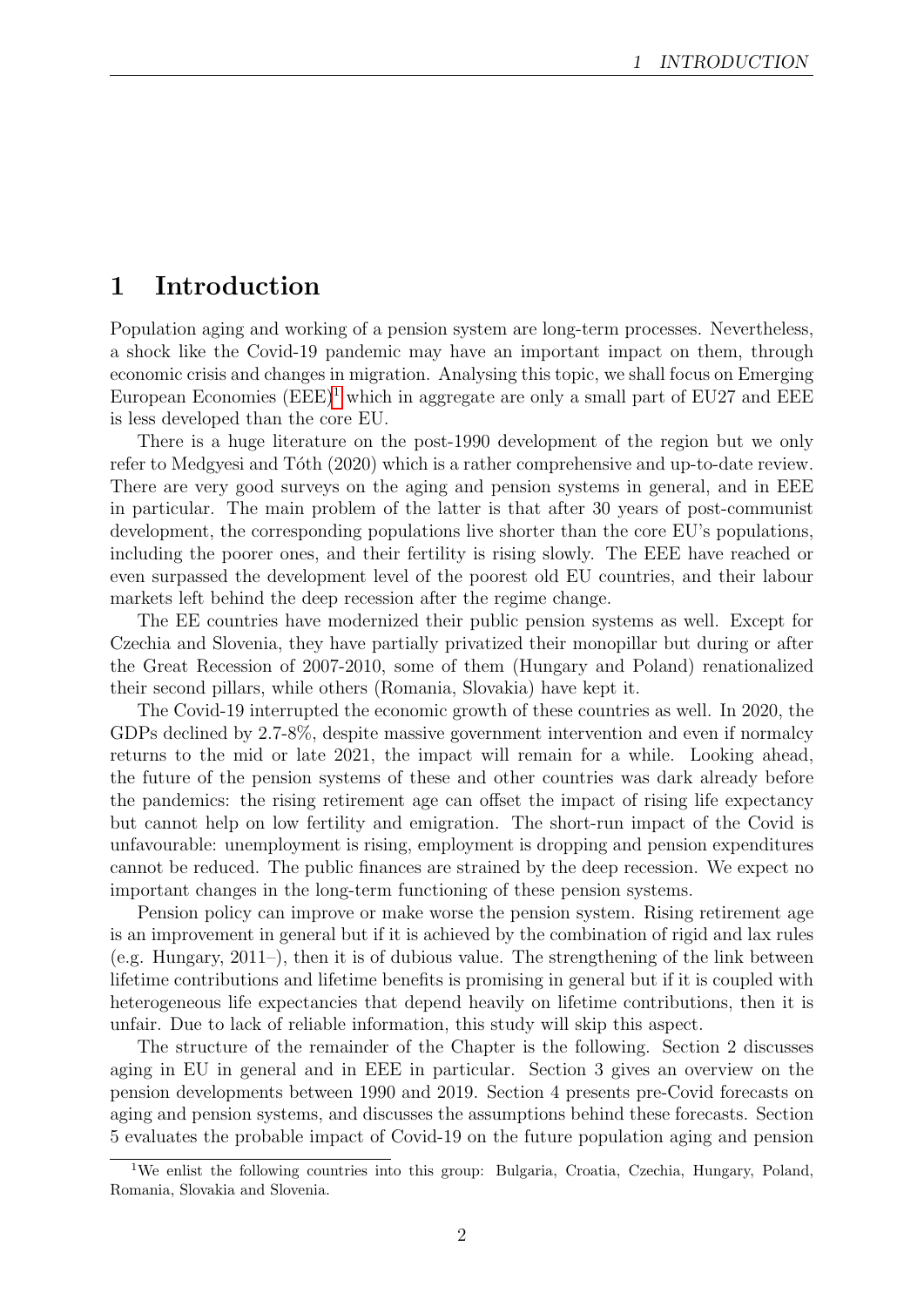systems. Section 6 concludes.

# 2 Aging in EU and EEE

Population aging can be defined as a significant rise in the share of old-age population. It has three causes: (i) drop in the total fertility rate; (ii) rise in life expectancy and (iii) age-dependent emigration rate.

• Drop in Total Fertility Rates.<sup>[2](#page-2-0)</sup> Before the regime change around 1990, in EEE, TFR was everywhere near or above 2, while in the EU-15, it oscillated between low and high values. After the regime change, TFR has declined in every EE country well below 2, while in several countries of the core EU, it rose above 1.6, sometimes close to 2 (e.g. France). The past and the future development of TFR in EEE is displayed in Table [1.](#page-2-1) There is a hope that after 2030 it will reach 1.6–1.7 and then it will rise a little bit further.

| Country            | 1985 | 2019 | 2030 | 2050 | 2070 | 2100 |
|--------------------|------|------|------|------|------|------|
| Bulgaria           | 1.97 | 1.58 | 1.65 | 1.70 | 1.71 | 1.73 |
| $Croatia*$         | 1.90 | 1.47 | 1.48 | 1.54 | 1.59 | 1.68 |
| Czechia            | 1.95 | 1.71 | 1.75 | 1.78 | 1.78 | 1.78 |
| Hungary            | 1.85 | 1.55 | 1.61 | 1.69 | 1.70 | 1.71 |
| Poland*            | 2.28 | 1.44 | 1.40 | 1.49 | 1.56 | 1.65 |
| Romania            | 2.31 | 1.77 | 1.66 | 1.72 | 1.74 | 1.76 |
| Slovakia           | 2.26 | 1.57 | 1.59 | 1.63 | 1.67 | 1.73 |
| Slovenia           | 1.71 | 1.61 | 1.59 | 1.65 | 1.68 | 1.72 |
| $\overline{EU}$ 27 | 1.99 | 1.53 | 1.55 | 1.61 | 1.65 |      |

<span id="page-2-1"></span>Table 1: Past trends and projections of total fertility rate

Source: European Commission (2021). \* The 1985 data refers to 1980.

• Rise in Life Expectancy. After a long stagnation and eventual drop in the 1990s, and with a large gap with EU-15, especially for males, life expectancy at birth (LE0) started to rise steeply in EEE (Figure 7 in Chapter 1 depicts the development of LE in EEE and compares it with Austria and Sweden). But this indicator reflects early as well as late death, therefore other indicators, something like life expectancy at old age is better to analyze aging.<sup>[3](#page-2-2)</sup> Therefore we shall consider life expectancy at age 65 (LE65, relevant for old-age retirement), which also rose, and is forecasted to rise further (Tables [2](#page-3-0) and [3,](#page-3-1) respectively).<sup>[4](#page-2-3)</sup> For example, for the males of the shortest

<span id="page-2-0"></span><sup>&</sup>lt;sup>2</sup>The total fertility rate is the average number of children born to a typical female during her lifetime. Period TFR refers to the average number of children born in a given year, cohort TFR refers to the corresponding average by females of a given cohort.

<span id="page-2-2"></span><sup>&</sup>lt;sup>3</sup>The *life expectancy at age a in year t* is the expected number of years lived by those who were a years old in year  $t$  if the age-specific mortality remained constant. In reality, mortality is decreasing, therefore the foregoing indicator is the average ages at death in year t. The same distinction is to be made between period and cohort LEXP as between period and cohort TFR.

<span id="page-2-3"></span><sup>&</sup>lt;sup>4</sup>In order to ensure easy comparability, this chapter frequently uses a uniform retirement age of 65 for constructing demographic, labour market and pension system indicators. As a first approximation, we also assume that the age of separation from the labour market coincides with retirement into the pension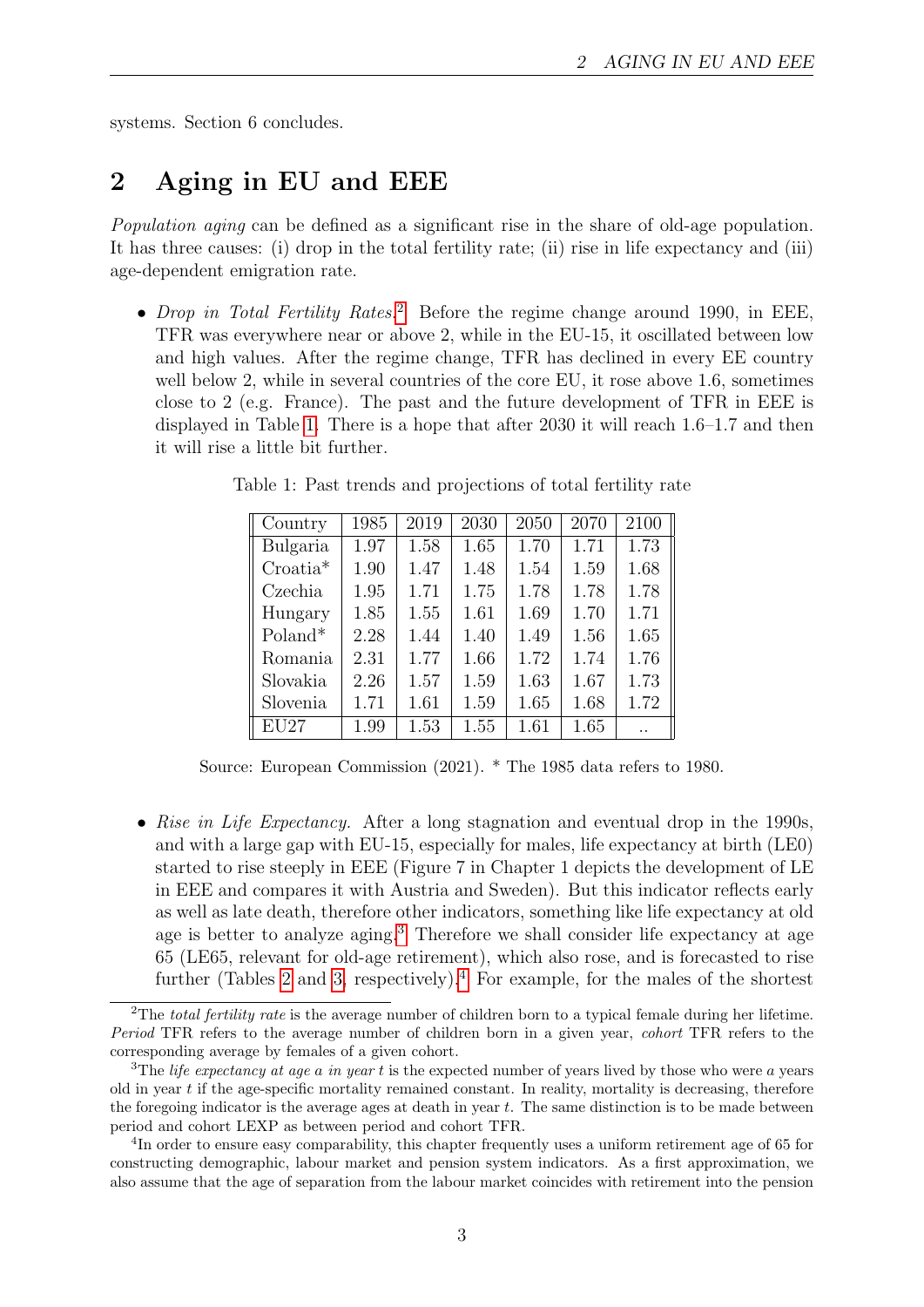and longest duration, Bulgaria and Slovenia, between 2019 and 2100, the indicator will rise from 14.2 and 18.1 years to 24.8 and 25.7 years, respectively. For females, this indicator is even higher than for males. At the two extremes, Bulgarian and Slovenian females are expected to live another 27.9 and 29.1 years as retirees in 2100 with respect to 18.1 and 21.8 years in 2019, respectively. We shall not analyse the health sector in detail, but we mention that it is closely connected with aging and pensions. The healthier the population, the longer the citizens live and the later they can and should retire.

| Country  | 1990                 | 2019 | 2030 | 2050 | 2070 | 2100 |
|----------|----------------------|------|------|------|------|------|
| Bulgaria | 12.7                 | 14.2 | 15.9 | 18.8 | 21.4 | 24.8 |
| Croatia  | $\ddot{\phantom{a}}$ | 15.9 | 17.2 | 19.7 | 22.1 | 25.0 |
| Czechia  | 11.7                 | 16.4 | 17.8 | 20.3 | 22.5 | 25.3 |
| Hungary  | 12.1                 | 14.8 | 16.4 | 19.3 | 21.9 | 25.1 |
| Poland   | 12.4                 | 16.1 | 17.6 | 20.2 | 22.6 | 25.5 |
| Romania  | 13.2                 | 14.9 | 16.5 | 19.5 | 22.1 | 25.3 |
| Slovakia | 12.3                 | 15.7 | 17.0 | 19.7 | 22.1 | 25.2 |
| Slovenia | 13.3                 | 18.1 | 19.2 | 21.3 | 23.2 | 25.7 |
| EU27     |                      | 18.3 | 19.7 | 21.6 | 23.5 |      |

<span id="page-3-0"></span>Table 2: Past trends and projections of life expectancy at 65, males

Source: European Commission (2021).

<span id="page-3-1"></span>Table 3: Past trends and projections of life expectancy at 65, females

| Country  | 1990 | 2019 | 2030 | 2050 | 2070 | 2100 |
|----------|------|------|------|------|------|------|
| Bulgaria | 15.2 | 18.1 | 19.6 | 22.3 | 24.7 | 27.9 |
| Croatia  |      | 19.5 | 20.7 | 23.1 | 25.3 | 28.1 |
| Czechia  | 15.3 | 20.1 | 21.3 | 23.6 | 25.7 | 28.4 |
| Hungary  | 15.4 | 18.6 | 20.2 | 23.0 | 25.4 | 28.4 |
| Poland   | 16.2 | 20.4 | 21.8 | 24.3 | 26.2 | 28.8 |
| Romania  | 15.2 | 18.6 | 20.1 | 22.9 | 25.4 | 28.4 |
| Slovakia | 16.0 | 19.7 | 20.8 | 23.4 | 25.7 | 28.5 |
| Slovenia | 17.1 | 21.8 | 23.0 | 25.0 | 26.8 | 29.1 |
| EU27     |      | 21.8 | 23.0 | 25.0 | 26.8 |      |

Source: European Commission (2021).

• Age-dependent emigration. The effects of aging on a country's demographic structure may be modified by age-specific migration balances which varies greatly across countries and time periods, depending on whether a country, in a given period, is a source, transit route or a destination. During the last one or two decades, a significant share of the population of EEE left and others from non-EU countries arrived. Among the EE countries, Bulgaria, Croatia, Poland and Romania were hit especially hard by this process. Although estimates are very uncertain for emigration,

system—again, both at 65. In principle, one may determine a dynamic age which separates working- and old-age populations but it is quite a demanding task.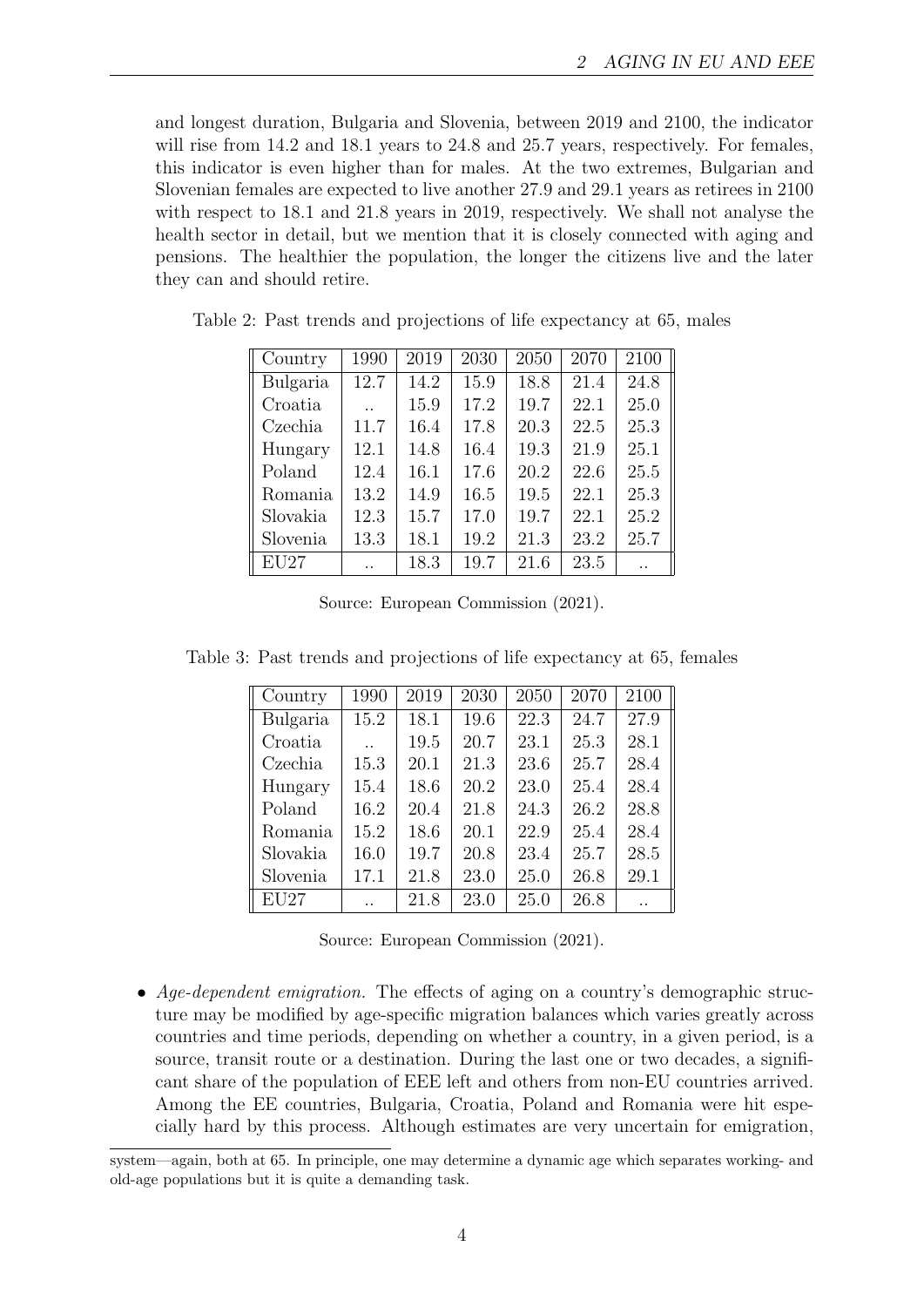for these countries the population share which emigrated is usually estimated to exceed 10%. As emigration mostly affects the working-age population, large-scale emigration can also contribute to population aging.

| Country  | 1990                 | 2019 | 2030 | 2050 | 2070 | 2100 |
|----------|----------------------|------|------|------|------|------|
| Bulgaria | 59.2                 | 59.8 | 57.0 | 51.1 | 50.8 | 49.8 |
| Croatia  | $\ddot{\phantom{a}}$ | 60.0 | 56.8 | 53.0 | 50.7 | 49.6 |
| Czechia  | 57.9                 | 60.1 | 57.4 | 51.9 | 52.0 | 50.7 |
| Hungary  | 58.8                 | 61.1 | 59.2 | 53.6 | 51.7 | 50.4 |
| Poland   | 57.4                 | 62.2 | 58.6 | 53.5 | 50.1 | 49.2 |
| Romania  | 57.9                 | 60.5 | 58.8 | 51.5 | 50.7 | 50.1 |
| Slovakia | 56.3                 | 63.4 | 58.8 | 52.6 | 50.2 | 49.2 |
| Slovenia | 61.2                 | 60.6 | 56.8 | 51.5 | 51.7 | 50.4 |
| EU27     |                      | 59.4 | 56.6 | 52.0 | 51.2 | 49.9 |

<span id="page-4-0"></span>Table 4: Past trends and projections of share of working age population (20-64)

Source: European Commission (2021).

The *share of the working-age population* will decrease and that of the old will rise (Tables [4](#page-4-0)[–6\)](#page-5-0). Table [4](#page-4-0) shows the decline of the share of working-age population, starting from slightly higher values in EEE than in EU.[5](#page-4-1) Confining attention to the two initial extremes, the Bulgarian and the Slovenian shares decrease from 59.2 and 61.2% in 2019 to 49.8 and 49.2% by 2100, respectively. The share of old-age population (above 65) may double from 2019 to 2100 in the developed world, including EEE. According to Table [5,](#page-4-2) again, the Bulgarian and Slovakian indicators increase from 21.3 and 16.0% in 2019 to 31.7 and 32.0% in 2100, respectively. The EU average rises similarly, from 20.2 to 31.3%.

<span id="page-4-2"></span>Table 5: Past trends and projections of share of old-age population (65+)

| Country           | 1990      | 2019 | 2030 | 2050 | 2070 | 2100 |
|-------------------|-----------|------|------|------|------|------|
| Bulgaria          | 13.0      | 21.3 | 24.3 | 30.7 | 31.0 | 31.7 |
| Croatia           | $\ddotsc$ | 20.6 | 25.1 | 30.2 | 32.7 | 32.9 |
| Czechia           | 12.5      | 19.6 | 22.0 | 28.2 | 28.0 | 29.4 |
| Hungary           | 13.2      | 19.3 | 21.6 | 27.7 | 29.6 | 31.0 |
| Poland            | 10.0      | 17.7 | 22.7 | 30.1 | 34.0 | 33.9 |
| Romania           | 10.3      | 18.5 | 21.8 | 30.6 | 31.5 | 31.7 |
| Slovakia          | 10.3      | 16.0 | 20.9 | 29.4 | 31.7 | 32.0 |
| Slovenia          | 10.6      | 19.8 | 24.4 | 30.7 | 30.5 | 31.3 |
| $\overline{E}U27$ |           | 20.2 | 24.2 | 29.5 | 30.3 | 31.3 |

Source: European Commission (2021).

The share of very old within the old-age population (i.e. above 80 to above 65) has steeply risen and will continue rising in the world in general and in the EEE in particular (Table [6\)](#page-5-0). The (initially) lowest and highest ratios of Slovakia and Slovenia will grow from 20.6 and 26.8% in 2019 to 46.6 and 47.3% in 2100, respectively, and in all EEE will be close to the projected EU average 46.6% (2100).

<span id="page-4-1"></span><sup>&</sup>lt;sup>5</sup>Note that during the demographic transition, the share of the third category, namely that of children may decrease so fast that both other shares rise at the same time.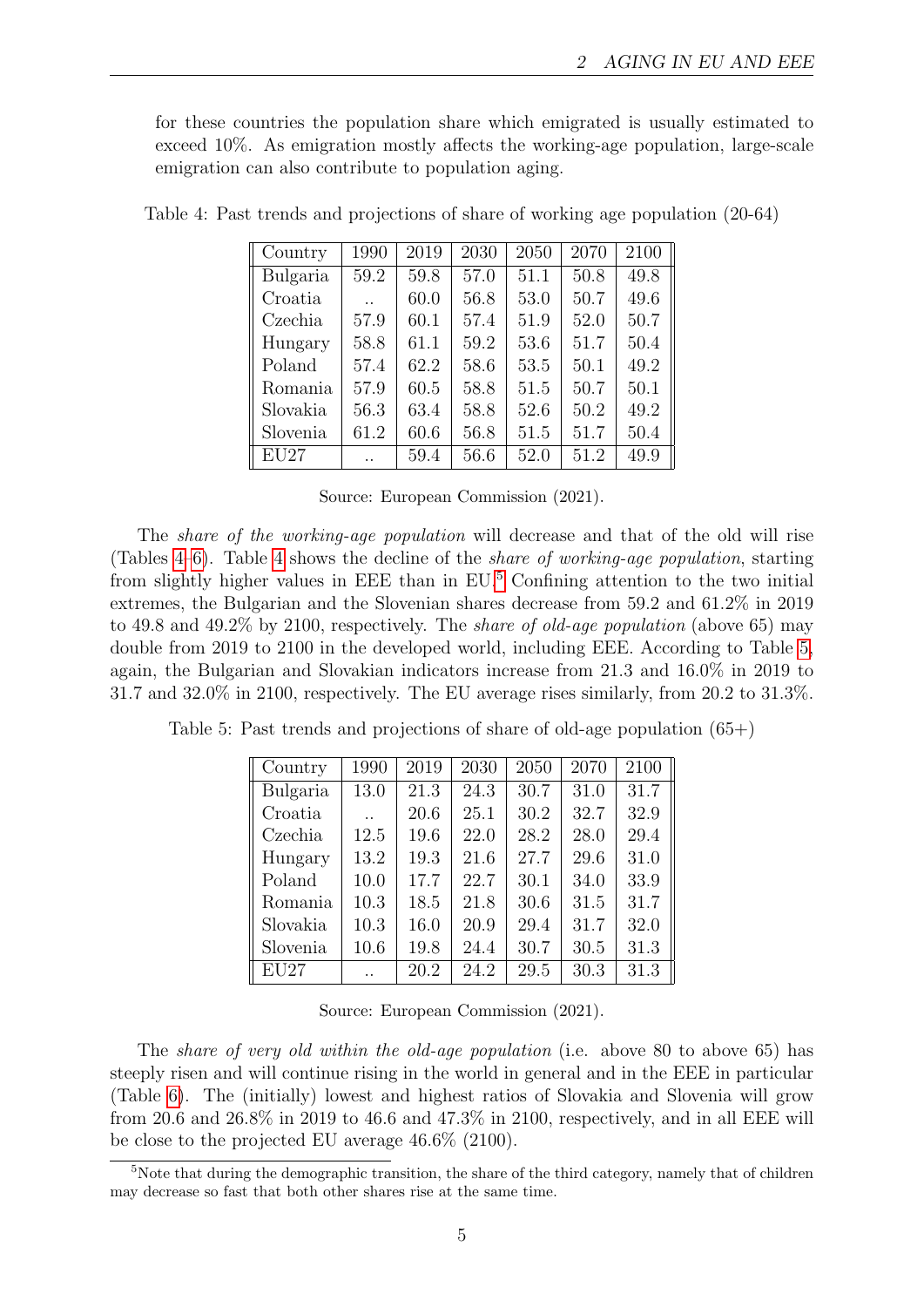| Country  | 1990                 | 2019 | 2030 | 2050 | 2070 | 2100 |
|----------|----------------------|------|------|------|------|------|
| Bulgaria | 16.2                 | 22.5 | 26.7 | 31.3 | 44.8 | 46.1 |
| Croatia  |                      | 25.7 | 25.5 | 35.4 | 41.3 | 46.2 |
| Czechia  | 19.2                 | 20.9 | 29.1 | 30.5 | 45.0 | 45.2 |
| Hungary  | 18.9                 | 22.8 | 26.9 | 30.7 | 40.9 | 44.8 |
| Poland   | 20.0                 | 24.9 | 25.1 | 32.2 | 45.9 | 48.4 |
| Romania  | 16.5                 | 25.4 | 26.1 | 33.0 | 45.4 | 46.7 |
| Slovakia | 19.4                 | 20.6 | 23.0 | 30.3 | 45.7 | 46.6 |
| Slovenia | 20.8                 | 26.8 | 27.0 | 36.5 | 45.2 | 47.3 |
| EU27     | $\ddot{\phantom{0}}$ | 28.7 | 29.8 | 38.3 | 43.6 | 46.6 |

<span id="page-5-0"></span>Table 6: Past trends and projections of the share of very old within the old,  $80+/65+,$  %

Source: own calculations from the projections of European Commission (2021).

From the point of view of the pension system, the *old-age dependency ratio*, the ratio of citizens above 65 and that of between 20 and 64 is a very important factor.[6](#page-5-1) Table [7](#page-5-2) displays the relevant time-series of old-age dependency ratios. In 2019, Bulgaria had the highest value:  $35.7\%$ , while Slovakia had the lowest:  $25.3\%$ . At the end of our forecast period, in 2100 both will be around to 64-65%, while some other countries may reach a lower value (Czechia is projected to have a ratio of 58% in 2100). The EU average in 2019 was close to the highest EEE ratio (Bulgaria), but by 2100 it is projected to stay below the EEE average.

<span id="page-5-2"></span>Table 7: Past trends and projections of old-age dependency ratio  $2010$  2090 2050 2050 2100

| Country  | 1990 | 2019 | 2030 | 2050 | 2070 | 2100 |
|----------|------|------|------|------|------|------|
| Bulgaria | 21.9 | 35.7 | 42.6 | 60.0 | 61.0 | 63.8 |
| Croatia  |      | 34.3 | 44.1 | 56.9 | 64.5 | 66.3 |
| Czechia  | 21.5 | 32.6 | 38.4 | 54.4 | 53.8 | 58.0 |
| Hungary  | 22.5 | 31.6 | 36.5 | 51.8 | 57.4 | 61.4 |
| Poland   | 17.3 | 28.4 | 38.7 | 56.2 | 67.9 | 68.9 |
| Romania  | 17.8 | 30.6 | 37.1 | 59.4 | 62.1 | 63.2 |
| Slovakia | 18.3 | 25.3 | 35.6 | 55.8 | 63.3 | 64.9 |
| Slovenia | 17.3 | 32.7 | 43.0 | 59.6 | 58.9 | 62.2 |
| EU27     |      | 34.1 | 42.7 | 56.7 | 59.1 | 62.7 |

Source: European Commission (2021). The old-age dependency ratio is defined as a percentage of population aged 65 and more, relative to population aged between 20 and 64.  $(65+/20-64)$ .

Labour markets since transition. During the state-socialist system, with the exception of Croatia, there was full employment. After the collapse of the state-socialist system, the transformation inevitably led to the contraction of the labour force. It took decades when the low employment and huge unemployment rates have been normalized. In addition, early and extended disability retirement expended.

<span id="page-5-1"></span><sup>6</sup>Obviously, OADR is by definition equal to the ratio of the old-age share to the working-age share.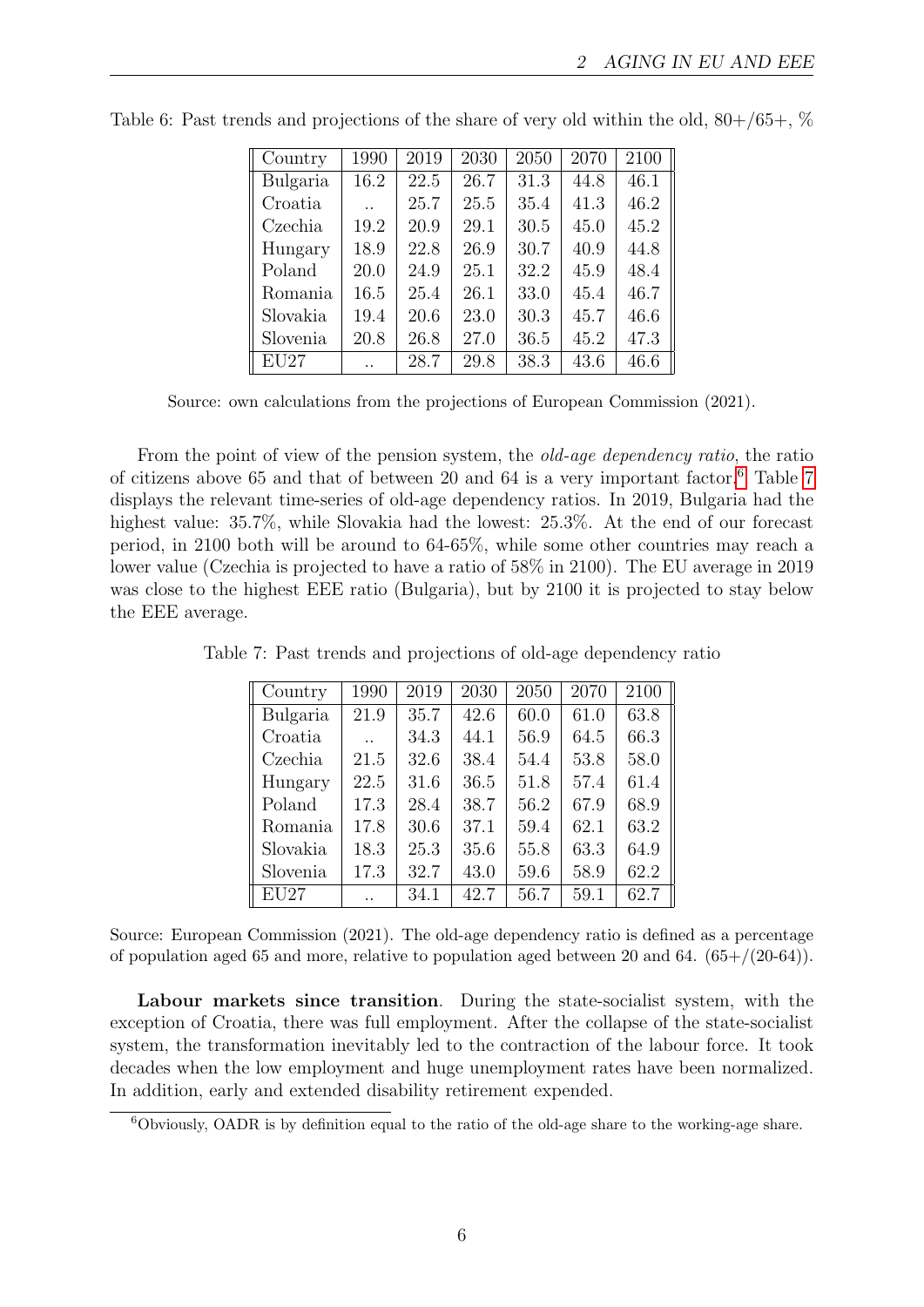# 3 Pension systems of EEE, 1990–2019

### 3.1 Public finance

Before turning to the pension systems, it is worth discussing the present and the future of the public finances. The public debt ratio and the public deficit ratio are the two most important indicators of public finances. In the EU, they had corresponding upper limits: 60 and 3% in terms of the GDP. In contrast to old EU countries, the EE countries generally satisfied these two limits, except for Hungary and Croatia (see Figures 23 and 24 in Chapter 1). But the Great Recession raised these indicators close to the limits and the Covid-19 will further undermine the public finances in countries of both groups.

In connection with pension systems, the issue of explicit and implicit public debt is important. Explicit public debt is reported, while implicit public debt is calculated as the present value of future public pension obligations. There has been a heated debate whether the accumulated wealth of mandatory private pension pillar should be deducted from the explicit public debt or not. As will be clearer, introduction of a mandatory private pension pillar shifts a significant part of the implicit debt into the explicit one, while its phasing out just reverses this process. The measurement of implicit pension debt is not very reliable.

### 3.2 Pensions

History. Despite our concentration on the future of the pension systems, we have to discuss briefly their past and present. When public pension systems have emerged in Europe between 1890 and 1950, the old-age dependency ratio was very low, the replacement rate (first benefit/last wage) or benefit ratio (average benefit/average wage) was quite modest, therefore the public pension burden was rather low. With population aging and adequacy requirement rising, the public burden (on public health as well as pension) has become substantial.

Continental vs. Anglo-Saxon countries: The so-called continental countries basically operated a monopillar public pension system, while other countries (US, UK but also Northern countries and Switzerland etc.) added a private pillar.

There are two pure types of public pension systems: (i) flat benefit and (ii) earningsrelated (or proportional) benefits. In the former, the monthly benefit is independent of the individual earnings, while in the latter, the benefit is proportional to the individual earnings, averaged for shorter or longer periods. Between these two types, there is a continuum of progressive systems (Disney, 2004). Except for Czechia, the public pension systems in EEE are weakly progressive in the traditional sense and may be regressive on a lifetime basis.

There is another dimension of pension systems typology: Defined Benefit (DB) and Defined Contribution (DC). In a DB system, the benefit is preset and independent of the actual contributions, while in a DC system, the actual contributions define the benefit. A special version of DC is the so-called NDC (Nonfinancial DC), where the annual benefit is equal to the ratio of the accumulated nonfinancial assets divided by the remaining life expectancy.

Complications. The correlation between life expectancy and lifetime income strongly influences the sum and the distribution of lifetime pension benefits. Typically, the higher is the lifetime income, the longer is the life expectancy, especially for males. This long neglected topic eventually attracted the attention of leading experts: e.g. National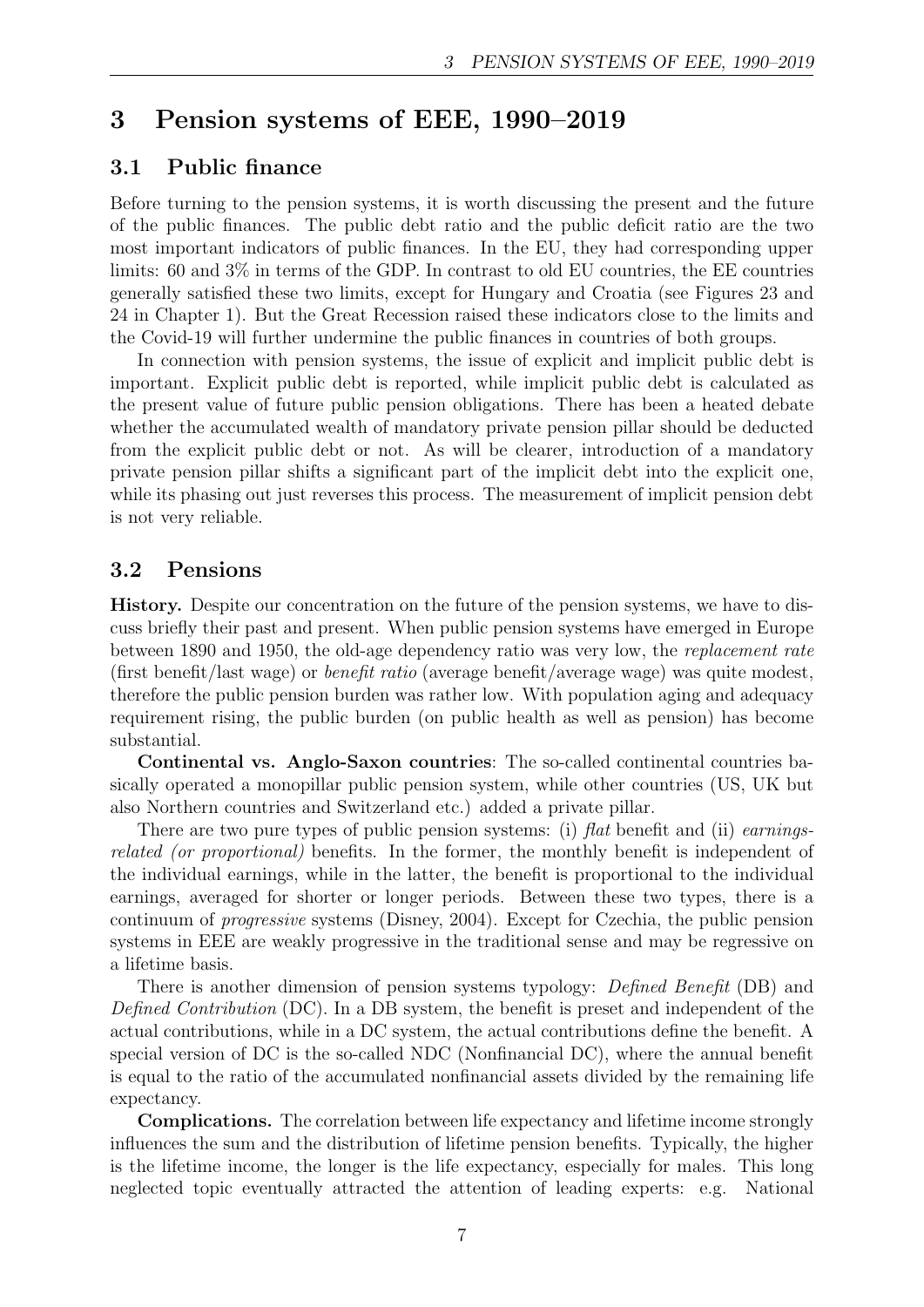Academies of Sciences, Engineering, and Medicine (2015), Bosworth at al. (2016), Chetty et al.  $(2016)$ , Auerbach et al.  $(2017)$ , Auyuso et al.  $(2017)$ , Lee and Sánchez-Romero (2020), but it hardy affected the literature on EEE pension system.

Normal retirement age is the age at which the members of a cohort can retire with normal benefits. Figure [1](#page-7-0) displays the rise in normal male and female retirement ages between 2000 and 2030. The flexibility (or variability) of retirement age is also an important issue. In most countries, workers can choose their retirement age freely within limits, but there are countries with rigid retirement ages. In the former case, the delayed benefit increases, the earlier benefit diminishes with the deviation from the norm. We speak of seniority pensions when a sufficiently long career length allows workers to retire with no or small deduction below the normal retirement age. Partial (or flexible) retirement means that a worker partially retires while partially works and his pension reflects this process. The idea is attractive but hardly any country has applied it on a large scale.

<span id="page-7-0"></span>

Figure 1: Rise in normal retirement ages in EEE, 2000-2030

Another neglected topic is fragmented careers, which complicates the impact of rising retirement ages on pension finances, both on the revenue and on the expenditure side (Augusztinovics–Köllő (2008). Seniority pensions (especially for females) are quite widespread in a number of countries, and this may turn the usually positive correlation between the retirement ages and lengths of career into negative (Granseth et al., 2019).

#### 3.3 Pensions in EEE

Analysing pension systems in the EEE, we have to separate the past and the future. The past is divided by the Great Recession around 2009. Fultz ed. (2002) and Hirose, ed. (2011) give a comprehensive description of the topic before 2009, while Domonkos and Drahokupil (2012), Domonkos and Simonovits (2017); Fultz and Hirose (2019) discuss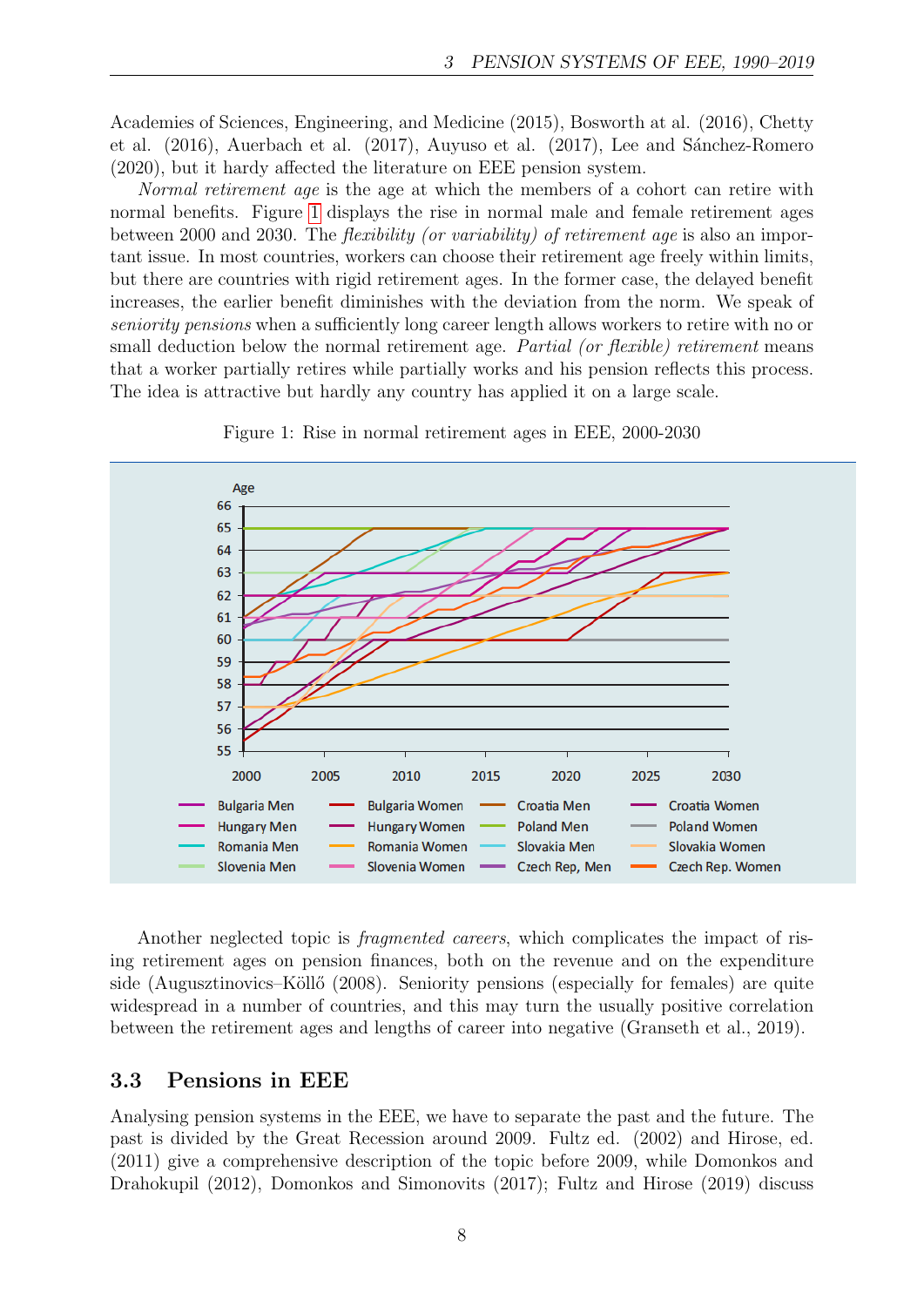developments after 2009. Note that in a well-designed public finance system in general and in a public pension system in particular, economic acceleration and deceleration activate the automatic stabilizers. For example, fast real growth increases tax revenues and diminishes government expenditures, and therefore fiscal policy becomes countercyclical. Similarly, in the upswing, the pension system collects relatively higher revenues and spends relatively less on benefits. In poorly designed systems, the opposite occurs and the system is procyclical.

Due to the state-socialist heritage, the old-age pension systems were monopillar in the EEE until 1998 with rather progressive benefits–wages-schedules. As there was no (official) unemployment and inflation was generally low, this made the quite primitive pension design sufficient.

Returning to a topic mentioned earlier, Table [8](#page-8-0) displays the life expectancy–pensionschedule of Hungarian males, died in 2012 (D. Molnár and Hollósné Marosi, 2015). The table divides the pensioners into four equal classes or quartiles, according to their pension benefits. For example, pensioners in the first quartile (whose last year's average pension benefit was equal to 62% of the average pension) live only 17 years as pensioners, while the richest quartile (whose last year's average benefit equaled 152% of the average pension) live another 21 years in retirement on average.

| Class of | Relative        | Life expectancy |
|----------|-----------------|-----------------|
| benefits | benefits $(\%)$ | at $60$ (years) |
|          | 61.9            | 17.1            |
| 2        | 81.1            | 18.3            |
| 3        | 105.0           | 19.5            |
|          | 152.0           | 21.1            |
| Average  | 100.0           | 19.0            |

<span id="page-8-0"></span>Table 8: Male life expectancy and pension, Hungary, 2012

Souce: D. Molnár–Marosi (2015), Tables 1 and 2.

During the deep recession after the regime change, the employment rate steeply declined, unemployment emerged and gray economy became widespread in this region. Following the general practice of mature market economies in the stagflation period of 1973– 1984, in several EE countries, the governments tried to fight mass unemployment with generous early and disability retirement schemes just to discover that such a policy made employment quite expensive. (Artificially enlarged early and disability retirement systems required a rise in the contribution rates and slowed down the necessary labour market restructuring.) Moreover, the gap between the demographic and economic (system) dependency ratios widened. In sum, long-term aging and slow economic recovery have made the pension system financing quite problematic.

World Bank (1994) suggested carving out of the mandatory private pillar to increase participation and avoid the impact of aging on pensions for every country in general and for ex-socialist countries in particular. For a number of years, this was conceived as a miracle weapon which solves most if not all the problems, in both the mature and the emerging market economies. The initial idea was that everything which is private is better than anything which is public. Another conceived advantage of privatization was the prefunding of the system. Forgetting about, or at least downsizing the problems of transition, many experts and politicians acted on the premise of dynamic efficiency: the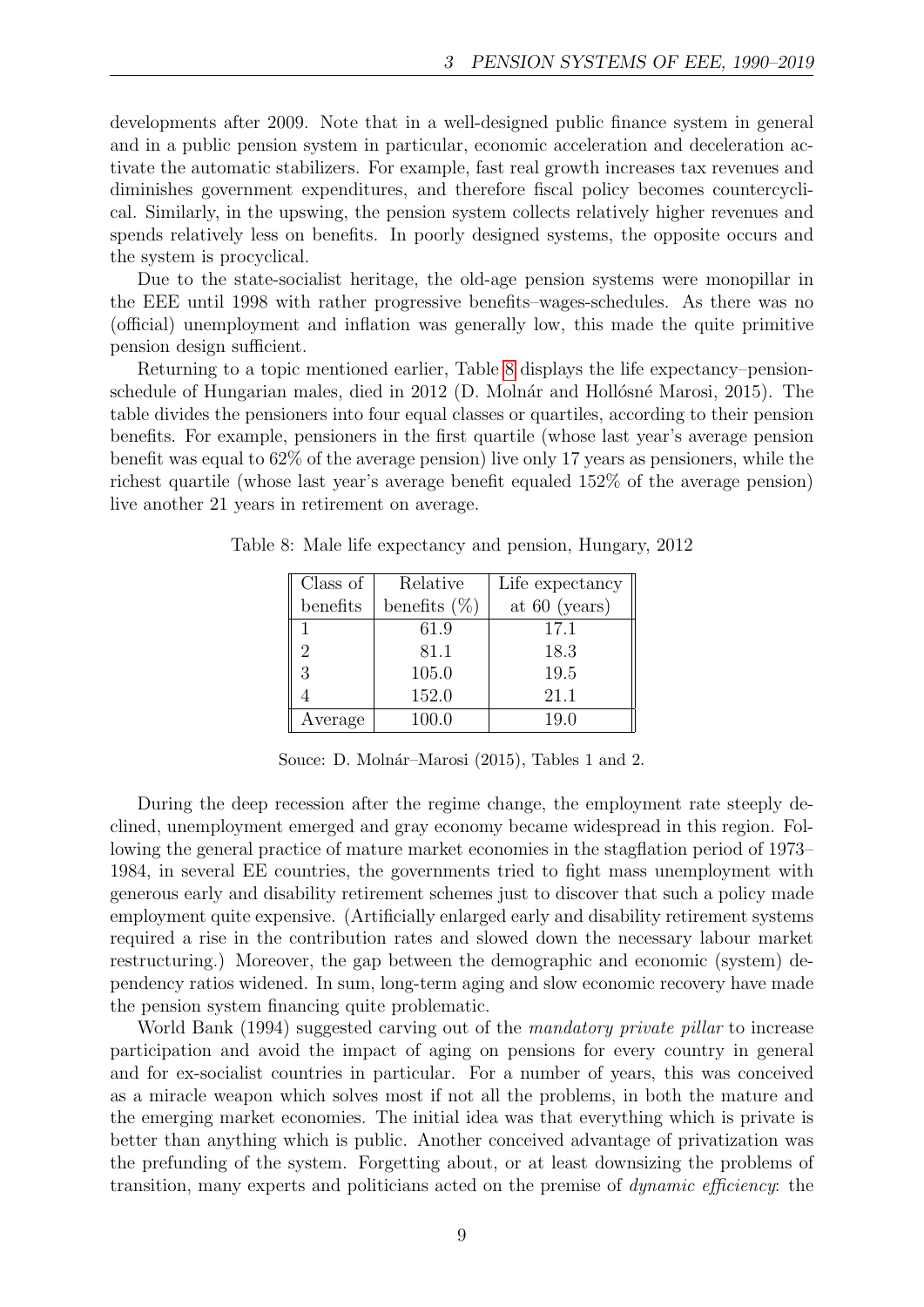real rate of interest is higher than the growth rate of the output or wages. Even if this were true, the presumed saving would be spent on debt financing during the transition.<sup>[7](#page-9-0)</sup> We only mention few papers on the topic. World Bank (1994), Feldstein eds. (1998), Feldstein (2005) supported privatisation; Müller (1998), Orszag and Stiglitz (2001), Diamond (2004), Barr and Diamond (2008) were against it; while Holzmann and Stiglitz eds. (2001) were in between.

Following the World Bank's suggestions, a number of EE countries introduced socalled second pillars before the Great Recession. For example, the EEE-pioneer in the introduction of this system, Hungary had 75% membership by 2010, and 24 vs 8% of the gross wage was paid to the first (public) and the second (private) pillars, respectively. Other countries had different frameworks, and Czechia and Slovenia had no second pillar at all. During the Great Recession, the majority of EE countries which had a second pillar considered the suspension or the closing down of this institution, to ease the fiscal pressure (Domonkos and Drahokupil, 2012; Fultz and Hirose, 2019). Hungary acted first and closed down the second pillar (Simonovits, 2011). Table [9](#page-9-1) presents the contribution rates to the second pillar at three dates: at the start, in 2007 and in 2018. It can be seen that in some countries (e.g. Bulgaria) the starting rate was lower than the peak value, but in other countries (e.g. Slovakia) only the final value is lower.

| Country  | <b>Start</b> | Contribution rate |         |         |  |  |
|----------|--------------|-------------------|---------|---------|--|--|
| name     | date         | at start          | in 2007 | in 2018 |  |  |
| Bulgaria | 2000         | 2.0               | 5.0     | 5.0     |  |  |
| Croatia  | 2007         | 5.0               | 5.0     | 5.0     |  |  |
| Hungary  | 1998         | 6.0               | 8.0     | 0.0     |  |  |
| Poland   | 1999         | 7.3               | 7.3     | 2.3     |  |  |
| Romania  | 2007         | 2.0               | 2.0     | 3.75    |  |  |
| Slovakia | 2004         | 9.0               | 9.0     | 4.5     |  |  |

<span id="page-9-1"></span>Table 9: Second pillar's changing contribution rate, %

Source: Fultz–Hirose (2019, p. 5, Table 1). Czechia and Slovenia had no second pillar.

To contain the most destructive impact of the newly emerging inflation, the calculation of initial pension was modernised in the 1990s, i.e. the reference period was radically extended from years to decades and the benefits in payment was indexed. The various governments experimented with various combination of indexation to prices and to wages, but the complex effects have not been well understood.[8](#page-9-2) For example, a number of governments have only seen the replacement of wage indexation by price indexation as a tool of reducing total pension expenditures without realizing the consequence that the relative benefits of the very old decrease significantly (Figure [2,](#page-10-0) taken from Hirose, ed. 2011, Figure 1.4).

The other side of the coin, namely the sustainability of the pension system was based on a permanent rise in the normal retirement age. As a result of rising normal retirement ages, the average retirement ages also rose but some governments in certain periods allowed workers with longer contribution periods to retire earlier without penalty (Auerbach and

<span id="page-9-0"></span><sup>7</sup>During the decades of transition when workers pay part of their contributions to their private accounts, and these contributions cannot finance the current pensioners of the first (state) pillar, the government has to finance the pension system from external sources, e.g. with increased budget deficit.

<span id="page-9-2"></span><sup>8</sup>Simonovits (2020) gives a detailed analysis of indexation in Hungary from 1990 to 2018.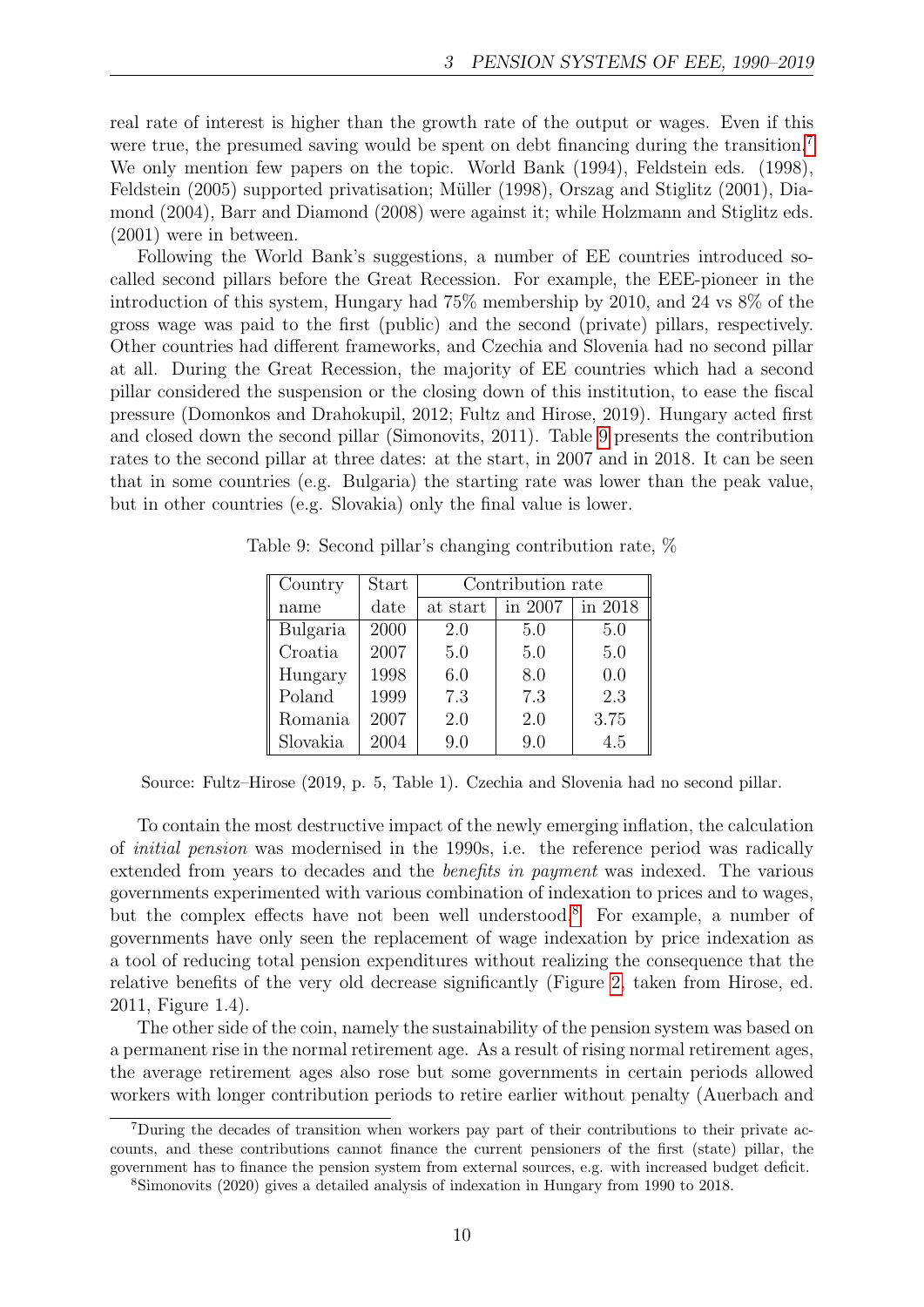<span id="page-10-0"></span>

Figure 2: Devaluation of older to the initial benefits

#### Lee, 2011).

Another important aspect of the pension system is the heterogeneity of wages and benefits. If the pension system is proportional, i.e. annual benefits are proportional to lifetime wages, then wages and pensions are equally heterogeneous. There are, however, countries, where higher wages imply higher but proportionally lower benefits (progressive pension system). Table [10](#page-10-1) displays the replacement ratios for various wage categories and the size of the public pension system in five countries, two of them EEE, three other are not. The first one, Czechia, has a strongly progressive pension system, while the second, Hungary has a proportional system. Typically, the progressive pension systems are smaller than the proportional ones, but not in this case.

Table 10: Progressivity of benefits and size of the public system, 2000

<span id="page-10-1"></span>

| Country       | Replacement rate for earnings |         | Pension system | Total pension |      |
|---------------|-------------------------------|---------|----------------|---------------|------|
| name          | Half                          | Average | Double         | type          | 'GDP |
| Czechia       | 81                            | 49      | 28             | progressive   | 9.6  |
| Hungary       | 78                            | 79      | 73             | proportional  | 9.5  |
| Germany       | 76                            | 72      | 75             | proportional  | 12.8 |
| Great Britain | 72                            | 50      | 35             | progressive   | 4.4  |
| Netherlands   | 73                            | 43      | 25             | progressive   | 5.2  |

Source: Simonovits (2003), Table 4.5

Table [11](#page-11-0) shows the same problem with a narrower wage distribution and adding other OECD EE countries.[9](#page-10-2) Czechia stands out with an almost flat benefit system, while Poland

<span id="page-10-2"></span><sup>9</sup>Bulgaria, Croatia and Romania are not members of the OECD.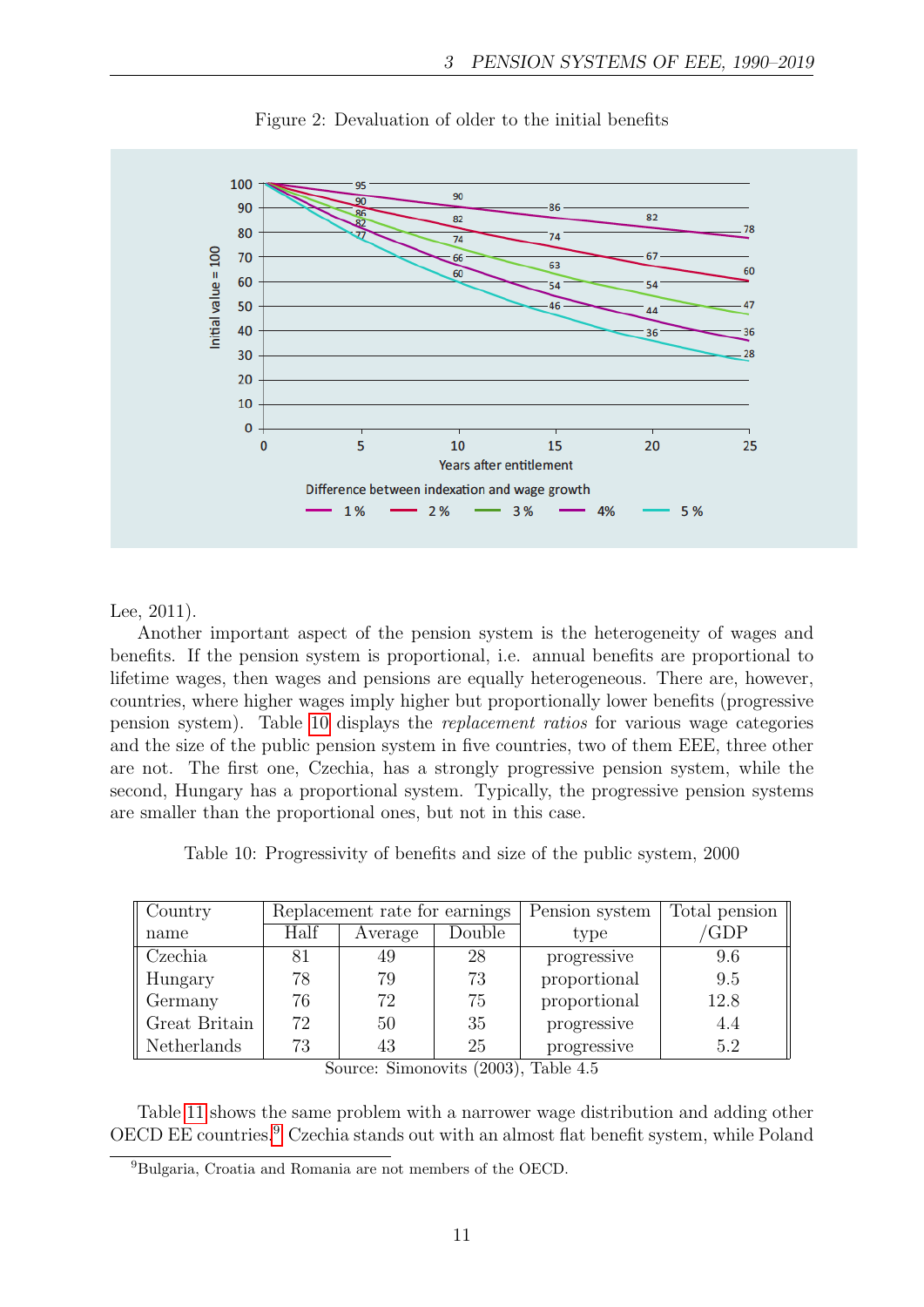<span id="page-11-0"></span>betrays a particularly low replacement ratio. The remaining Hungarian and Slovakian schedules are almost linear, and indicate quite high replacement.

| Country     | Relative wages |      |      |  |  |
|-------------|----------------|------|------|--|--|
| name        | 0.5            |      | 1.5  |  |  |
| Czechia     | 91.6           | 60.3 | 47.9 |  |  |
| Hungary     | 84.3           | 84.3 | 84.3 |  |  |
| Poland      | 35.9           | 35.1 | 34.7 |  |  |
| Slovakia    | 71.7           | 65.1 | 63.3 |  |  |
| Slovenia    | 62.8           | 57.5 | 53.7 |  |  |
| <b>OECD</b> | 68.3           | 58.6 | 54.7 |  |  |

Table 11: Net replacement ratios for various wages

Source: OECD (2019).

<span id="page-11-1"></span>Note that in addition to income replacement, the second function of any public pension system is *poverty relief.* In the Anglo-Saxon tradition, this is ensured by a quite progressive public pillar, while in the continental tradition, wage policy and other measures lead to adequate minimal benefits. Table [12](#page-11-1) compares old-age poverty rates with general poverty rates in EEE. The official figures are quite low.

Table 12: Overall and old-age poverty rates, %

| Country  | Poverty rates |         |  |  |
|----------|---------------|---------|--|--|
| name     | old-age       | overall |  |  |
| Czechia  | 4.5           | 5.6     |  |  |
| Hungary  | 5.2           | 7.8     |  |  |
| Poland   | 9.3           | 10.3    |  |  |
| Slovakia | 4.3           | 8.5     |  |  |
| Slovenia | 12.3          | 8.7     |  |  |
| OECD     | 13.5          | 11.8    |  |  |

Source: OECD, 2019, Figure 1.11.

Table [13](#page-12-0) shows the ratio of time spent in retirement vs. in work for cohorts entering and leaving the labour force.<sup>[10](#page-11-2)</sup> It is easy to see that the stabilization of this ratio helps to sustain the pension system. It turns out that this ratio is and will be around 1/3, though Hungary and Poland are below: 28.0% and 28.6% (2020), and Slovenia will be above:  $39\%$  (2070).<sup>[11](#page-11-3)</sup> Note that this indicator is only relevant if the TFR is close to 2.

Table [14](#page-12-1) displays the earliest retirement age at the moment. Typically, this threshold is several years lower than the normal retirement age, though in Hungary and Poland the two ages are the same. It is outside the scope of this paper to judge whether this is sensible or not.

Table [15](#page-12-2) shows the future net replacement rates, defined as the ratio of the first benefit to the last net wage. They vary from Poland's 35% to Bulgaria's 89%, undermining the sensibility or the political sustainability of these measures.

<span id="page-11-3"></span><span id="page-11-2"></span><sup>10</sup>The cohort entering the labour force in 2020 will leave it around 2070.

 $11\,\text{G\textless}$  and Radó (2020) showed how the rise in exit ages has prevented the lengthening of the time spent in retirement in several EE countries.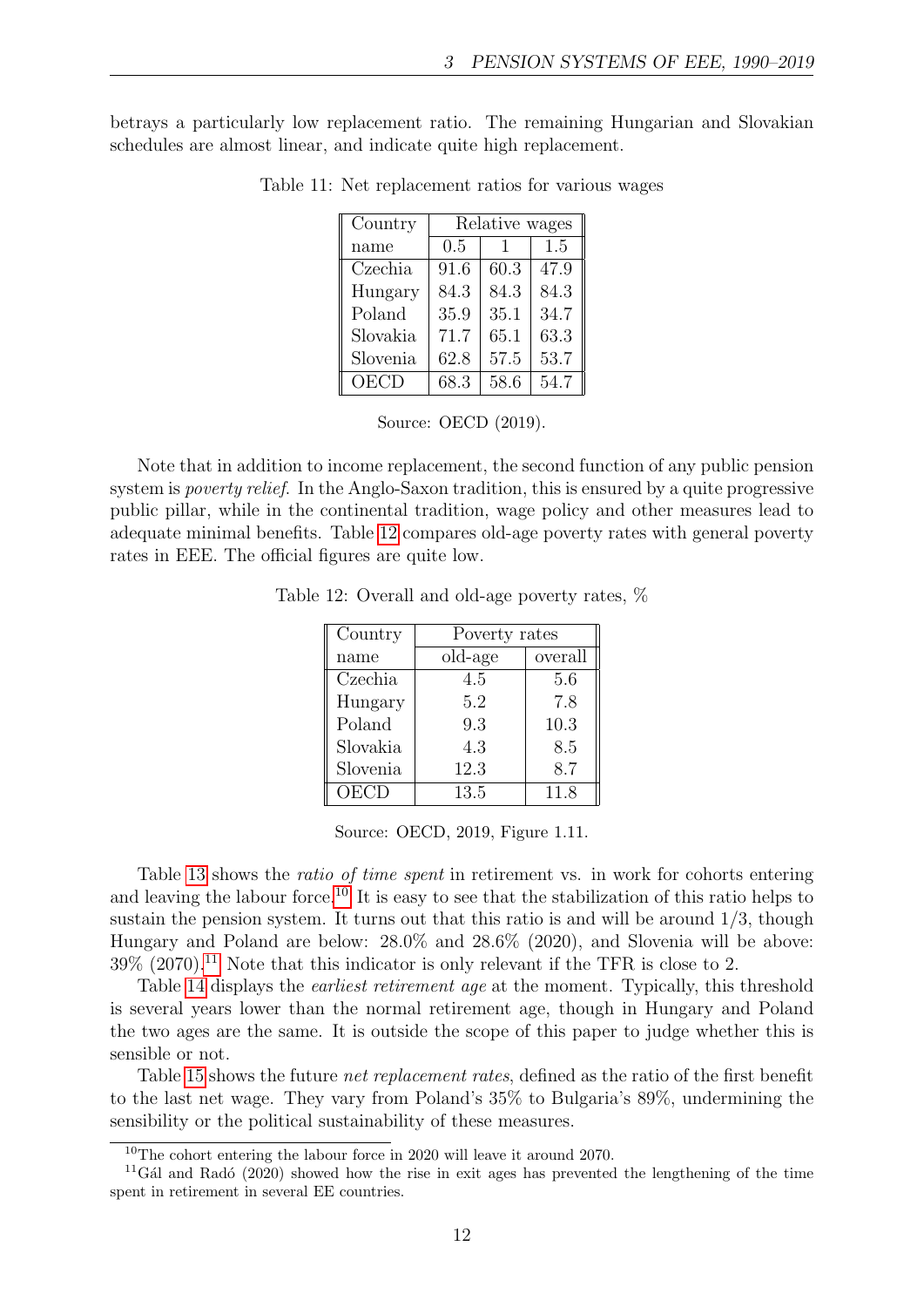| Country  | Ratio for cohort |          |  |  |
|----------|------------------|----------|--|--|
| name     | leaving          | entering |  |  |
| Czechia  | 31.0             | 33.7     |  |  |
| Hungary  | 28.0             | 31.7     |  |  |
| Poland   | 28.6             | 32.9     |  |  |
| Slovakia | 30.5             | 33.4     |  |  |
| Slovenia | 35.0             | 39.0     |  |  |
| OECD     | 32.0             | 33.6     |  |  |

<span id="page-12-0"></span>Table 13: Share of time spent in retirement of adult lifetime

<span id="page-12-1"></span>Source: OECD, 2019, Figure 1.7. The ratios are calculated for cohorts entering and leaving the labour force.

Table 14: Earliest male retirement ages in EE countries, 2018

| Country  | $EAR$ (yrs) |
|----------|-------------|
| Czechia  | 60.0        |
| Hungary  | 63.5        |
| Poland   | 65.0        |
| Slovakia | 60.2        |
| Slovenia | 60.0        |

<span id="page-12-2"></span>Source: OECD, 2019, Figure 1.12. Earliest retirement ages in Hungary and Poland are the same as the normal retirement ages.

Table 15: Future net replacement rates for full-career average-wage workers

| Country  | Replacement rate |
|----------|------------------|
| Bulgaria | 89.3             |
| Croatia  | 53.8             |
| Czechia  | 60.3             |
| Hungary  | 84.3             |
| Poland   | 35.1             |
| Romania  | 41.6             |
| Slovakia | 65.1             |
| Slovenia | 57.5             |
| OECD     | 58.6             |

Source. OECD, 2019, Figure 1.13. First mandatory benefit to last gross wage. Mandatory  $+$ voluntary for OECD: 65.4%

The Great Recession originated in the US in 2007 and reached the EU in late 2008, necessitated a drastic government intervention. Those countries (e.g. Greece and Hungary) which had been heavily overindebted, had to reduce rather than enlarge their public pension expenditures. To make room for counter-cyclical interventions, other countries also reduced the contributions paid into the newly created second pillars. Normal retirement ages were further increased and early retirement was curtailed.

It is interesting that pensioners' poverty has not increased, at least according to the official data. Knowing the country specifics it is difficult to accept that poverty is highest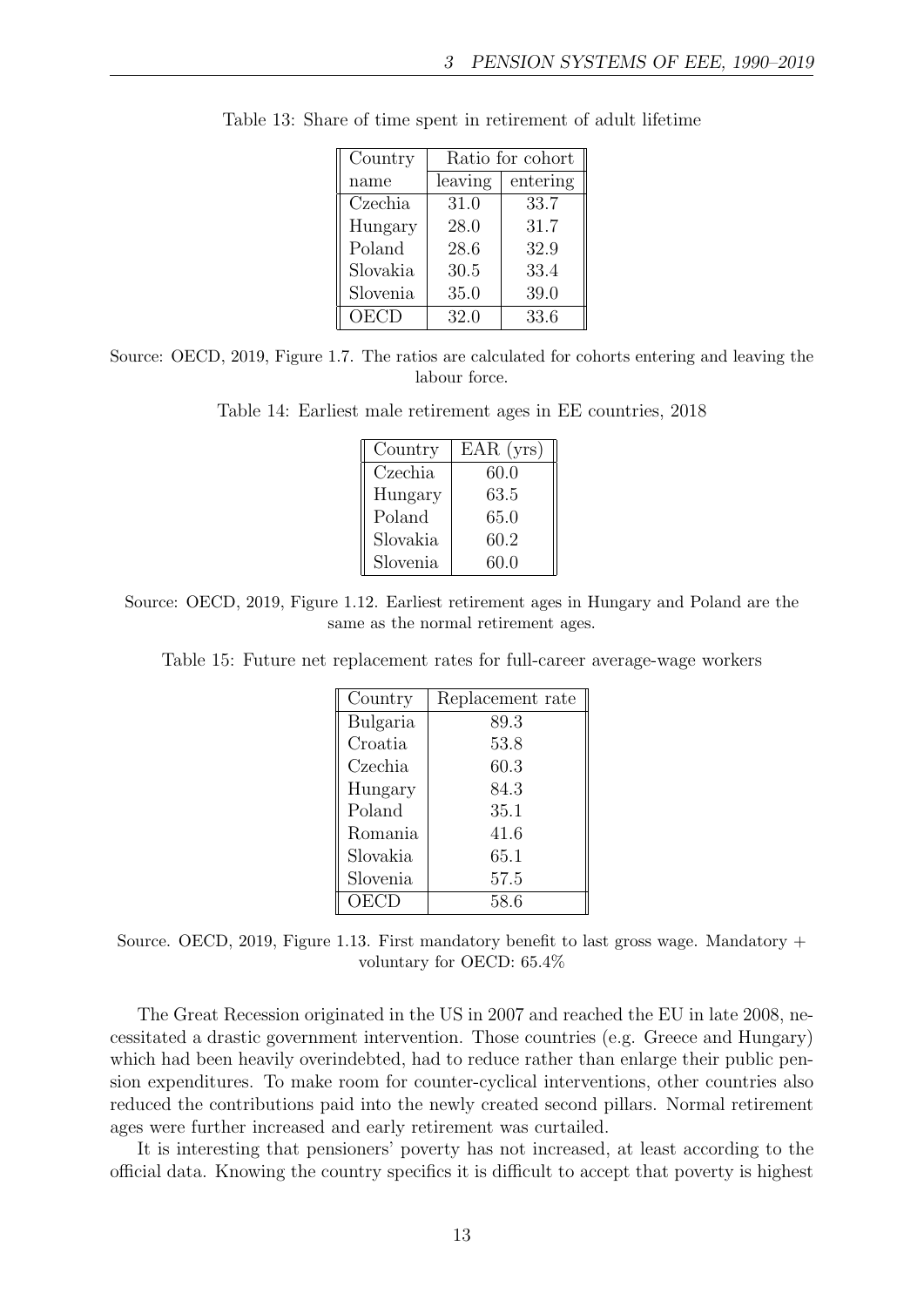in Slovenia (Table [12\)](#page-11-1). (Figures 15 and 17 in Chapter 1 give informative pictures on the paths of inequality measures as the 80/20 ratio and poverty, respectively.

# 3.4 Country specifics

Hirose ed. (2011) contains detailed country-studies but they have probably lost their relevance for the present and the future. It would be desirable to create a framework to evaluate the foregoing countries' specifics but for the moment we only follow the countryappendices of the Aging Report 2021 (European Commission, 2021). Table [16](#page-13-0) summarizes the main characteristics. Here we concentrate on the structure of the system, the contribution rates and the requirements of retirement. It is quite surprising that—unlike mature market economies—no EE country operates a fully fledged variable (flexible) retirement age, they require long contribution periods, often with positive gender discrimination.

<span id="page-13-0"></span>

| Country  | Mixed or pure | Type of public pillar   |
|----------|---------------|-------------------------|
| Bulgaria |               | proportional            |
| Czechia  |               | DB, progressive         |
| Hungary  | Ρ             | DB, almost proportional |
| Poland   | М             | <b>NDC</b>              |
| Romania  | M             | proportional            |
| Slovakia | М             | weakly progressive      |
| Slovenia |               | proportional            |

Table 16: Characteristics of EE countries

- Bulgaria is far the poorest county in the EEE. It has lost a huge part of its population through emigration. Bulgaria operates a three-pillar system since 2000. The total pension rate  $19.8\%$  is distributed between the employees and employers as  $11+8.8\%$ , with a varying second-pillar rate  $(5\%$  in 2019), and a point-system in the first pillar. The normal retirement age for females/males is equal to 61.33/64.17 years, and the corresponding minimal contribution years are 35.67/38.33, respectively. Pensioners can retire with shorter contribution periods if they are older than 66.33 years.
- Croatia joined the EU only in 2013, below the EE-average of GDP-per capita. It has lost a huge part of its population through emigration. It has introduced the second pillar in 2007. Those born between 1953 and 1962 were free to choose between joining the mixed system or staying in the monopillar one. Originally the system favored the stayers but then it was harmonized. Still, as late as 2016, 99% of the would-be retirees returned to the monopillar, which pays benefits according to a point system. The female normal retirement age is only 62.5 years, and it will rise to 65 by 2030, while the male counterpart is already 65 years. If a worker has at least 41 years of contributions, he/she can retire without any reduction, having reached 60/57.5 years. Otherwise, he/she can opt for early retirement with a mild reduction: 0.2%/month for 5 years below the normal retirement age if he/she has a minimum period of 35/32.5 years, and the delayed retirement credit is also too low: annually 4.08%.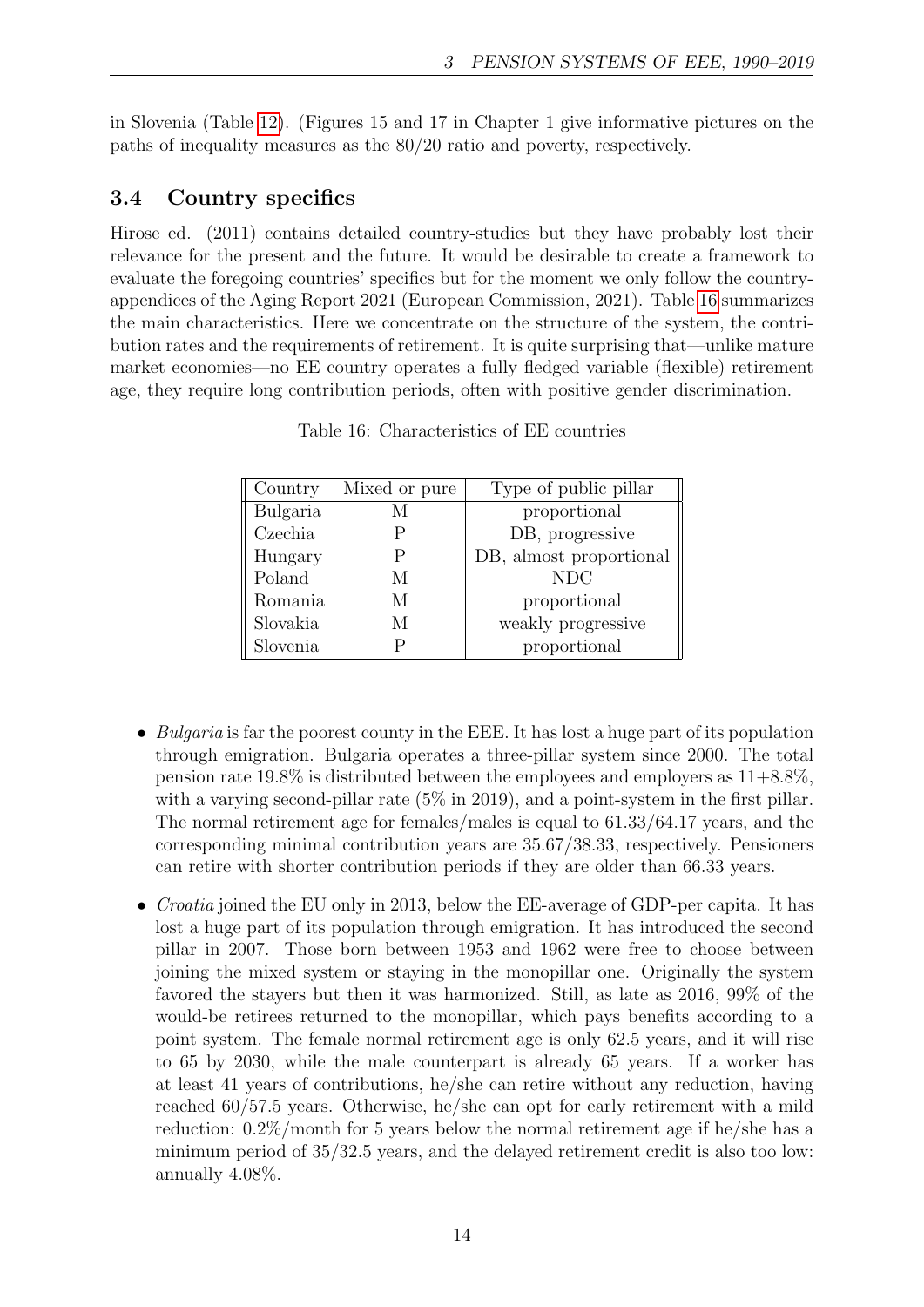- Czechia is one of the most developed countries in the EEE. It is the only EE country which attracted a large mass of guest workers without losing its own workers and has the highest employment rate (around 75%). Its contribution rate is broken down as 6.5+21.5% between employees and employers, which is unhealthy, because the second part is less visible than the first. Its public pension system is strongly progressive, despite not having a sizable private pension system: marginal replacement rate is 100% below 44% of the pension base, 26% between 44 and 400%, and zero above 400%. Theoretical arguments would suggest that at least the higher earners would have entered the proposed second-pillar to get rid of part of the redistribution, but nothing similar happened. Pension indexation is mixed: wage growth gets a 30% weight, and inflation gets 70%. The normal retirement age is relatively low: 61.2 vs. 63.5 years. The system allows for early retirement if the retiree has at last 35 years of contributions and even normal old-age retirement requires 30 years of contributions.
- Hungary<sup>[12](#page-14-0)</sup> has an average GDP/capita in the EEE. It has recently lost a significant part of its labour force because of emigration, but it also increased its employment rate from 55% in 2010 to around 70% in 2020 mostly through a social public work system. Its pension system is defined benefit (DB) but gradually eliminates any redistribution, except redistribution from longer employment towards shorter ones. The pension contribution rate is dropping quite fast, currently about  $10+10=20\%$ .<sup>[13](#page-14-1)</sup> Since 2011, there is practically no second pillar (Simonovits, 2011); since 2013, there is no progressive personal income tax, and no cap on contributions. Furthermore, the interval of reference wages where the benefit is less than proportional (progressive) is rather limited, but since its thresholds are defined in nominal terms, with strong nominal wage increases progression becomes more and more important. The rigidity of retirement age is combined with a very generous seniority system (Female 40, where women with at least 40 years of eligibility can retire before reaching the normal retirement age without any deduction).<sup>[14](#page-14-2)</sup> Officially, the 13th month pension—proportional for individual pensions—is in the process of rebuilding between 2021 and 2024 just to help the pensioners suffering from the Covid-19.
- Poland has an average GDP/capita in the EEE. While it has exported a huge share of its workforce to the West, it attracts an impressive share of immigrants. Poland has an NDC system, implying a sustainable but inadequate public pension system and its second pillar is being phased out.[15](#page-14-3) The current distribution of the contribution rate is 12.22+4.38+2.92% for the pure and mixed first pillar plus the second pillar, respectively. The Polish government also introduced a 13th month pensions but with a uniform benefit, cc. 250 EUR (in 2020). Now the female and male normal

<span id="page-14-0"></span> $12$ For an early analysis of the Hungarian pension system, see Augusztinovics et al. (2002); for a fresh up-date see Freudenberg et al. (2016).

<span id="page-14-1"></span> $1310\%$  is the employee's contribution, and out of 15% employer's contribution, around two-third (or 10% of the gross wage) goes to the pension fund.

<span id="page-14-2"></span><sup>&</sup>lt;sup>14</sup>As benefits in progress are increased with a pure price indexation rule, when real wage growth was remarkably large in the second half of the 2010s a large part of those participating in the Female-40 program lost rather than gained from it, not only on a monthly but also on a lifetime basis (Simonovits, 2019).

<span id="page-14-3"></span><sup>&</sup>lt;sup>15</sup>Buchholz et al. (2020) gives a very thorough and up-to-date analysis on the Polish NDC pillar plus other pillars.The title of the paper contrasts success and adversity, meaning that populist governments tried to weaken the theoretically superb pillar's functioning.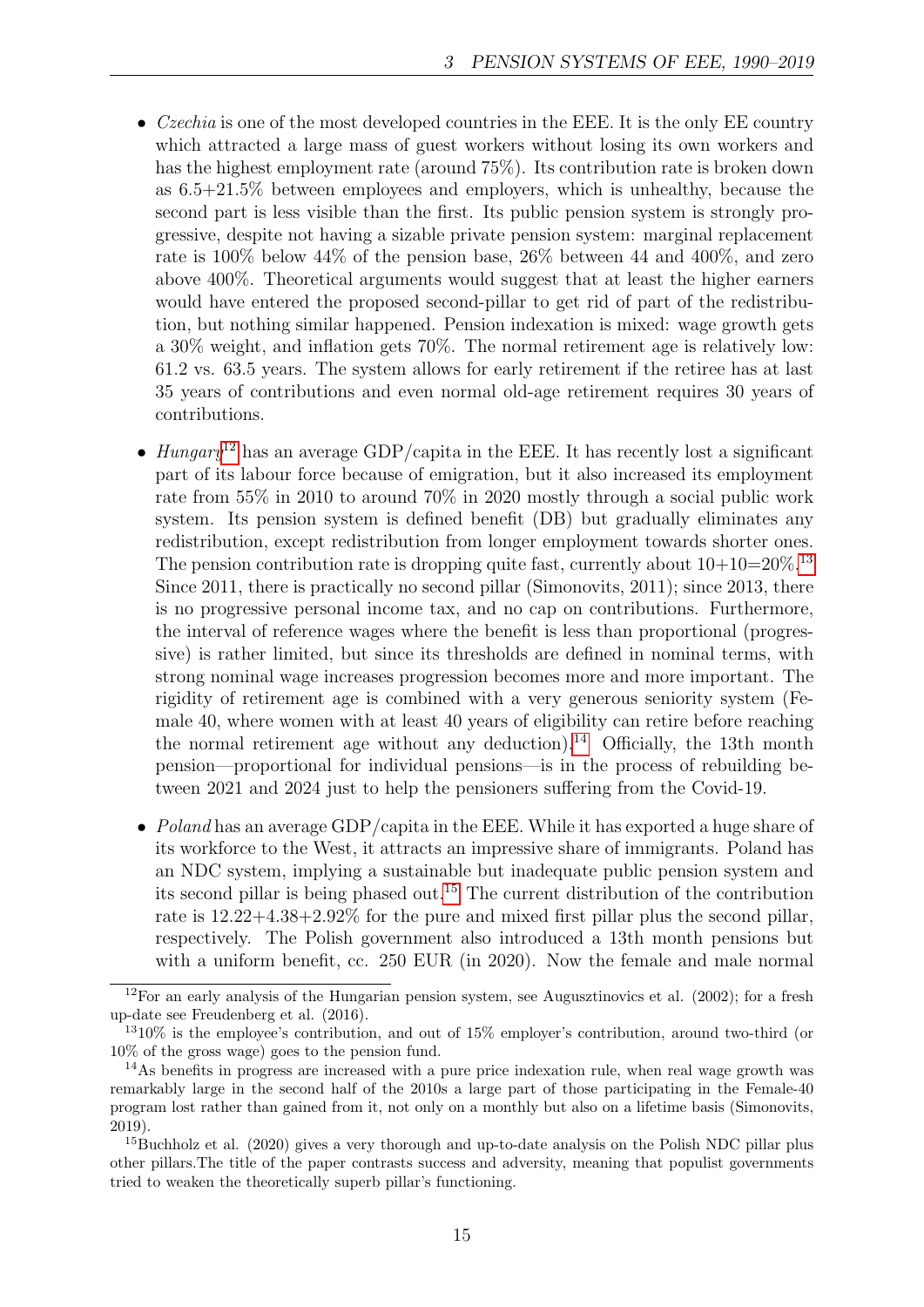retirement ages are equal to 60 and 64 years, respectively but its application is quite loose.

- Romania was one of the poorest countries in the region but it has recently been catching up even if relying too much on foreign loans. It has also lost a huge part of its population through emigration. Romania introduced the second pillar quite late (2007): it was optional for those who were between 35 and 45 years, mandatory for younger and excluded for older workers. The Romanian government preserved the second pillar for the moment but due to the Covid-19, 0.4 million workers returned to the monopillar between January and August of 2020. Its pension policy is sometimes hectic, e.g. the governments promised a  $60\%$  hike in the average benefits from 2018 to 2020, though this promise has just been withdrawn. Normal retirement ages are 63 and 65 years for females and males, respectively. Early retirement is allowed but reductions are quite large: 45% if somebody retires 5 years early. Reduction decreases with the length of extra contributive years above 35 years.
- *Slovakia* was much poorer than its sister country before 1990, but is converging to Czechia in terms of economic development. Until 2004, it had a very progressive pension system ´a la Czechia, but since then it has been operating a slightly progressive public pillar with a point system and a funded DC pillar, with quite high initial share for the latter. The contribution rates are broken down as follows: employers paid 5+7.75% to the first pillar and 9% to the second, while employees only paid 7% to the first. Female normal retirement age is 62.67 years, converging to 64 years by 2030, already the male normal retirement age. It operates a variable (flexible) retirement system but the actuarially reduced initial benefit should be equal to or greater than the minimum wage. The benefits in progress are indexed to prices. Recently a 13th month pension was introduced, starting at 300 EUR for monthly benefits at most 220 EUR and decreasing to 50 EUR for monthly pensions benefits of 920 EUR or above.
- *Slovenia* is the other most developed EE country, though in the last decade it lost its earlier advantage over Czechia. Like Czechia, Slovenia has not introduced a second pillar and its first pillar was already unsustainable before the Covid-crisis started. The contribution rate consists of 15.5+8.85%. Since 2019, its unisex normal retirement age is equal to 65 years but the effective retirement ages are much lower: 60 for females, and 61.58 years for males. The actuarial reduction is too low: 18% for retiring 5 years earlier, and the bonuses are too modest:  $4\%/year$ . The main problem is that the life expectancy at 65 is very high and retirement ages are very low: females/males spend 25/18 years in retirement, respectively. Indexation is 60% of wages and 40% of prices, but the drop cannot be higher than 50% of the inflationary drop.

# 4 Pre-Covid forecasts

In this section, we present pre-Covid EU forecasts on population aging and its impact on pension systems (cf. EC, 2018, 2021 and OECD, 2019). Though we are discussing long-term processes, whose dynamics are partly determined by events in past decades, we still concentrate on the future.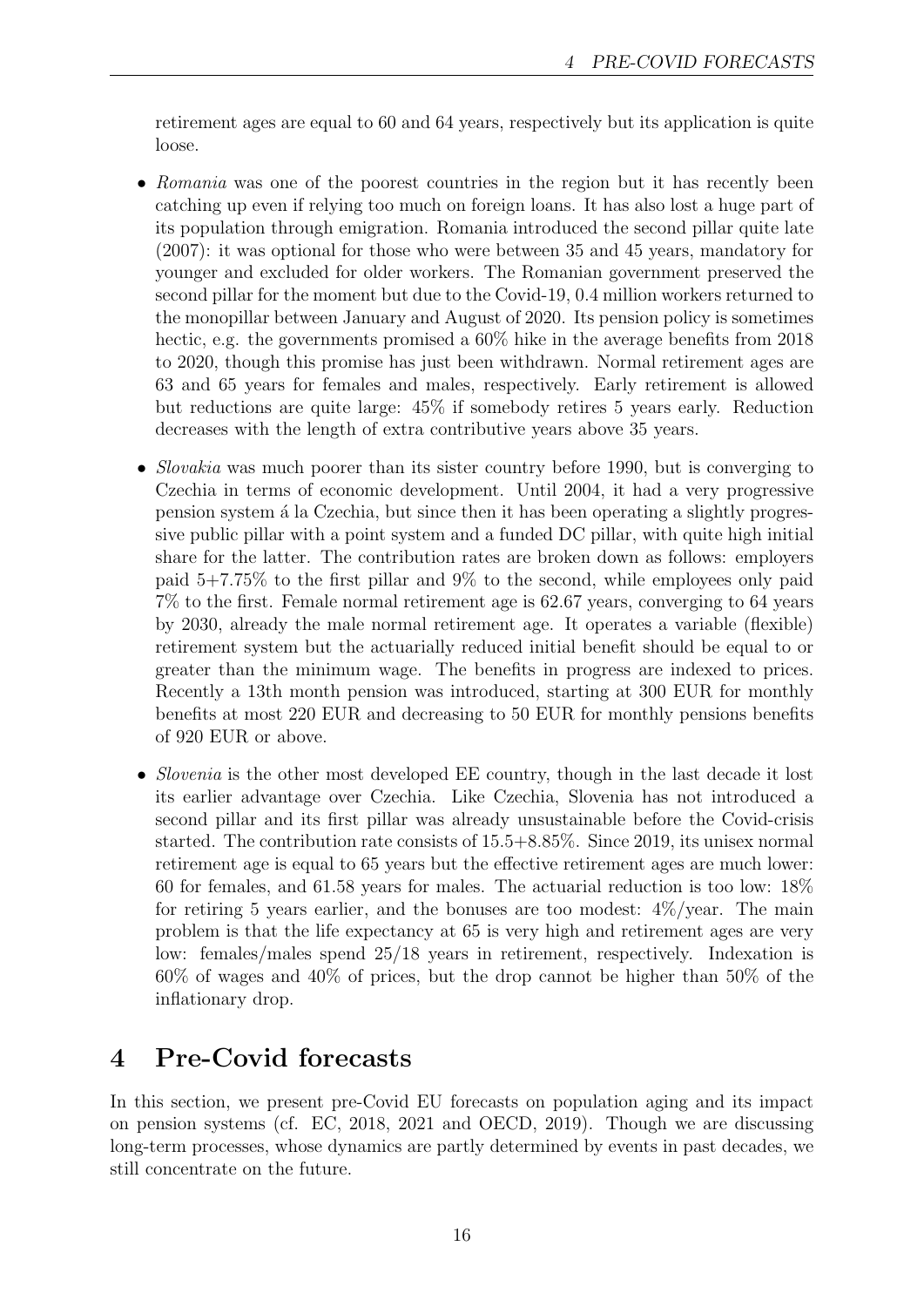### 4.1 Pension systems

The other chapters of the book survey the public economics and other aspects of aging. Turning to the pension system, it should be emphasized that population aging is a very important but not the only relevant factor in the development of the pension system.[16](#page-16-0) Below we summarize the evolution of the most important factors that influence the pension system.

• The simplest way of fighting population aging, especially the rise in LE is to raise the average retirement age. By Table [17,](#page-16-1) the lowest and highest male average exit ages were achieved in Slovakia and Bulgaria with 62.0 and 64.7 years in 2019, respectively, while the corresponding minimum and maximum are forecast in Slovakia and Hungary at 62.7 and 65.3 years for 2070, respectively. By Table [18,](#page-17-0) the lowest and highest female average exit ages were achieved in Poland and Bulgaria with 61.3 and 63.2 years in 2019, respectively, while the corresponding minimum and maximum are forecast in Poland and Hungary at 61.3 and 64.8 years in 2070, respectively. The EU averages are higher than EEE averages during the forecast period.

| Country  | 2019 | 2030 | 2050 | 2070 |  |
|----------|------|------|------|------|--|
| Bulgaria | 64.7 | 64.7 | 64.7 | 64.7 |  |
| Croatia  | 62.7 | 62.9 | 63.2 | 63.2 |  |
| Czechia  | 63.5 | 64.2 | 64.2 | 64.2 |  |
| Hungary  | 63.2 | 65.3 | 65.3 | 65.3 |  |
| Poland   | 64.5 | 64.5 | 64.5 | 64.5 |  |
| Romania  | 64.1 | 64.1 | 64.1 | 64.1 |  |
| Slovakia | 62.0 | 62.7 | 62.7 | 62.7 |  |
| Slovenia | 62.1 | 63.0 | 63.0 | 63.0 |  |
| EU27     | 63.8 | 64.5 | 65.0 | 65.5 |  |

<span id="page-16-1"></span>Table 17: Projection of average labour market exit ages, males

Source: European Commission (2021). Remark. The statutory retirement age is projected to remain constant between 2030-2070 in all EE countries, except for Bulgaria, where the statutory retirement age for females is projected to rise from 63.6 years in 2030 to 65 years in 2050 and 2070. For the EU27, statutory retirement age is projected to increase continuously in those eight (non-EE) countries, where it is automatically linked to increases in life expectancy.

• The *employment rate* is defined as the share of workers in the working age-population. Traditionally this meant the age group of 15–64, but recently many studies are changing to the age group of 20–64 as in most countries the minimal leaving age from school is 18 years. Besides this, the normal retirement age, especially for females, is well below 64 years in many countries. Table [19](#page-17-1) presents wildly diverging starting values in 2019: Croatia had only 66.8%, while Czechia had a remarkable 80.4%.[17](#page-16-2) The projected values for 2070 are higher: according to the projection, Croatia will lag with 69.6%, while Hungary is forecast to be the leader with 81.9%.

<span id="page-16-0"></span><sup>&</sup>lt;sup>16</sup>For example, if people live longer, then it is natural that they can work longer but fear of mass unemployment may lead governments to open the gates for early retirement or disability pension.

<span id="page-16-2"></span><sup>&</sup>lt;sup>17</sup>We note that the LFS-definition of employment changed from 2021, as now mothers who are on maternity leave but have a regular job to which they can return are also regarded as employed. This methodological change lead to a couple of percentage points upwards revision of employment rate data (the exact magnitude of the change is of course varying across countries.)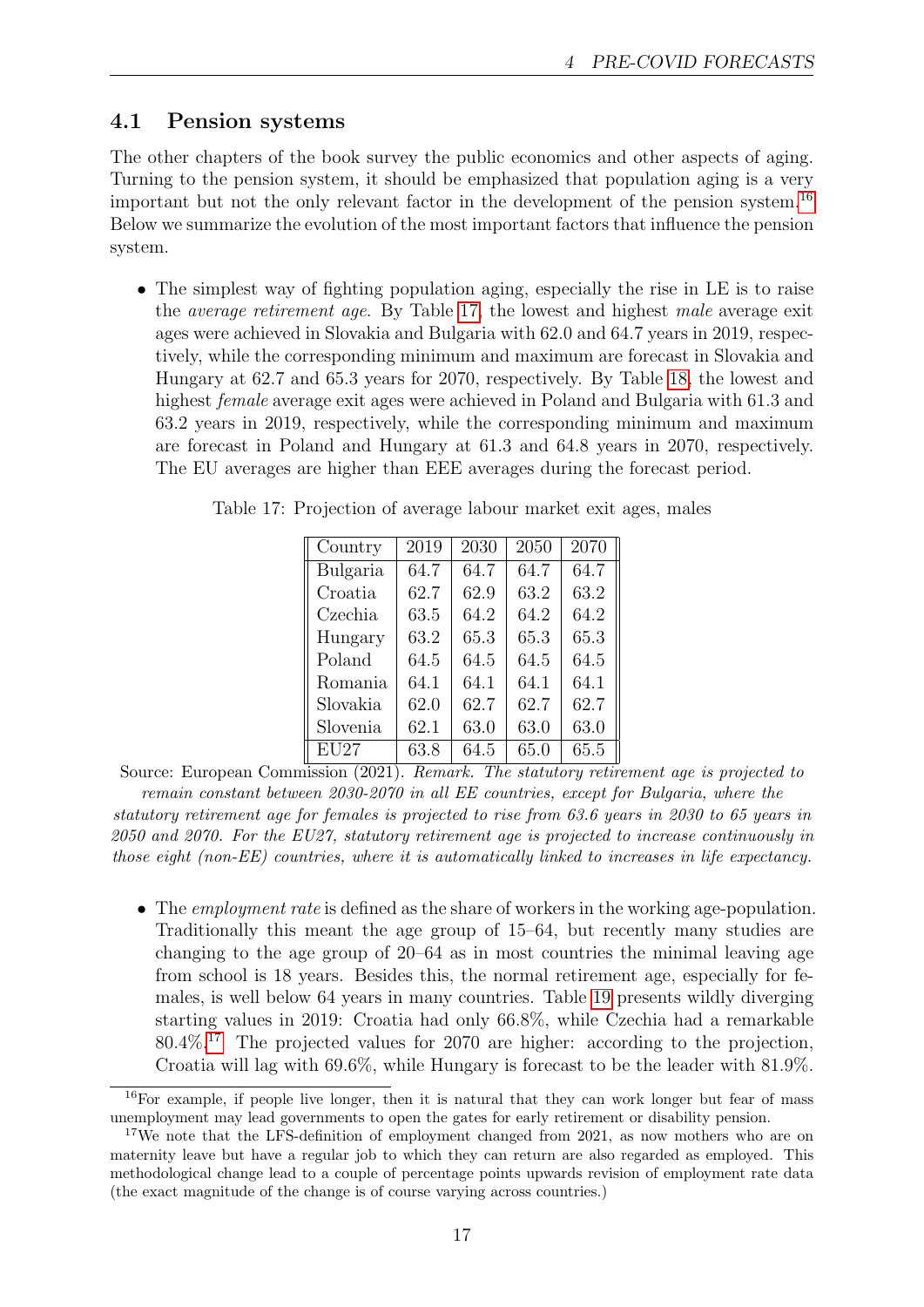| Country  | 2019 | 2030 | 2050 | 2070 |
|----------|------|------|------|------|
| Bulgaria | 63.2 | 63.6 | 64.1 | 64.1 |
| Croatia  | 61.4 | 62.4 | 62.7 | 62.7 |
| Czechia  | 61.4 | 63.4 | 63.4 | 63.4 |
| Hungary  | 62.4 | 64.8 | 64.8 | 64.8 |
| Poland   | 61.3 | 61.3 | 61.3 | 61.3 |
| Romania  | 62.7 | 62.6 | 62.6 | 62.6 |
| Slovakia | 61.4 | 61.7 | 61.7 | 61.7 |
| Slovenia | 62.0 | 62.8 | 62.8 | 62.8 |
| EU27     | 63.0 | 63.9 | 64.4 | 64.8 |

<span id="page-17-0"></span>Table 18: Projection of average labour market exit ages, females

Source: European Commission (2021). See also the remark for Table [17.](#page-16-1)

| Country  | 2000      | 2019 | 2030 | 2050 | 2070 |
|----------|-----------|------|------|------|------|
| Bulgaria | 56.5      | 75.2 | 73.3 | 73.0 | 73.5 |
| Croatia  | $57.9*$   | 66.8 | 68.2 | 69.6 | 69.6 |
| Czechia  | 70.9      | 80.4 | 78.9 | 78.2 | 78.5 |
| Hungary  | 60.9      | 75.4 | 81.2 | 81.9 | 81.9 |
| Poland   | 61.1      | 73.3 | 73.1 | 71.5 | 72.1 |
| Romania  | 70.5      | 71.0 | 71.1 | 72.2 | 72.7 |
| Slovakia | 63.0      | 73.6 | 71.8 | 70.3 | 71.3 |
| Slovenia | 68.5      | 76.4 | 77.9 | 78.4 | 78.3 |
| EU27     | $65.4***$ | 73.1 | 74.0 | 75.9 | 76.2 |

<span id="page-17-1"></span>Table 19: Time series and projection of employment rates (20–64), %

Source: European Commission (2021).  $* = The data refers to 2002$ .  $** = The data refers to 2002$ . the 19 countries that are members of the Euro Area since 2015.

- The *length of the contributions* (Table [20\)](#page-18-0) is important because the expenditures of the pension system are financed from contributions, and the pension benefit benefit is also related (if not proportional) to the length of contributory period.<sup>[18](#page-17-2)</sup> Contrary to the simplistic idea of continuous career paths, in practice individual careers are often fragmented, which means that the length of contributory time is not equal to the difference between the retirement age and the age when one started to work. For many individuals, there are shorter or longer periods when they do not work or their caring activities are not recorded.[19](#page-17-3) Croatia and Romania stand out with their low starting and ending lengths: 32 vs. around 34 years, respectively. On the other hand, in Czechia the average working career is very long relative to the other EE countries, and it stays well above 40 years during the entire period of projection.
- Table [21](#page-18-1) shows the *economic dependency ratio* (EDR), i.e. the ratio of pensioners and workers, which is an influenced by demography as well as economic policy. In contrast to the old-age dependency ratio in Table [7,](#page-5-2) which is determined by

<span id="page-17-2"></span><sup>18</sup>For example, in Hungary it is not proportional: the accrual rate after the first 20 years of contributory time is equal to 53%, while after the second 20 years (i.e. for contributory years 21-40) it is only to 27%.

<span id="page-17-3"></span><sup>&</sup>lt;sup>19</sup>On the other hand, university studies or periods spent on unemployment benefits can be counted as contributions, as is the case in Hungary with studies finished before 1998.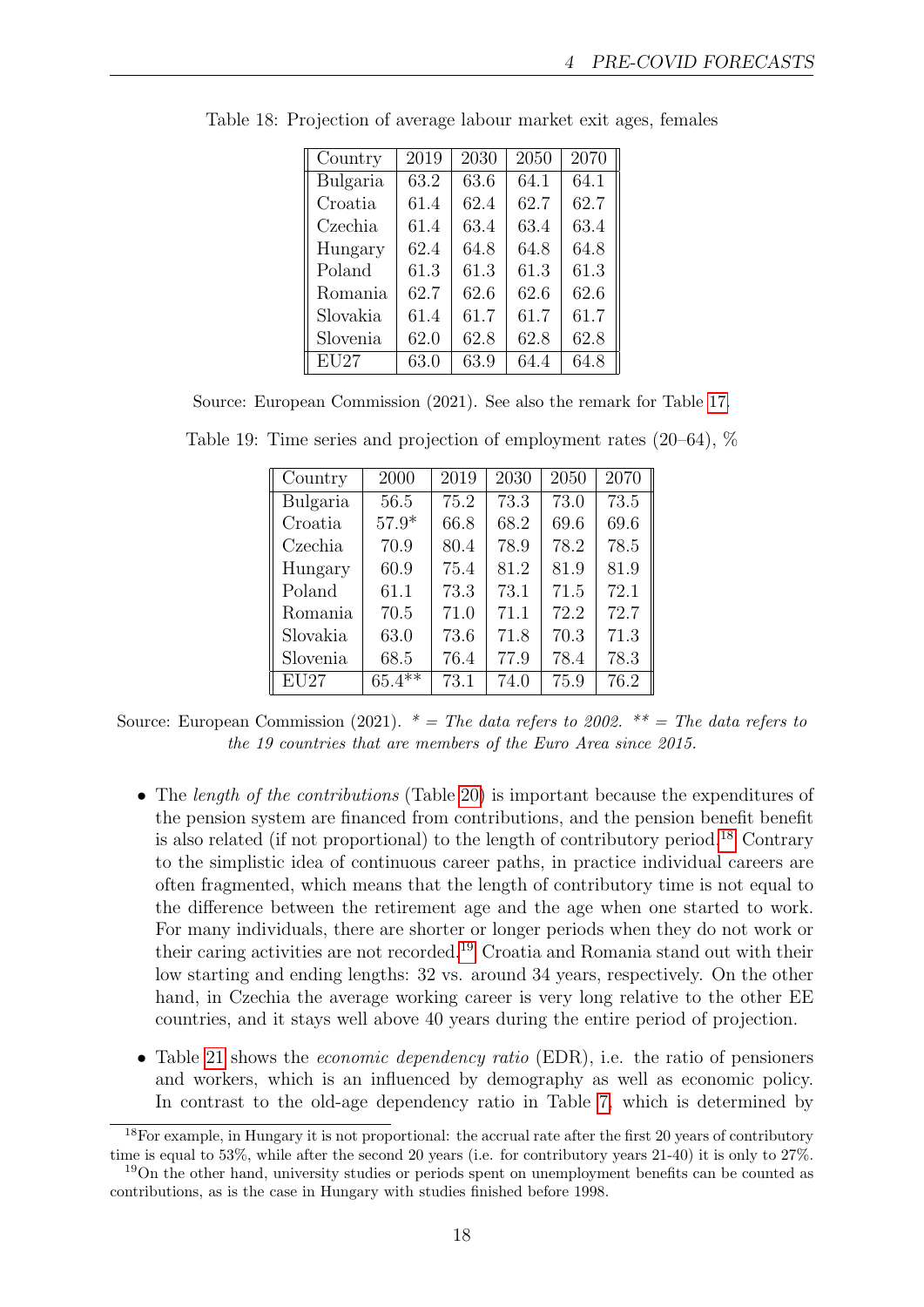| Country  | 2019 | 2030 | 2050 | 2070 |
|----------|------|------|------|------|
| Bulgaria | 34.8 | 37.0 | 37.1 | 36.4 |
| Croatia  | 32.0 | 32.9 | 33.7 | 33.7 |
| Czechia  | 44.1 | 47.0 | 43.0 | 42.0 |
| Hungary  | 34.6 | 37.8 | 37.7 | 38.1 |
| Poland   | 34.9 | 35.8 | 35.4 | 35.8 |
| Romania  | 32.0 | 34.4 | 34.4 | 34.4 |
| Slovakia | 39.3 | 39.9 | 39.6 | 39.6 |
| Slovenia | 38.8 | 39.0 | 39.2 | 39.3 |
| EU27     |      |      |      |      |

<span id="page-18-0"></span>Table 20: Projection of the average length of contributory period, years

Source: European Commission (2021).

demographic trends only and therefore cannot be influenced in the short and medium run, the economic dependency ratio can be improved within shorter time horizons by boosting activity and employment. Moreover, this measure is more relevant from the pension system's point of view, as it reflects the ratio of old-age pensioners and contribution payers, i.e. those who actually finance the pension system. Here we observe that in 2019, EDR ranged from Slovakia's low of 33.6% to Croatia's high of 50.6%. All countries will experience a steep rise in this indicator by 2070, when Czechia and Poland are projected to have the lowest and highest values, respectively, with  $65.3\%$  and  $90.0\%$ , respectively. We note that the relative increase of this indicator is typically smaller than the relative increase of the old-age dependency ratio in Table [7,](#page-5-2) because the employment rate in the working age population (20-64) is generally increasing.

<span id="page-18-1"></span>Table 21: Time series and projection of economic dependency ratio (20–64), %

| Country  | 2019 | 2030 | 2050 | 2070 |
|----------|------|------|------|------|
| Bulgaria | 44.8 | 53.9 | 76.8 | 78.1 |
| Croatia  | 50.6 | 63.0 | 79.0 | 89.8 |
| Czechia  | 38.4 | 46.4 | 66.2 | 65.3 |
| Hungary  | 41.0 | 42.9 | 60.2 | 66.9 |
| Poland   | 37.5 | 49.9 | 74.7 | 90.0 |
| Romania  | 40.5 | 48.1 | 76.5 | 79.8 |
| Slovakia | 33.6 | 48.5 | 78.1 | 86.7 |
| Slovenia | 42.4 | 53.5 | 73.3 | 72.4 |
| EU27     | 44.7 | 53.9 | 69.5 | 71.7 |

Source: European Commission (2021). The economic dependency ratio is defined as a percentage of inactive population aged 65 and more, relative to employed population aged between 20 and 64. ((Inactive  $65+$ )/(Employed 20-64)).

• The adequacy of the pensions is best measured by the *average replacement rate* or the benefit ratio, showing the ratio of benefits to wages. It is obvious that the higher this ratio, the better the relative position of the average pensioner to the average worker, but the more difficult to sustain the pension system. Table [22](#page-19-0)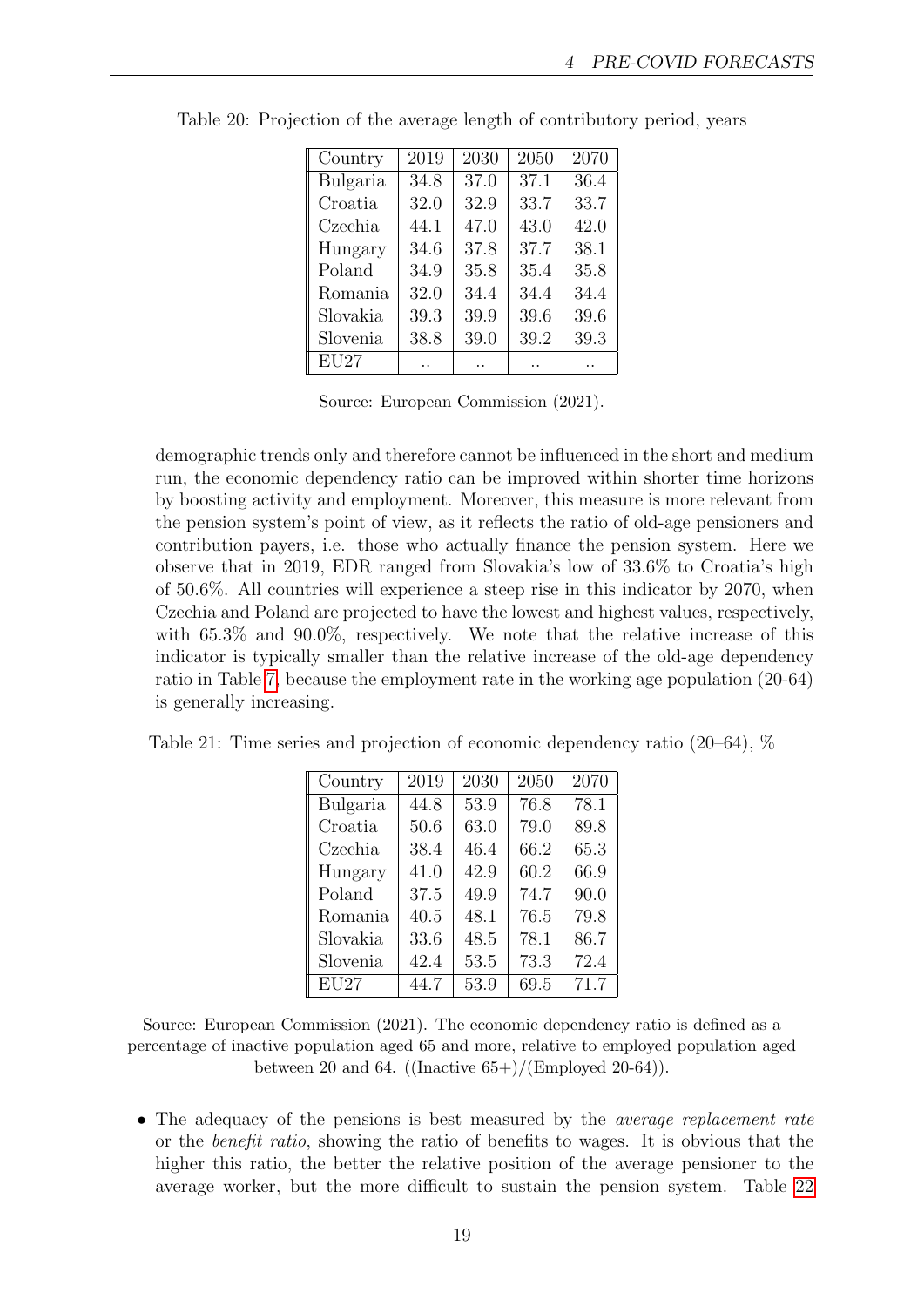<span id="page-19-0"></span>displays the projections of gross benefit ratios, when gross benefits are compared to gross wages. The lowest initial value in 2019 belongs to Bulgaria (26.7%), while the highest (43.8%) is achieved by Poland. By 2070, the benefit ratios are expected to decrease. In Poland, for example, the 2070 benefit ratio (22.8%) is just slightly larger than the half of the initial value, while the final Bulgarian value is just slightly smaller than the initial one. The EU average is also sinking, from 42.1% to 32.8%.

| Country  | 2019 | 2030 | 2050 | 2070 |
|----------|------|------|------|------|
| Bulgaria | 26.7 | 25.1 | 23.5 | 23.5 |
| Croatia  | 31.2 | 29.9 | 24.7 | 21.8 |
| Czechia  | 38.5 | 39.3 | 38.8 | 37.3 |
| Hungary  | 37.5 | 37.8 | 38.7 | 39.6 |
| Poland   | 43.8 | 38.7 | 26.4 | 22.8 |
| Romania  | 32.5 | 41.8 | 36.3 | 30.8 |
| Slovakia | 37.0 | 35.4 | 32.0 | 32.4 |
| Slovenia | 30.8 | 29.7 | 33.3 | 34.2 |
| EU27     | 42.1 | 40.8 | 35.0 | 32.8 |

Table 22: Benefit ratio, %

Explanation. The benefit ratio is the ratio of average pension benefits to average gross wages. Source: European Commission (2021).

• As a result of all these (and other) factors, we can project the evolution of the *share* of pension expenditures in the GDP. This number is clearly related to the benefit ratio (discussed in Table [22\)](#page-19-0) and the economic dependency rate (discussed in Table [21\)](#page-18-1). The rows in Table [23](#page-19-1) show the path of pension expenditures share in the GDP. The picture is mixed: the current Croatian value of 10.2% is expected to sink to 9.5%, and the Polish projection is also relatively stable: from 10.6 it decreases to 10.5% by 2070. On the other hand, the Slovenian figure rises steeply, from 10.0 to 16.0%, which means that it probably requires further interventions to remain sustainable. The EU average is almost stable, oscillating between 11.6 and 12.6%.

<span id="page-19-1"></span>Table 23: Time series and projection of pension expenditures/GDP, %

| Country  | 1990* | 2019 | 2030 | 2050 | 2070 |
|----------|-------|------|------|------|------|
| Bulgaria | 8.8   | 8.3  | 8.5  | 9.3  | 9.7  |
| Croatia  |       | 10.2 | 11.0 | 9.9  | 9.5  |
| Czechia  | 13.0  | 8.0  | 8.8  | 11.4 | 10.9 |
| Hungary  | 9.1   | 8.3  | 8.3  | 11.2 | 12.4 |
| Poland   | 6.6   | 10.6 | 11.0 | 10.7 | 10.5 |
| Romania  | 6.3   | 8.1  | 12.9 | 14.8 | 11.9 |
| Slovakia | 11.7  | 8.3  | 10.2 | 13.4 | 14.2 |
| Slovenia | 9.7   | 10.0 | 10.8 | 15.7 | 16.0 |
| EU27     |       | 11.6 | 12.5 | 12.6 | 11.7 |

Source: European Commission (2021).  $* =$  Taken from Hirose, ed. 2011, Table 1.C.3.

• The counterpart of Table [23](#page-19-1) is Table [24,](#page-20-0) which shows the *share of pension contribu*tions in the GDP. These numbers are typically significantly lower than the expen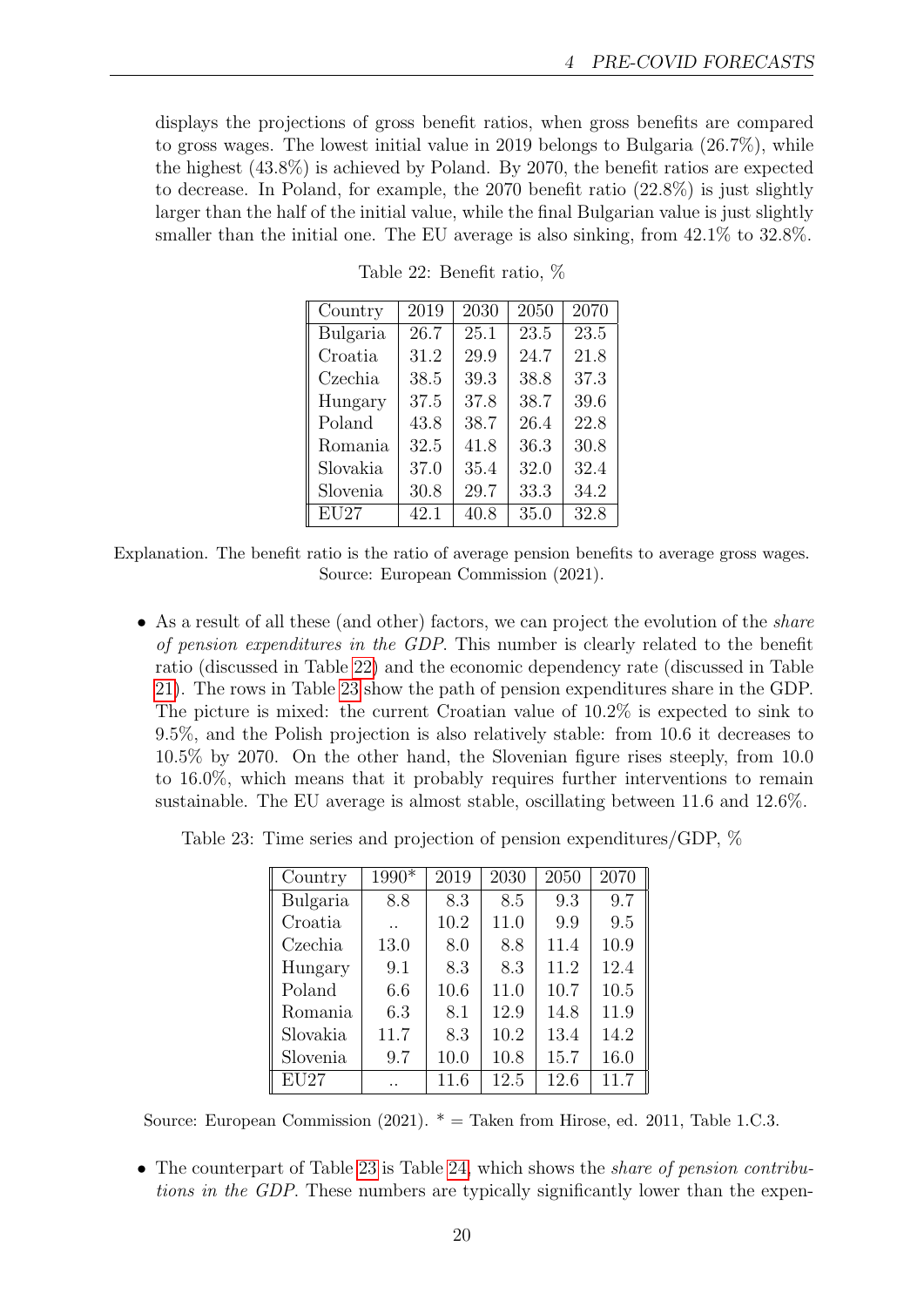<span id="page-20-0"></span>diture shares. In 2019, the Bulgarian starting value lagged by 4.3%points behind the counterpart, undermining the relevance of pension contribution payments. A similar gap menaces the Slovenian public finances, where the gap will be 6.7%point in 2070. Even the EU's gap is around 3%-points during the entire period.

| Country           | 2019 | 2030 | 2050 | 2070 |
|-------------------|------|------|------|------|
| Bulgaria          | 5.0  | 5.0  | 5.4  | 5.4  |
| Croatia           | 6.0  | 7.1  | 7.1  | 7.1  |
| Czechia           | 8.5  | 5.8  | 8.5  | 8.5  |
| Hungary           | 7.7  | 7.4  | 7.4  | 7.4  |
| Poland            | 8.4  | 8.6  | 8.7  | 8.7  |
| Romania           | 6.8  | 6.8  | 6.5  | 6.5  |
| Slovakia          | 7.4  | 7.0  | 7.4  | 7.5  |
| Slovenia          | 9.3  | 9.3  | 9.3  | 9.3  |
| $\overline{EU}27$ | 9.5  | 9.6  | 9.8  | 9.8  |

Table 24: Projection of pension contributions/GDP, %

Source: European Commission (2021).

#### 4.2 Discussion of the forecasts

In this subsection we shall argue that—apart from unavoidable errors—the foregoing forecasts have often been overly optimistic, frequently reflecting the foregoing countries' governments influence on the forecasters.

Probably the demographic forecasts are much more reliable than the economic and pension forecasts, the more so that they are made in variants. The problem with too many variants is, however, that the reader might lose her orientation.

Returning to exit ages with rising normal retirement ages, they also rose but certain governments in certain periods allowed workers with longer contribution periods to retire earlier without penalty. In our opinion, several countries' forecasts reflect the unfunded optimism of the various governments. One example is Slovenia, who—as mentioned above—is unlikely to be able to sustain the lowest retirement age with the longest LE65 at the same time. Another example is the female average labour market exit age in 2030 in Hungary, 64.8 years, which is unlikely to happen if females continue to retire with 40 service years irrespective of their age, even if the rigid retirement age will be maintained. Or the projected high retirement age in Slovakia presupposes that everybody follows the steeply rising life expectancy.

In all EU countries, there is some valorization of initial pensions and indexation of current pension benefits. The only way to reduce the real value of benefits of subsequent cohorts is by decreasing the their initial benefits. Some future benefit ratios are incredibly low: the Polish and Croatian numbers (22.8% and 21.8%) are probably so inadequate that they cannot be taken seriously.

Turning to the growing gaps between revenues and expenditures of several countries, note that theoretically, public pensions could be financed from taxes rather than contri-butions, but in that case, the planning of the system is much more difficult.<sup>[20](#page-20-1)</sup>

<span id="page-20-1"></span><sup>&</sup>lt;sup>20</sup>A basic difference between contributions and personal income taxes is that typically the former are capped while the latter are not. Another difference lies in linearity vs. progressivity. If pensions are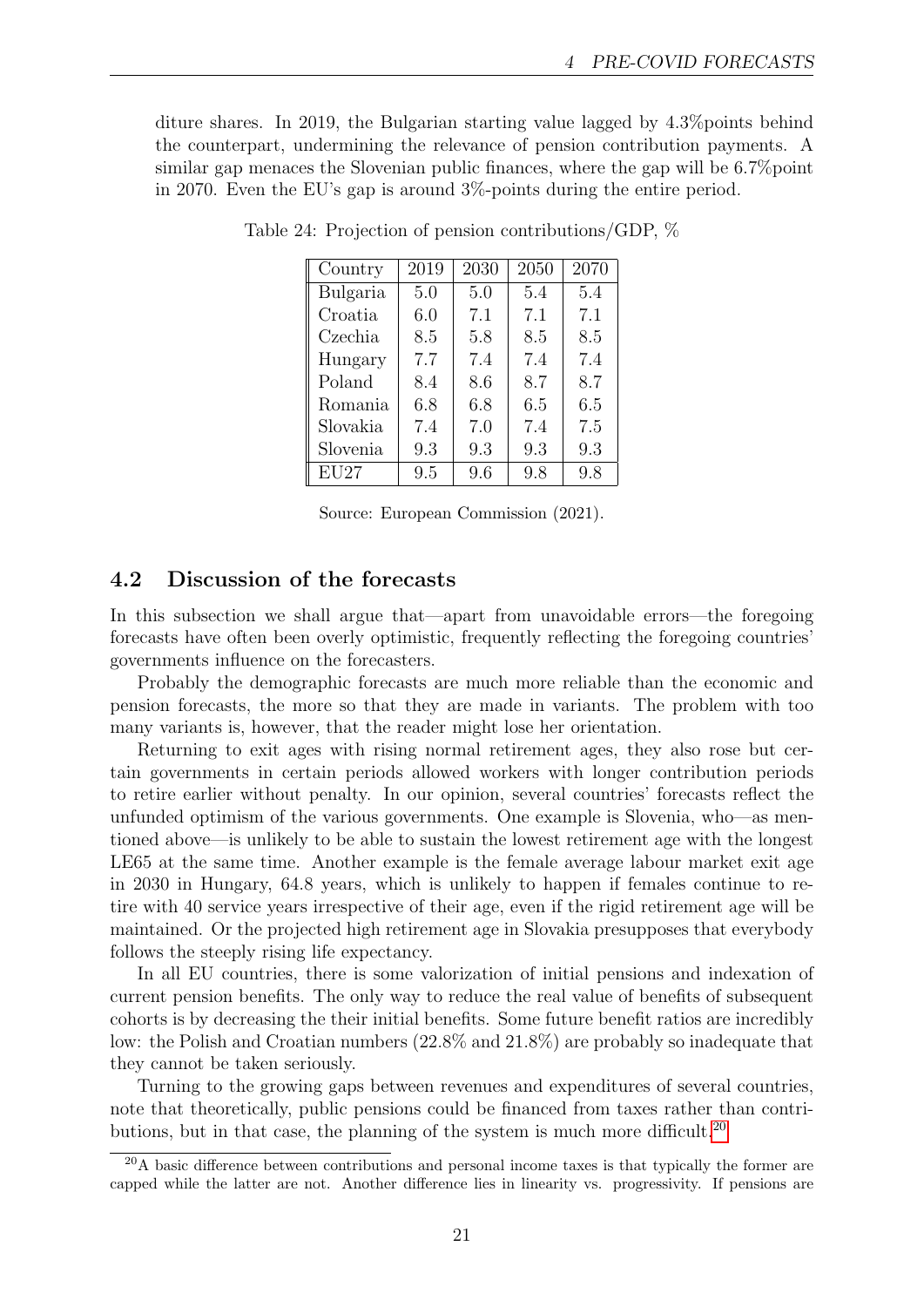The population aging and the emigration make the financing of public pension system rather difficult. The contribution rates are quite high, therefore they cannot be sharply lifted. The absolute level of the pensions is quite low, e.g. 400 EUR/month in Hungary, therefore it cannot be reduced in general. The further rise in normal and effective retirement ages is problematic, especially for the poorer part of the workers. The only solution is to strengthen the progressivity of the benefits (except for Czechia) and then reduce the general replacement rate.

# 5 The impact of Covid-19

### 5.1 Introduction

At the time of finalizing this chapter (June 2021), it is still uncertain how and when exactly the pandemic and the resulting economic crisis will end. In this—admittedly speculative section, we assume that the pandemic will be brought under control and normalcy would resume within a timeframe comparable to other major economic disruptions, i.e. 2-3 years. This section attempts to assess the possible effects of the pandemic and the resulting economic disruptions on pension systems.

Pension systems' sustainability, benefit adequacy and their redistributive features are determined by demographic, labour market, macroeconomic and fiscal developments and by the government policies driving or responding to these developments. Below, we take a look at the most important channels through which Covid-19 may manifest its impact on pension systems, and the outcomes that may result.

It is important to separate pension systems' 'pre-existing conditions', i.e. concerns present irrespective of the current crisis, from the effects of the pandemic. In this respect, we can expect to see three types of impacts: the pandemic creating new problems; eliminating existing ones; and accelerating or decelerating changes that already began in the past: individual decisions, social choices, political prerogatives and events of economic history.

It is also important to realize that when viewed in isolation, none of the existing trends or phenomena are specific to the 8 EE countries covered by this volume. The particular combination of issues may present unique region or/and country-specific challenges, however, not the least of the common experience of transition—a major paradigm shift of economic and political governance models.

### 5.2 Demographic Impact

By mid-June 2021, according to reports of national authorities on Covid-related deaths, the epidemic has cost approximately 210 thousand lives in the eight EE countries or 0.22% of these countries' populations, on average (see columns 2-3 of Table [25\)](#page-22-0). The highest per capita incidence, 0.31% was observed in Hungary, while the lowest incidence (0.17%) was reported in Romania.

From the pension system's point of view, however, the increase in all-cause mortality as opposed to Covid-related mortality—is more important. Therefore in column 4 of Table [25](#page-22-0) we also report the estimated relative increase in all-cause mortalities (or in short: the excess mortality) in these countries. The excess mortality can be expected to be higher

financed from indirect taxes like value added tax, then the incidence of the inputs are totally different.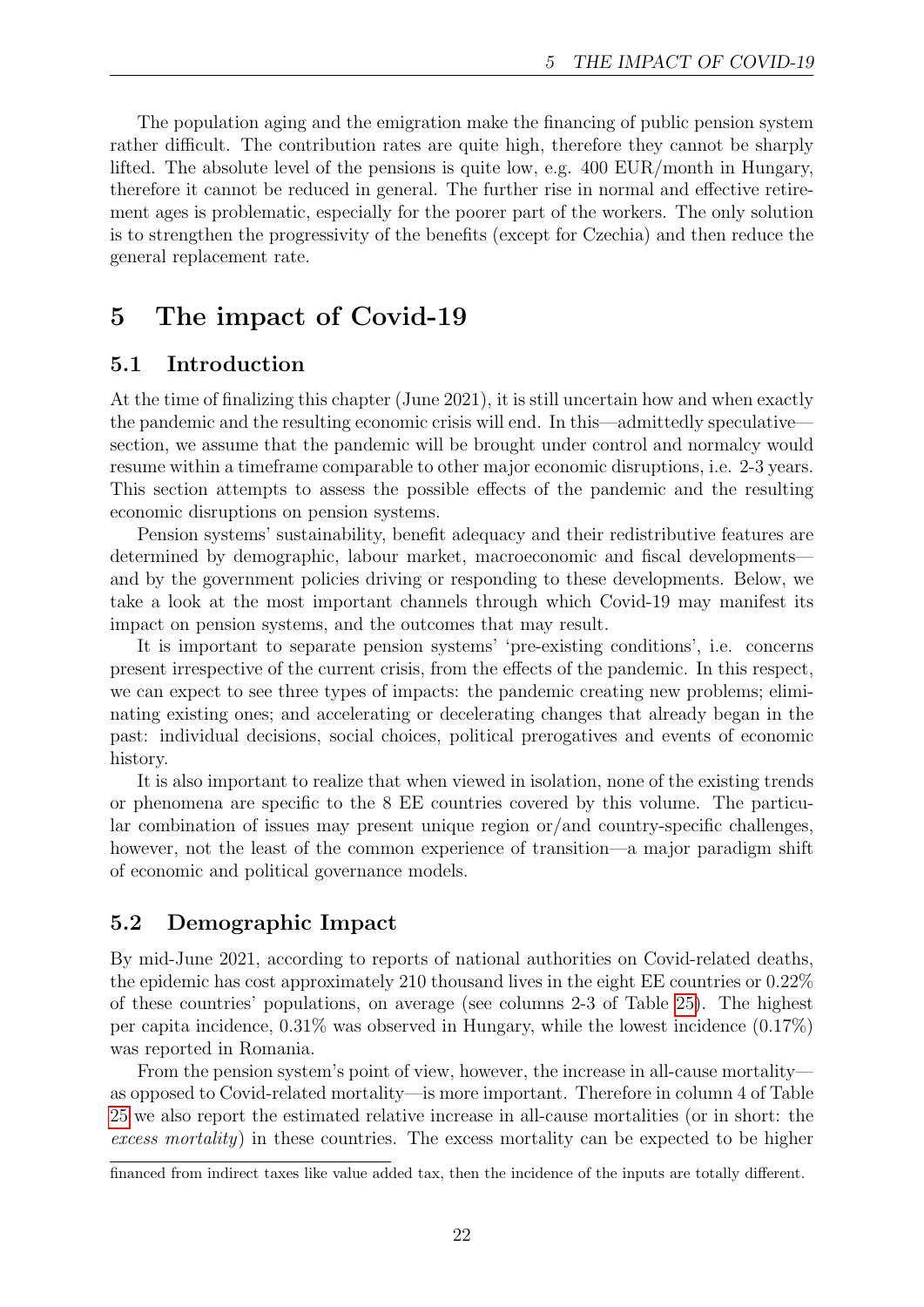| Country  | Total deaths* | Deaths per million $*$ | Excess mortality $\overline{**}$ |
|----------|---------------|------------------------|----------------------------------|
| Bulgaria | 17,990        | 2,589                  | 25.9%                            |
| Croatia  | 8,174         | 1,991                  | 12.7%                            |
| Czechia  | 30,280        | 2,828                  | 31.2%                            |
| Hungary  | 29,950        | 3,100                  | 17.2%                            |
| Poland   | 74,828        | 1,977                  | 30.8%                            |
| Romania  | 32,326        | 1,680                  | 20.7%                            |
| Slovakia | 12,478        | 2,286                  | 27.9%                            |
| Slovenia | 4,412         | 2,122                  | 21.5%                            |
| EEE8     | 210,438       | 2,191                  | 23.5%                            |

<span id="page-22-0"></span>Table 25: Covid-19-related deaths and mortality rates in 8 EE countries

Source: Our World in Data: https://ourworldindata.org/coronavirus. Date of download: June 21, 2021.  $* = According to national classifications of Covid-related deaths; until June 20, 2021.$  $** = Increase in all-cause deaths relative to all-cause deaths in previous years, for the period of$ May 2020-April 2021.

than Covid-related mortality, as not all divergence from trend mortality can be clinically attributed to Covid: late interventions in overburdened health care systems, other causes of death in infected people may also be added to the total number.<sup>[21](#page-22-1)</sup>

The large number of reported Covid-related deaths, and the significant excess mortality (an estimated 13-31% in the 8 EE countries with an average of 23.5%) both indicate that Covid-19 should have a substantial impact on demographics in general, and pension system demographics in particular. However, the purely demographic impact of the pandemic depends on a number of factors. Of these, age structure is the dominant one. For instance, total fatality rates are between 1 and 2% in North America and most of Europe but only half of this in Latin America, the Caribbean and Southeast Asia, and just onefifth in Sub-Saharan Africa—despite very different per capita GDPs, health care qualities and government responses. The explanation is age-specific heterogeneity in fatalities and the greater vulnerability of elderly people—and, by extension, older populations.

In Table [26,](#page-23-0) we report the estimated excess mortality rates in seven EE countries for four different age categories: 15-64 years, 65-74 years, 75-84 years and  $85+$  years.<sup>[22](#page-22-2)</sup> As can be seen from the table, older generations are indeed more vulnerable to the Covid-19 pandemic: while the estimated excess mortality is only 7.6% for the 15-64 age category (and in some countries they are not even positive), estimates are much larger for all other age categories in all countries.

Interestingly, and probably contrary to our expectations, excess mortality is not monotonically increasing with age. This happens because the pandemic hit most seriously the EE countries at different times. In Table [27,](#page-23-1) we report excess mortality by the 'waves' of the pandemic. We define wave 1 as the pandemic between May-August, 2020; wave 2 between September-December, 2020; and wave 3 between January-April, 2021.[23](#page-22-3) As the

<span id="page-22-1"></span><sup>21</sup>Interestingly, while Hungary reported the highest number of Covid-related deaths per million people, in terms of excess mortality it performs better than most of the other EE countries: 17.2% increase in all-cause mortality in Hungary vs 23.5% in EEE. This probably suggests significant heterogeneities across EE countries in their classification of Covid-related deaths.

<span id="page-22-2"></span><sup>22</sup>For Romania, there are no data for the different age categories. Data suitable for cross-country comparison was only available for these age categories.

<span id="page-22-3"></span><sup>23</sup>Unfortunately, at the time of finalizing this manuscript, mortality data is only available until April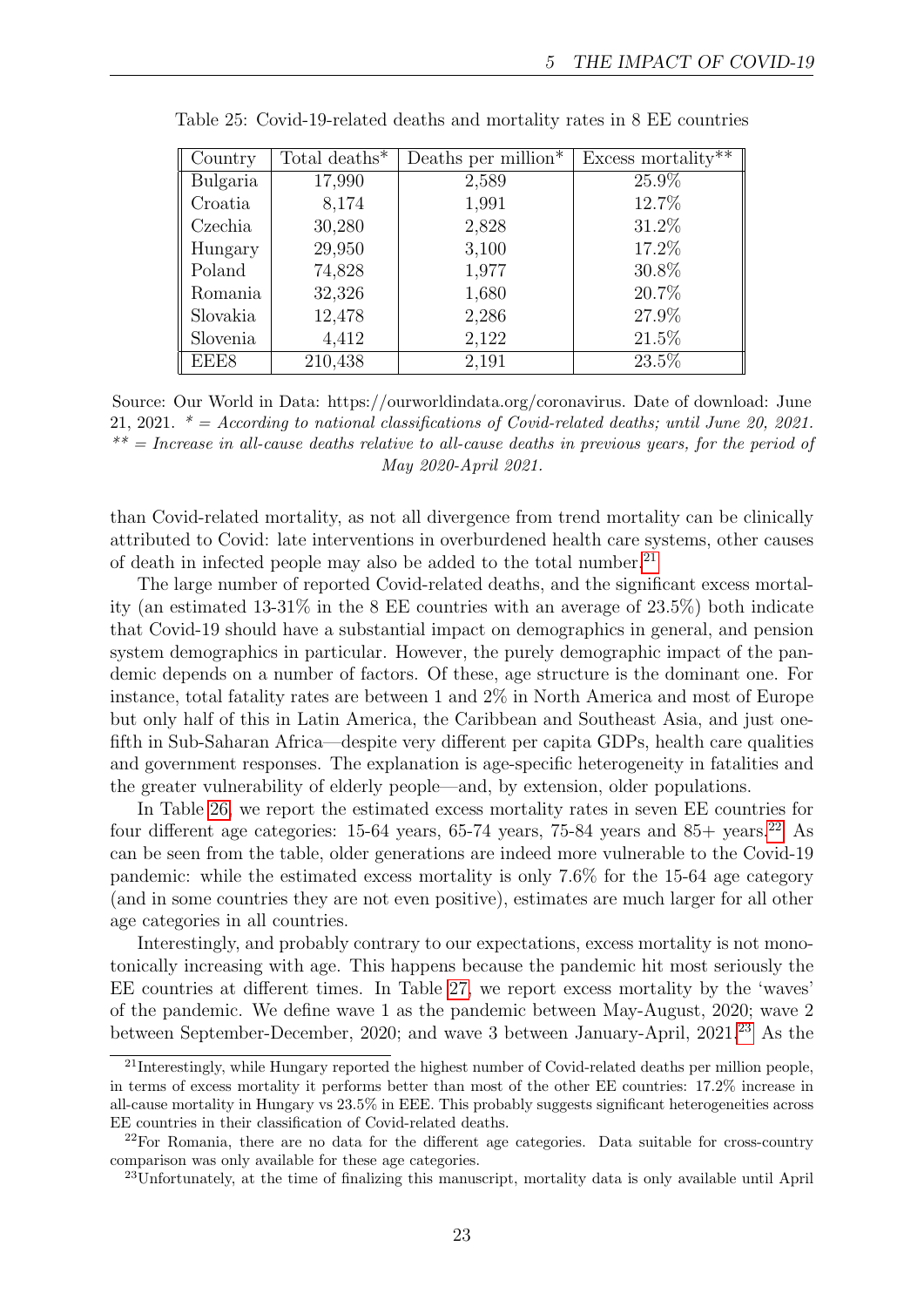<span id="page-23-0"></span>

| Country    | $15-64$ years | $65-74$ years | $75-84$ years        | $85+$ years          | <b>TOTAL</b> |
|------------|---------------|---------------|----------------------|----------------------|--------------|
| Bulgaria   | 21.2          | 39.9          | 22.0                 | 23.5                 | 25.9         |
| Croatia    | $-1.0$        | 25.8          | 4.5                  | 23.0                 | 12.7         |
| Czechia    | 13.8          | 34.4          | 44.1                 | 27.6                 | 31.2         |
| Hungary    | 5.3           | 30.4          | 19.7                 | 14.1                 | 17.2         |
| Poland     | 7.4           | 56.4          | 23.6                 | 40.0                 | 30.8         |
| Romania    | . .           | $\cdot$ .     | $\ddot{\phantom{0}}$ | $\ddot{\phantom{0}}$ | 20.7         |
| Slovakia   | 11.4          | 47.7          | 34.4                 | 21.3                 | 27.9         |
| Slovenia   | $-5.2$        | 23.0          | 18.6                 | 36.2                 | 21.5         |
| <b>EEE</b> | 7.6           | 36.8          | 23.9                 | 26.5                 | 23.5         |

Table 26: Excess mortality (in  $\%$ ) by age groups in 7 EE countries

Source: own calculations based on weekly excess mortality data extracted from Our World in Data: https://ourworldindata.org/coronavirus. Date of download: June 21, 2021. Note: for Romania, there is no age-specific data on mortality.

table shows, excess mortality was lower than 3% during the initial wave of the pandemic, in summer 2020. In fact, many country-specific excess mortality rates were close to zero in this period—which is in line with our intuition that initially, this region was not hit severely by the pandemic. In contrast, excess mortality was very large, around 40% during the second wave of the pandemic. For the working-age population, excess mortality in this period is estimated around 15%, while for all other cohorts, estimates are around 45-50%. The third wave in 2021 has similar excess mortality figures as the second wave for those under 75 years of age. However, as during this period the oldest generations were—at least partially—vaccinated, excess mortality rates are relatively smaller (but still large) for these cohorts. We attribute the country-specific differences in age-specific mortalities of Table [26](#page-23-0) to differences in the severity of waves between countries. For example in Czechia, where the second wave was probably the most severe, excess mortality is similar for the relatively old cohorts—a general characteristics of the second wave. But in Hungary, where wave 3 had the highest number of fatalities, the age pattern of the overall excess mortality is more similar to the general EEE pattern observed in wave 3.

<span id="page-23-1"></span>Table 27: Estimated age-specific excess mortality (in %) by waves in 7 EE countries

| $\parallel$ Country |        | $15-64$ years 65-74 years | $75-84$ years | $85+$ years | <b>TOTAL</b> |
|---------------------|--------|---------------------------|---------------|-------------|--------------|
| Wawe 1              | $-7.1$ | 9.5                       | $-0.8$        | 7.0         | 2.9          |
| $\parallel$ Wawe 2  | 15.9   | 50.3                      | 44.5          | 48.7        | 40.5         |
| Wawe 3              | 14.3   | 51.4                      | 29.0          | 25.1        | 28.1         |
| Total               | 7.6    | 36.8                      | 23.9          | 26.5        | 23.5         |

Source: own calculations based on weekly excess mortality data extracted from Our World in Data: https://ourworldindata.org/coronavirus. Date of download: June 21, 2021. Note: for Romania, there is no age-specific data on mortality. "Wave 1" covers the period of May-August, 2020. "Wave 2" refers to the period of September-December, 2020. "Wave 3" covers the period of January-April, 2021.

It should also be noted that demographic shocks (wars, epidemics, temporarily suc-

<sup>2021.</sup> The definition of waves is admittedly a bit ad hoc—but for the sake of comparability, their lengths are the same, 4 months.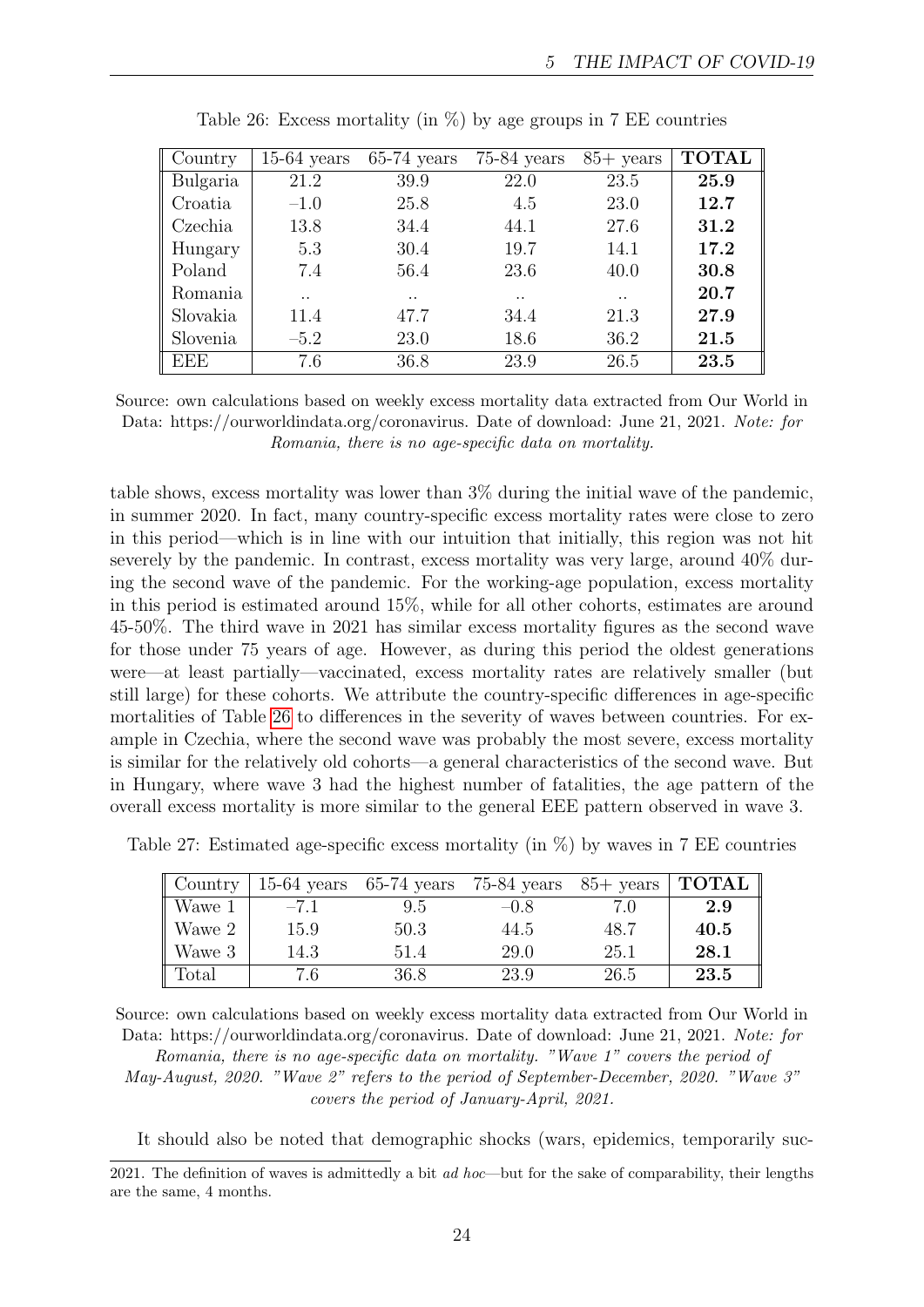cessful pronatalist policies) may, in addition to their contemporaneous impact, generate demographic echoes following the rhythm of new generations reaching childbearing age. Whether this happens depends on the age structure of the directly affected population. Given the skewedness of age-specific Covid-mortalities towards older cohorts and the particularly low death toll among people below 40, the pandemic is not expected to lead to echoes and introduce additional, cyclical volatility to demographically driven public spending—such as pensions. In other words, the impact of Covid is a one-off.

Finally we should also note that since vaccines are widely available by June 2021, we do not expect significant Covid-related mortality after the summer of 2021. Therefore in terms of timing, the mortality effect of the Covid is also temporary.

Consequently, if the impact of the pandemic on pension schemes only manifested through demographics, pension systems would see a temporary improvement in their dependency ratios and their financial positions. Lower expenditures would lead to lower financing needs, with benefits that could find expression in lower contribution rates, lower budget-financed deficits, etc. Given the region's history, the demographic impact of the pandemic is not greater than the echo of previous events (world wars, large waves of emigration, pro-natalist policies).

#### Case study: Effect of Covid-19 mortality shock to pension expenses in Hungary

To demonstrate this limited demographic effect of the mortality shock of the Covid-19 pandemic, we now present a case study for Hungary. In this case study we estimate the gender- and cohort-specific excess mortality rates in Hungary from highly disaggregated weekly mortality data, and based on them we prepare two alternative population projections: the baseline projection will be without this Covid-related mortality shock, while the Covid-projection will contain this temporary shock of excess mortality. Finally, we use a micro simulation that is calibrated to the current Hungarian pension system, and estimate quantitatively the effect of the temporarily increased mortality on pension expenses.

The solid line of Figure [3](#page-25-0) depicts the weekly number of deaths in Hungary for the period of March 30, 2020 (Week 14 of 2020) – May 2, 2021 (Week 17 of 2021), i.e. covering 57 weeks (around 13 months), together with the average number of deaths on the corresponding weeks in the period  $2015$ -2019 (dashed line).<sup>[24](#page-24-0)</sup> The difference between the lines in the figure can be interpreted as the Covid-related excess mortality. We see that the first wave of the pandemic until September 2020 did not cause a significant increase in all-cause mortality; the second and third waves, however, are quite apparent.

Table [28](#page-26-0) shows the estimated gender- and cohort-specific excess mortalities (in percent), based on data shown on Figure [3.](#page-25-0) In particular, columns 2-4 of Table [28](#page-26-0) show "raw"estimates of excess mortality. In this, we simply compare the gender- and cohortspecific number of deaths to the average number of gender- and cohort-specific deaths in the same weeks in 2015-2019. These estimates are correct as long as there are no significant changes in the sizes of the investigated cohorts.

<span id="page-24-0"></span><sup>&</sup>lt;sup>24</sup>We chose the 14th week of 2020 as a starting point as that was the first week when the number of newly reported Covid-related deaths exceeded 10 (until March 29, the cumulative number of reported deaths was 13); moreover, this is about four weeks after the first Covid case was announced in Hungary (March 4). Regarding the end of the estimation period, at the time of wiring this chapter, reliable mortality data is only available until Week 17 of 2021.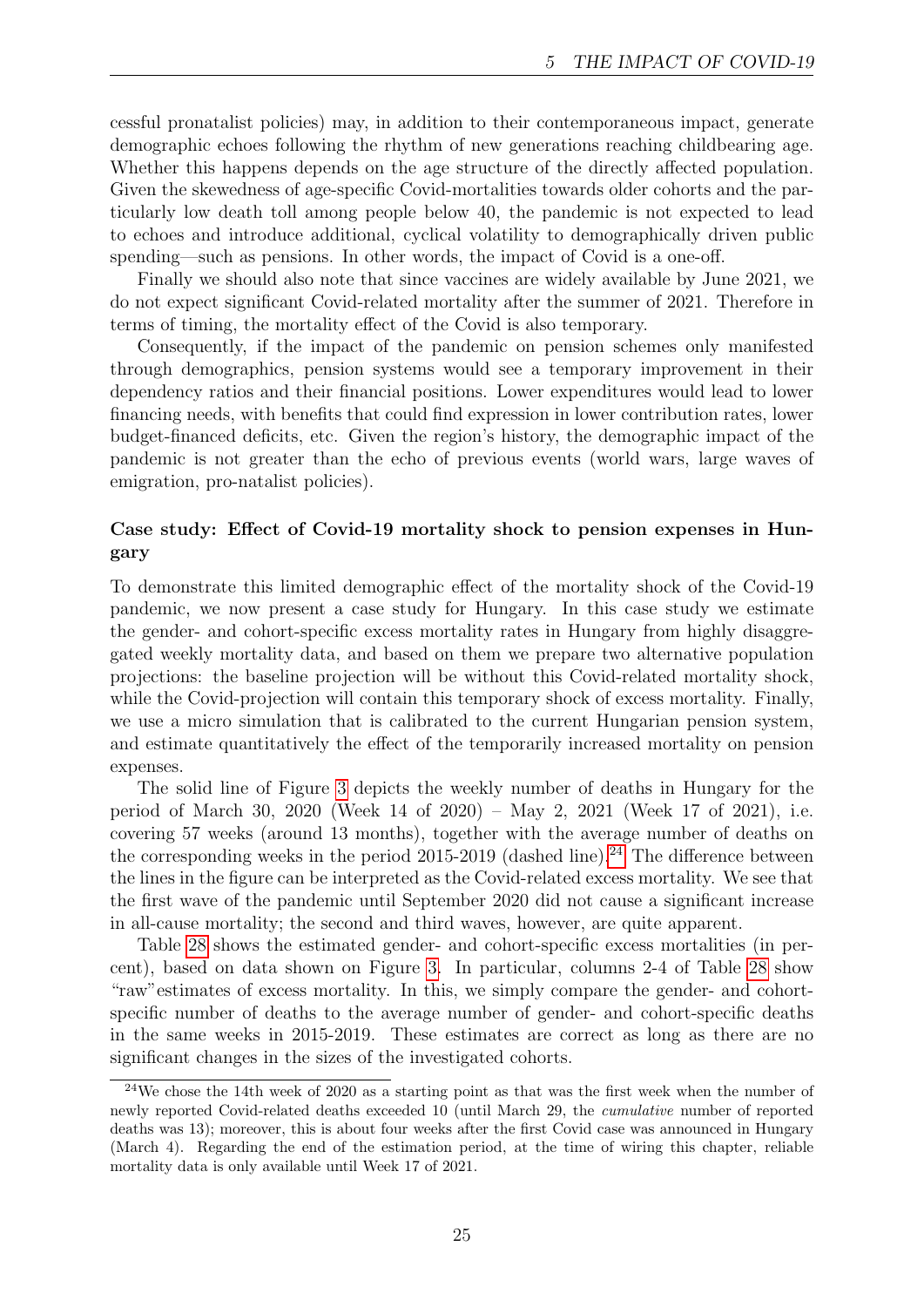

<span id="page-25-0"></span>Figure 3: Total number of weekly deaths in Hungary, 2020 April-2021 May vs weekly averages in 2015-2020

This is, however, not the case: there is relatively large variation between the size of different cohorts even in the short run.[25](#page-25-1) This demographic variation is reflected in the relatively large heterogeneity between the estimated raw excess mortalities even in neighboring cohorts. For example, our raw estimate for the excess mortality of the cohort aged 55-59 is −0.4%, i.e. the number of deaths even decreased in this cohort during the pandemic. But this cohort was born in 1961-65, which is a relatively small cohort. The cohort which had the same age (55-59 years) in 2015, one of the years of comparison, was born in 1956-1960 – when the average number of yearly births was around  $30\%$  larger.<sup>[26](#page-25-2)</sup> So the absolute number of deaths had to decrease due to demographic reasons, and most probably by way more than our estimate of -0.4%.

In order to correct for this demographic variation, we compare our estimates for the period of April-December 2020 with Tóth (2021), who also estimates excess mortality for that period while also accounting for the demographic changes with a serious demographic model.[27](#page-25-3) From this comparison, we obtain relative (multiplicative) correction factors for each cohort and both genders, and we modify our raw estimates with these correction

<span id="page-25-1"></span><sup>&</sup>lt;sup>25</sup>This is due to very large number of births in the 1950s, which has an echo effect in the second half of the 1970s.

<span id="page-25-2"></span><sup>&</sup>lt;sup>26</sup>Between 1956-1960, on average more than 175 thousand babies were born in each year; the same number is around 133 thousands for the years 1961-65.

<span id="page-25-3"></span> $^{27}$ Unfortunately, Tóth (2021) does not report results beyond December 31, 2020.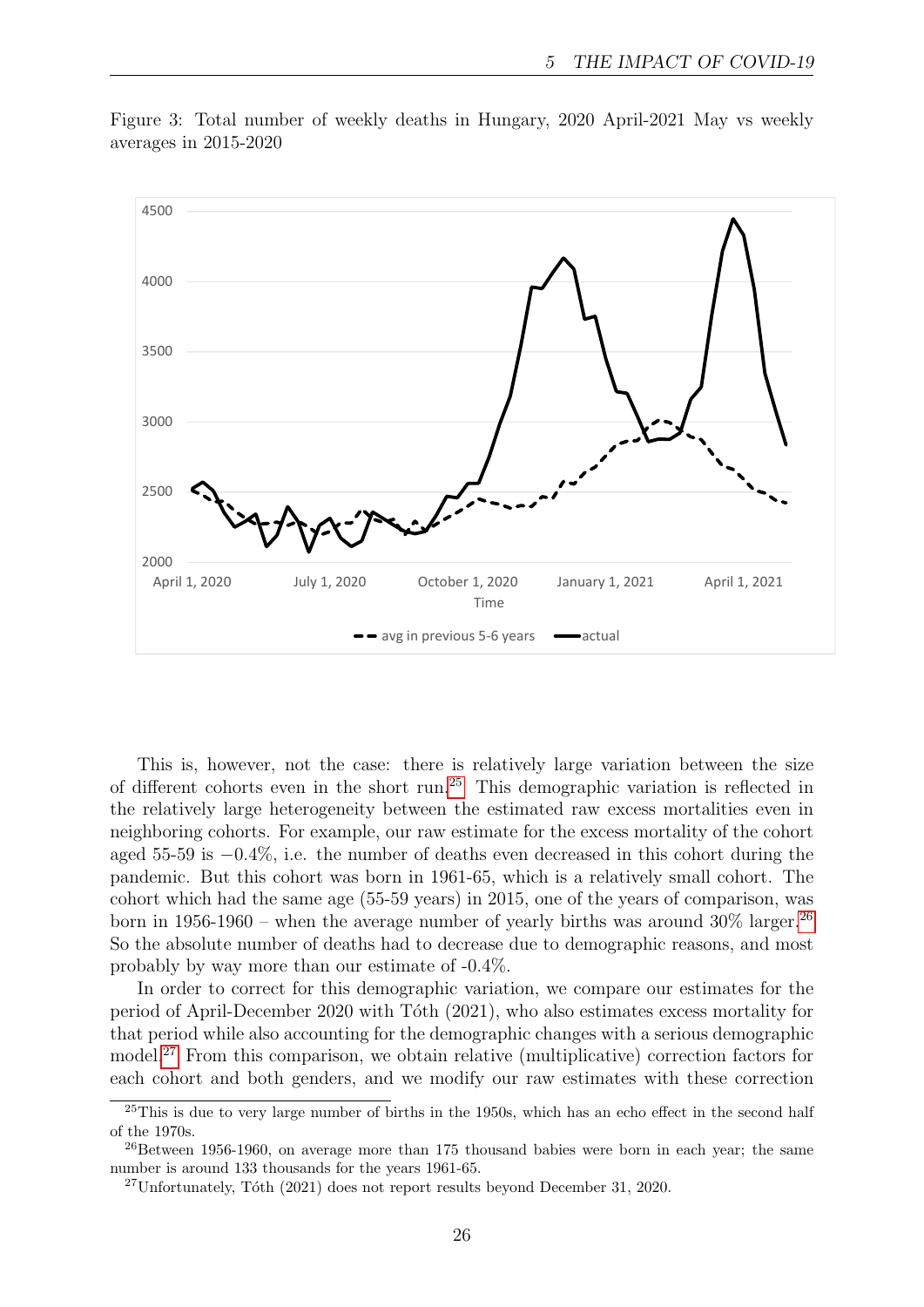|               | Raw estimates |         | Demography-corrected |       |         | Number of |         |
|---------------|---------------|---------|----------------------|-------|---------|-----------|---------|
| Cohort        | Males         | Females | All                  | Males | Females | All       | persons |
| $0-34$ years  | $-1.1$        | 0.1     | $-0.7$               | 3.4   | 1.3     | 2.7       | 48      |
| $35-39$ years | 0.7           | 6.5     | 2.8                  | 19.6  | 29.1    | 22.7      | 197     |
| $40-44$ years | 16.2          | 11.9    | 14.8                 | 21.6  | 12.3    | 18.4      | 287     |
| $45-49$ years | 13.3          | 20.4    | 15.5                 | 26.9  | 32.5    | 28.7      | 774     |
| $50-54$ years | 17.9          | 16.4    | 17.4                 | 22.5  | 22.4    | 22.5      | 1,009   |
| $55-59$ years | $-0.5$        | $-0.4$  | $-0.4$               | 14.9  | 15.2    | 15.0      | 1,156   |
| $60-64$ years | 2.5           | 1.1     | 2.0                  | 14.4  | 13.0    | 13.9      | 1,852   |
| $65-69$ years | 30.1          | 28.8    | 29.6                 | 20.2  | 21.5    | 20.7      | 3,192   |
| $70-74$ years | 28.2          | 30.6    | 29.3                 | 24.8  | 27.4    | 26.0      | 4,254   |
| $75-79$ years | 27.4          | 20.0    | 23.5                 | 20.9  | 15.6    | 18.2      | 3,517   |
| $80-84$ years | 17.3          | 13.9    | 15.2                 | 21.7  | 16.7    | 18.6      | 4,115   |
| $85-89$ years | 17.0          | 11.8    | 13.5                 | 13.6  | 7.6     | 9.5       | 1,985   |
| $90+$ years   | 15.0          | 14.1    | 14.3                 | 10.2  | 11.2    | 11.0      | 1,693   |
| <b>TOTAL</b>  | 18.0          | 15.8    | 16.9                 | 18.9  | 15.2    | 17.0      | 24,078  |

<span id="page-26-0"></span>Table 28: Estimated gender- and cohort-specific excess mortality (in %) in Hungary

Source: own calculations based on Hungary's Central Statistical Office's data on weekly number of deaths (www.ksh.hu). Date of download: June 9, 2021.

factors for the entire sample period. The result is reported in Columns 5-7 of Table [28.](#page-26-0) We note that these demography-corrected excess mortality estimates are much less heterogeneous across cohorts.

Interestingly, and contrary to our expectations, we see relatively large excess mortalities for all cohorts older than 35 years. But a 20% excess mortality is very different for the 35-39 years old cohort and for the 65-69 years old cohort. For the former, the baseline number of deaths is very small, so a 22% increase in this means around 200 extra deaths. In contrast, for the 65-69 years old cohort, a 20.7% increase in mortality means almost 3,200 extra fatalities. To illustrate this effect, we show the absolute number of extra deaths, as a consequence of excess mortality estimates, in column 8 of Table [28.](#page-26-0)

We quantify the effect of the mortality shock for Hungarian pension expenses with the pension micro simulation model of Freudenberg, Berki and Reiff (2016). In principle, we need to use a micro simulation model because of the highly non-linear nature of the Hungarian pension system, due to which aggregate developments cannot be approximated even with cohort- and gender-specific averages. The exact details of how this micro simulation works are in Freudenberg et al. (2016).

To see the effect of mortality shock, we ran the micro simulation twice: first with the baseline Europop-2018 population projection, that does not take into account the Covidrelated extra mortality in 2020-21, and then with our own population projection, in which the only difference was the increased mortality—calibrated exactly to the gender- and cohort-specific estimates of excess mortality in Table  $28$ —in 2020.<sup>28</sup> Then we calculated total pension expenditures, relative to GDP in 2020, for both scenarios, and we interpret the difference between the expenditures as the effect of Covid-mortality. Figure [4](#page-27-0) shows the result.

<span id="page-26-1"></span><sup>&</sup>lt;sup>28</sup>As the micro simulation model is yearly, we had to choose a specific calendar year when we took into account the extra deaths. We chose 2020.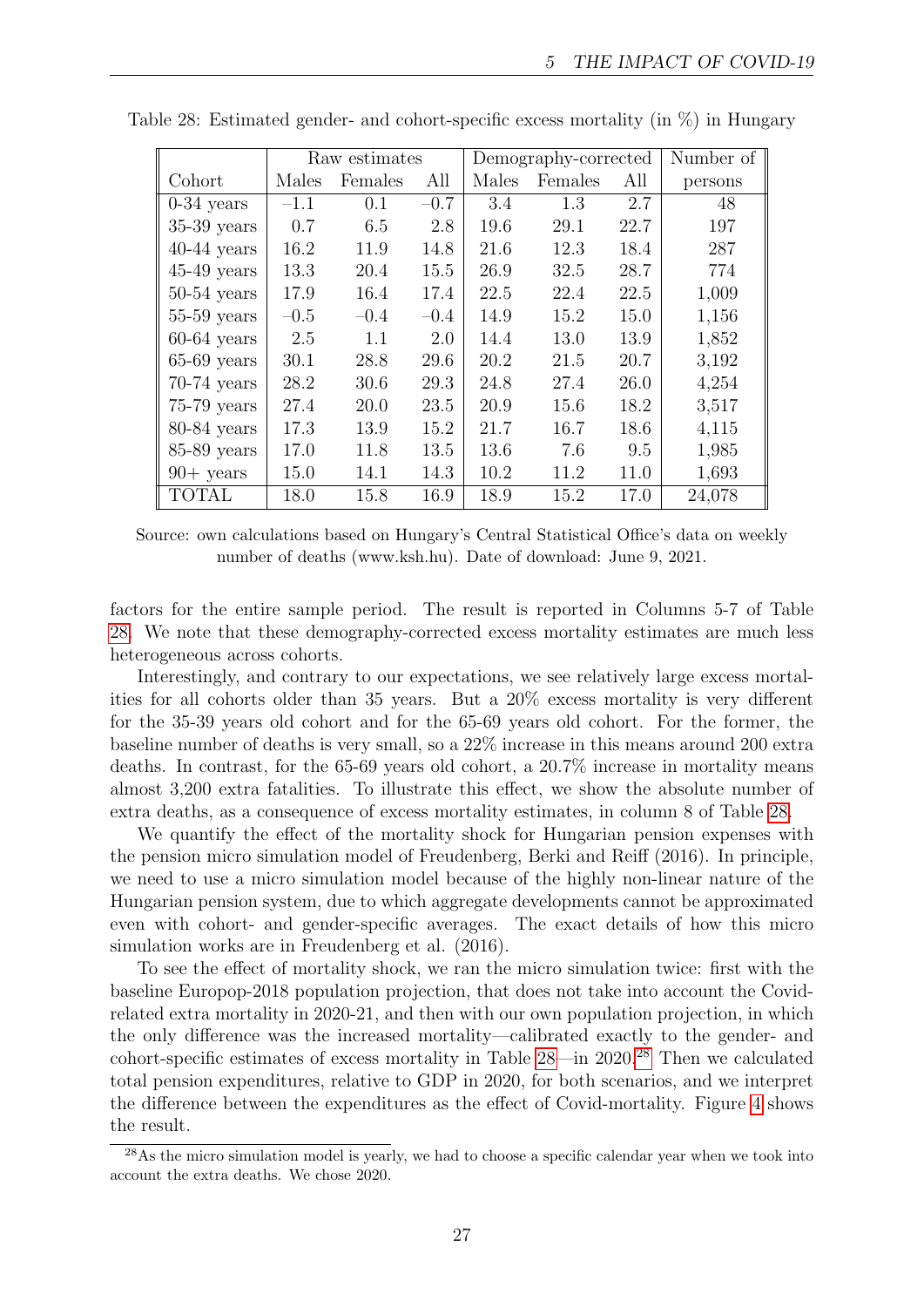

<span id="page-27-0"></span>Figure 4: The effect of the Covid mortality shock on pension expenditures in Hungary, 2020-2050

In line with our initial expectation, the effect is estimated to be small: 33 bn Hungarian forints (around 100 mn Euros), or 0.08% of GDP. In terms of total pension expenditures, it is slightly less than 1% of total expenditures. We can also see that the lion share of the decrease comes from the decrease in old-age pension benefits. This is not only because old-age pensions are by far the largest item among all types of pension expenditures, but also because the Covid-related excess mortality affected the older cohorts much more heavily.

Another important aspect of Figure [4](#page-27-0) is that the decrease in pension expenditure dies out relatively quickly. After 10 years, in 2030 the decrease in pension expenditures is just 40% of the initial decrease (12 bn vs 33 bn Hungarian forints, or 36 mn vs 100 mn Euros, in constant prices)—which is an indication that many of the people who passed away due to the pandemic would not have survived until 2030.

In summary, the demographic impact is relatively small—and certainly not large enough to cause material changes in old-age dependency ratio; it is also one-off, generating no future echoes; and the demographic shock is expected to mostly disappear within 10-15 years, without any lasting impact, i.e. causing a secular change in pre-crisis trends. Consequently, we do not expect any material, lasting effects on pension systems.

However, demographics is just one and, as discussed above, not necessarily the most important channel through which the pandemic may trigger changes in pension systems.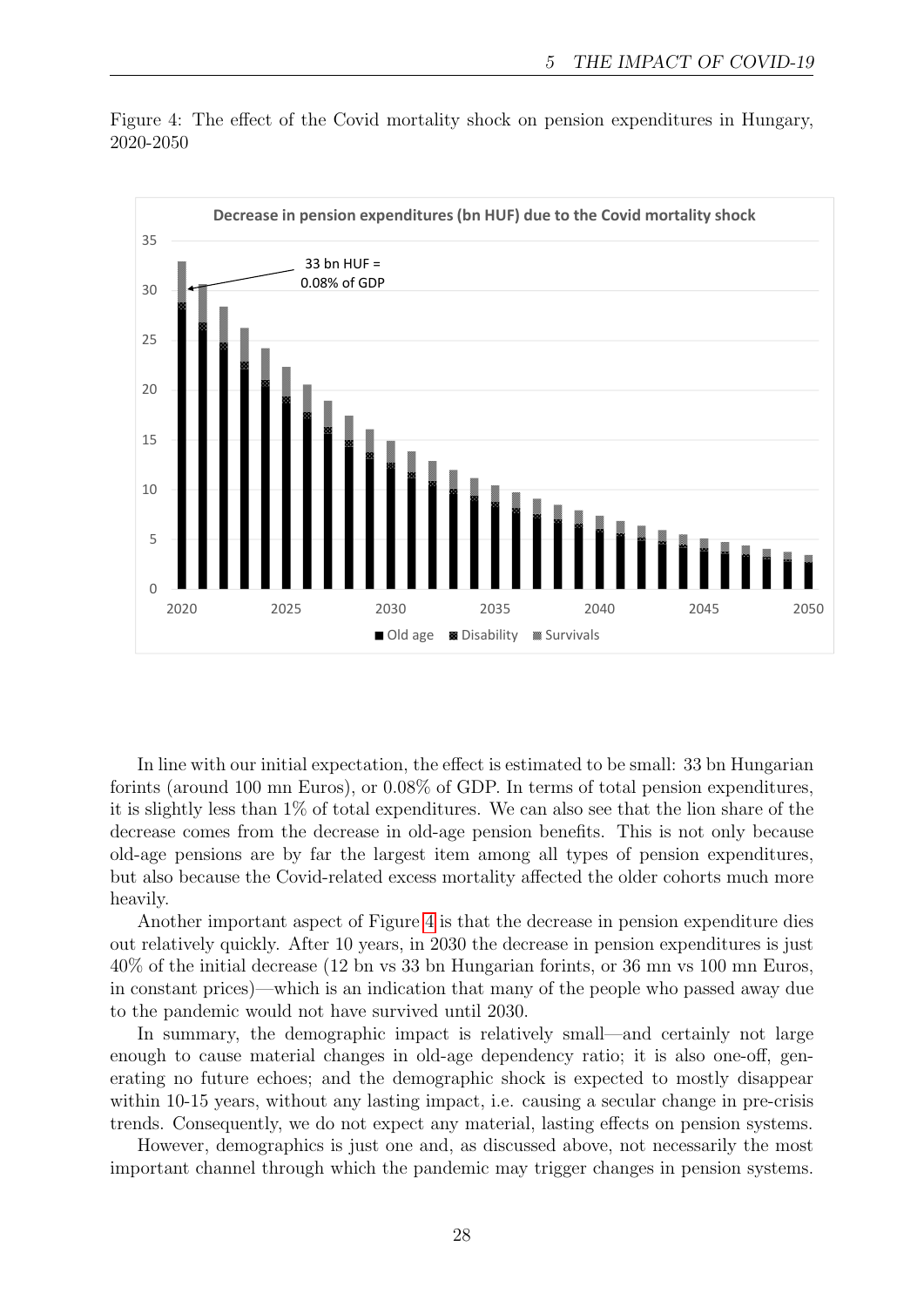### 5.3 Labor Market Impact

The EEE8 share some commonalities but their labour markets also differ, as determined by the pre-transition state of their economies, the policies pursued during the transition, sectoral structure, informality and tax compliance, participation rates, migration balances, etc. These commonalities and differences will influence whether developments already observed in high income countries—especially inter-sectoral mobility, increasingly fragmented careers, temporary withdrawals from the labour market, short-term, occasional 'gigs', etc.—will become similarly important. These factors will also influence whether the current crisis may impose long-term changes in the labour market.

With the onset of the transition in the late 1980s and early 1990s, informality in the labour market increased significantly, although not uniformly, in Central and Eastern Europe (cf. Hirose, ed. 2011). Whereas informality is present in every economy, its sudden and significant increase in the region was not only due to the newly introduced freedom of enterprise but also to the unpreparedness of agencies responsible for tax collection and enforcement. From the perspective of contributory pension systems, this translated into a widening heterogeneity of contribution histories and pension calculation bases—depending on the extent of complete labour tax evasion vs underreporting of taxable earnings. The impact of these changes only started to manifest itself with a long lag as workers with short contribution histories and under-reported wage records start to enter retirement. Short contribution histories and low reported earnings will result in low pensions and a widening benefit distribution—especially in light of the pension reforms introduced in the region which made contribution-benefit links stricter and more uniform (along linear accrual rates).

#### Case study: Covid-19 employment shock, and its effect to future pensions in Hungary

In addition to the transition shock after 1990, the Covid-19 pandemic also increased labour market heterogeneities, as the career paths of many individuals became even more fragmented as they lost their jobs. We demonstrate this effect again with a case study on Hungary, for which we have detailed data on labour market effects, as well as a micro simulation model of its pension system.

For Hungary, at the time of writing this paper the Labor Force Surveys (LFS-s) on activity and employment are readily available until the first quarter of 2021—so we can investigate the labour market effects of the Covid-19 pandemic for a whole year: 2020 Q2- 2021 Q1. For pension modelling employment (as opposed to activity) rates are the most important, so we work with employment rates. These employment rates and their changes are available at the gender and age category level. Hungary increased its employment rate quite significantly during the past decade: while in 2008 it was among the countries that had the lowest employment rates within the European Union, by 2020 it has surpassed the EU average.[29](#page-28-0) We can observe an increasing trend (although with a smaller pace) in employment rate even in the second half of the last decade, and most importantly, also in 2019; so we assume that this slightly positive trend would have continued in 2020-21 as well.

<span id="page-28-0"></span><sup>&</sup>lt;sup>29</sup>This remarkable increase in participation rates is partly due to the large-scale public work scheme that Hungary introduced during the 2010s. This entails non-market employment of mostly low skilled employees. While the employment rate increased, labour productivity stayed constant.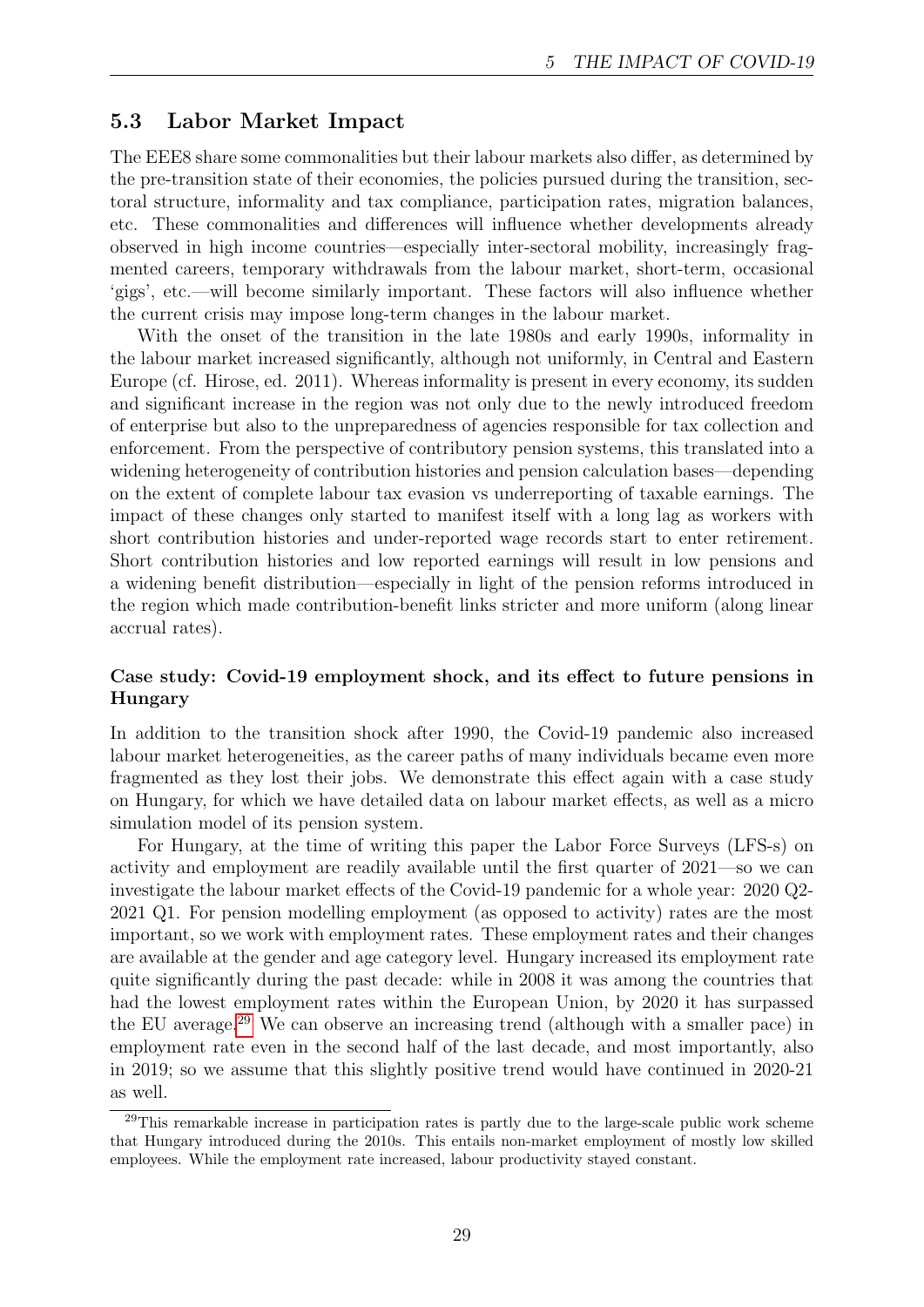Therefore we collected employment data for both males and females, for different age categories,[30](#page-29-0) and estimated a short-term trend component for each of them based on data from 2015-2019. In this period, the increase in employment was close to linear in all age categories. Although the rate of increase was moderate (relative to increases in the first half of the decade), it was nevertheless significant in almost all age categories for both genders. We also estimated the seasonal effects on employment at the age category level separately. So with these age- and gender-specific seasonal effects and estimated trends we obtained counterfactual employment rates for both genders and all age-categories, which could have occurred if we did not have a pandemic. The difference between the actual and these estimated counterfactual employment rates are the estimated employment effects.

<span id="page-29-1"></span>Figure 5: Estimated employment changes by gender and age categories in Hungary in 2020-21



The figure shows change in employment, by gender and age categories, due to the lockdowns during the Covid-19 pandemic. It is calculated as a difference between actual employment and counterfactual employment that is estimated with basic time series methods for the case if we did not have a lockdown. Source: own calculations based on the Labor Force Survey of the Central Statistical Office.

Figure [5](#page-29-1) shows the estimated changes in employment due to the lockdown during the Covid-19 pandemic, by gender and age categories. Apparently, for males younger cohorts

<span id="page-29-0"></span><sup>30</sup>Data is available for age categories that cover 5 cohorts: 15-19 years, 20-24 years, ..., 60-64 years. We do not collect data on people who are at least 65 years old, as almost all of them are already retired.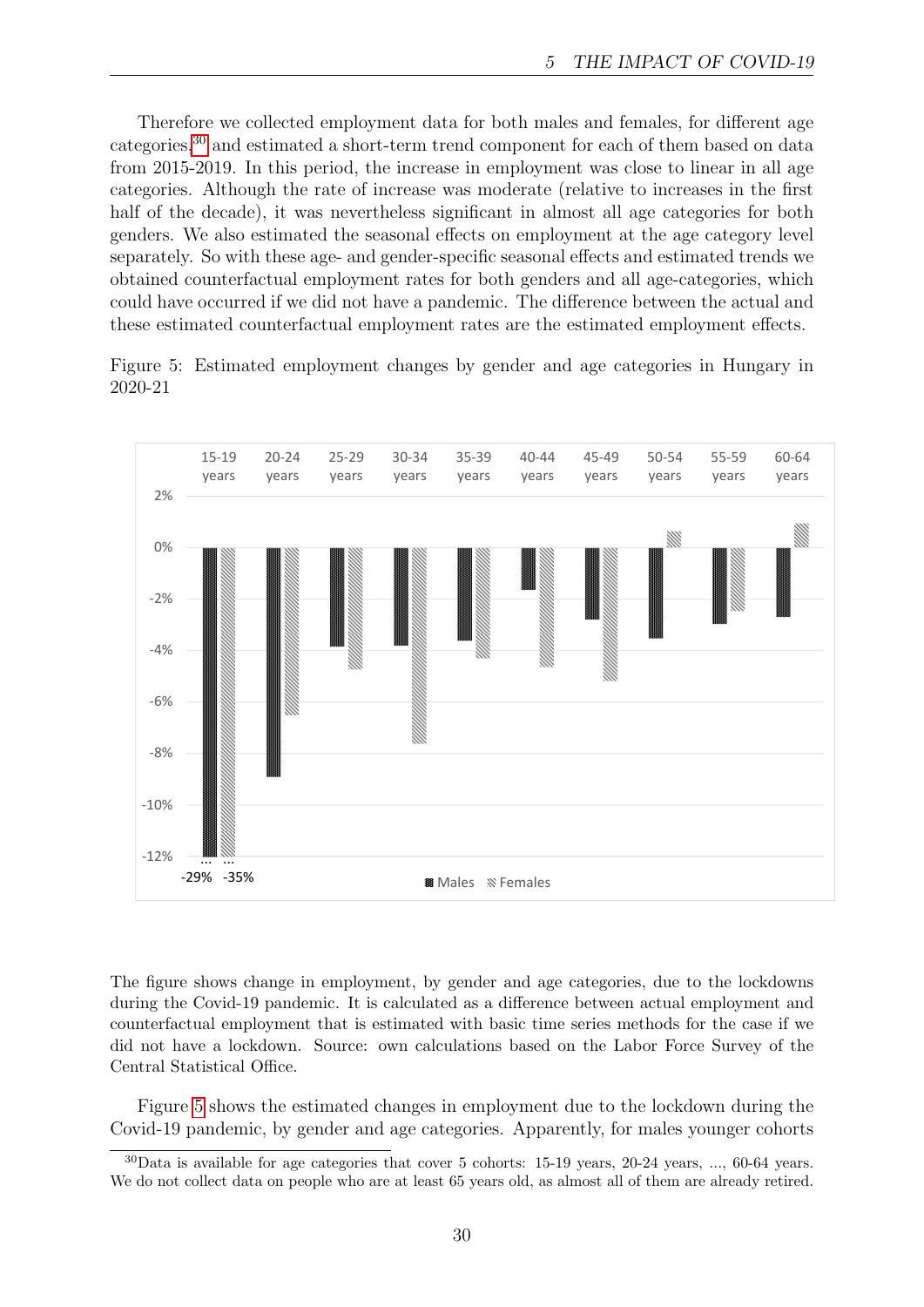were more heavily affected by the lockdowns: while 29% and 9% of the 15-19 and 20-24 years old males lost their jobs due to the lockdowns, respectively, the estimated effects are between 2-4% for the older age categories. For females, younger cohorts also seem to be more affected, while for mothers at child-bearing ages (25-49) we see relatively large drops of around 5%. For females older than 50 years, we so not see significant changes, and for some age categories we do not even see any losses.

In the micro simulation exercise, when we simulate the career paths and contribution histories of individuals, we assume that on top of the usual labor market reallocation (that is, some people lose their jobs and some other people start working again), some percentage in age cohorts and for both genders will lose their jobs due to the pandemic. These percentages are calibrated based on the results of Figure [5.](#page-29-1)

Although this loss of employment is a one-time shock in the activity status for the affected individuals, in the micro simulation it has longer effects. This is because when studying labor market histories in Hungary, it is a general pattern that if somebody loses her job, it is harder for her to become employed again. (That is, the probability of being active is smaller after a spell if inactivity, than the probability of being active after an active period.) So losing a job due to the pandemic might not only have the one-time effect which only lasts until the pandemic is over; it might have more persistent effects, and this fact is reflected in the way we do the micro simulation.

One related question is to what extent wages are affected by the pandemic. As evidence is mixed on this, we consider two alternative scenarios. In the first "Baseline Covid scenario"we assume that there will be no permanent loss in the affected individuals' wages: once they find a job again, their career wage path is the same as it would have been without the job loss. However, in a second "Alternative Covid scenario"we assume that people will suffer a permanent wage loss of 1% due to the Covid. This is because some people will have to start a new job (and even change a sector) in which they are less productive or simply lose experience. As this 1% loss in the career wages (after the Covid pandemic) is not calibrated to any kind of real-world estimate, this alternative Covid scenario should only be taken as a thought experiment that demonstrates what happens if we also have a permanent wage effect (as opposed to only a temporary job loss) after the pandemic.

In sum, we ran three simulations and compared the outcomes.

- First, we ran a benchmark scenario (from now on, we will refer to this simulation as "Benchmark") when we did not take into account the effect of the pandemic. This can be considered as our best projection on the information basis at the end of 2019, when nobody foresaw the unfolding pandemic.
- Then we ran an alternative scenario which takes into account job losses that we experienced during the pandemic, as a result of lockdowns. (In what follows, we will refer to this run as the "Baseline Covid" scenario.) The magnitude of these job losses are calibrated to match empirical estimates about actual job losses that we presented on Figure [5.](#page-29-1) We also took into account that the proportion of those who lost their jobs were different for males and females, and also for different age categories. With the micro simulation method, we could quantify the effect of these heterogenous effects of the Covid pandemic on expected future pension entitlements.
- Finally, we repeated the second scenario with Covid-related job losses, in which we additionally assumed that there is a permanent wage loss of 1% for those affected by the pandemic. We refer to this scenario as the "Alternative Covid"scenario.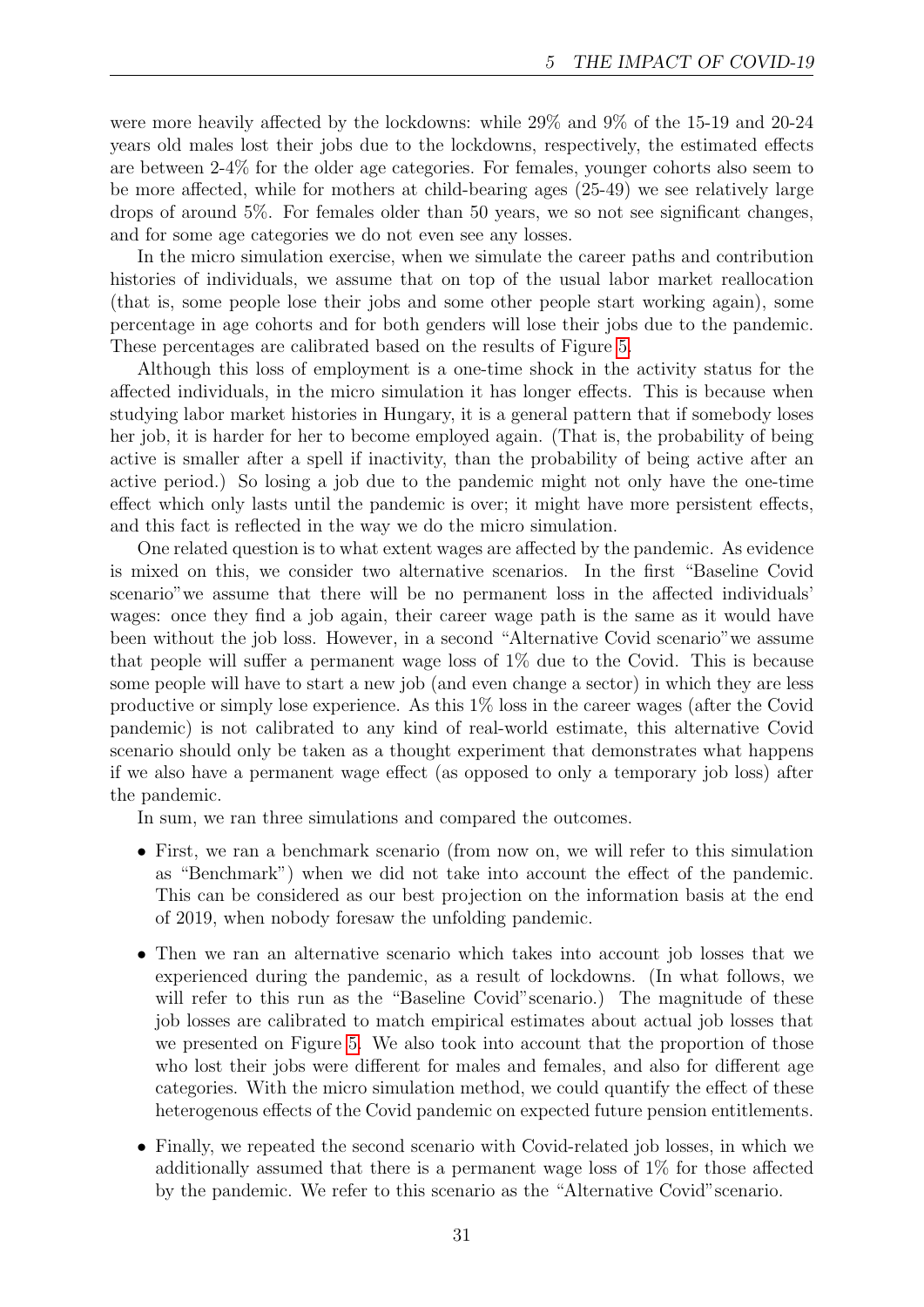Technically, we prepared all simulations with the very same set of random numbers, which ensured that up to 2019, each individuals have exactly the same career paths in the Benchmark and in the Baseline Covid and Alternative Covid scenarios. Then comes 2020, when some people lose their jobs (and end up not paying any pension contributions) in the Baseline Covid and Alternative Covid scenarios. Based on observations of typical career paths in the past, we assume that the labor market is sluggish to recover, and therefore there will be job losses for two more years, i.e. in 2021 and 2022.

<span id="page-31-0"></span>Figure 6: Job and wage losses in different simulations relative to the Benchmark simulation, 2020-2050



The figure shows the reduction in magnitude of job and wage losses in the different Covid simulations, relative to the Benchmark simulation that does not take into account the Covid pandemic. The solid line shows the magnitude of employment loss in both Covid scenarios (Baseline and Alternative). The dashed lines depict the wage losses due to the pandemic. In the Alternative Covid scenario (with markers) the wage loss is assumed to be 1\% larger. Source: own calculations based on the micro simulation model.

Figure [6](#page-31-0) summarizes the main assumptions of the Baseline and Alternative Covid scenarios, relative to the Benchmark. In 2020-2022, individuals continue to lose jobs due to the pandemic, and these economies which suffer from the Covid pandemic end up having around  $7\%$  less jobs in 2022 than the Benchmark economy (see the solid line of Figure [6\)](#page-31-0). Then from 2023 a gradual recovery begins, and employment rate slowly catches up to the employment rate in the Benchmark scenario. The reason of this gradual recovery is in the way we do the extensive margin simulation: people that are currently inactive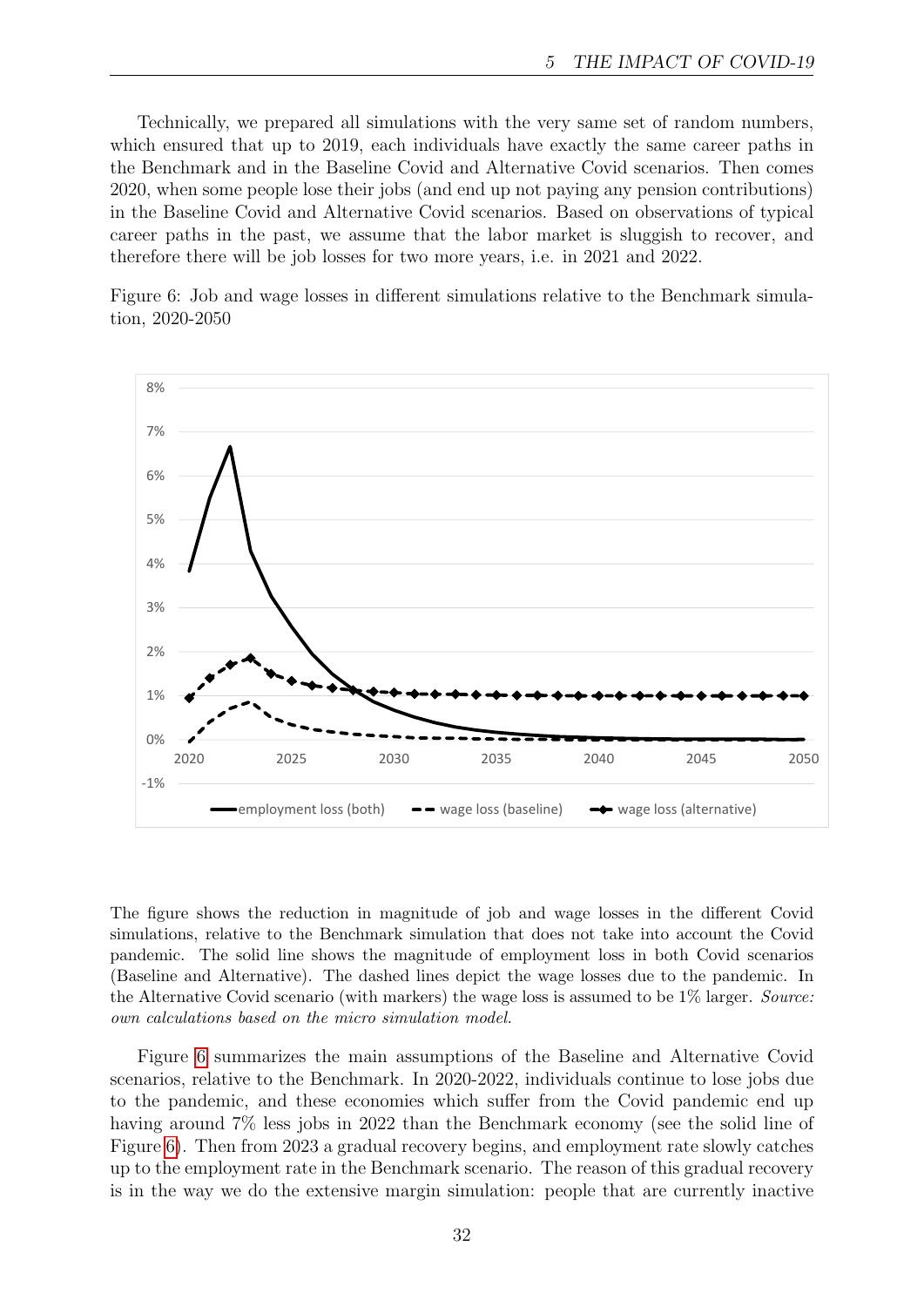are less likely to be active in the coming year than those individuals that are currently active; so Covid-related job losses will be persistent and will only recover slowly.

The dashed lines on Figure [6](#page-31-0) show the effect of the Covid pandemic on wages. Although in the Baseline Covid scenario we assumed away any effects of the Covid pandemic on average wages, we do see some temporary wage losses. The reason is that people returning from inactivity, on average, work less in our simulations, and therefore they end up with lower salaries upon their return into the labor market. So these people not only have smaller chances to become active again on the labor market, they also earn less when they finally manage to reactivate themselves. We emphasize that this assumption is not related to the Covid pandemic: this is what we observe in administrative data between 1997-2006, and this is how we construct the micro simulation of individual career paths already in the Benchmark simulation. These specificities come from the regularities of the labor market behavior in "normal times".

As in the Baseline Covid scenario we do not have any specific assumptions on wages, the loss in average earnings that we see on the dashed line of Figure [6](#page-31-0) is only temporary: as employment gradually returns to the Benchmark model's employment, so do wages. It is possible, however, that the effect of the pandemic on wages will be permanent: for example, some people will never be able to return to their original jobs at their previous employers, so experience will be lost. It is also well-known that during periods of inactivity, the human capital of individuals tends to depreciate, just as physical capital does. These factors, and possible others as well, might have a permanent effect on future wages.

As we do not yet have estimates on whether there is a long-term loss in wage levels due to the Codid-related job disruptions, we can just speculate on its possible magnitude. Nevertheless, we ran the alternative Covid scenario in which the wage path is permanently 1% lower than in the Baseline Covid scenario, due to losses in productivity and/or human capital. Again, this magnitude is not calibrated to any empirical estimates, at this point this is just a thought experiment about the possible effects of possible permanent wage losses on pensions. The dashed line with markers shows the magnitude of wage losses in this Alternative Covid scenario: it is consistently  $1\%$  above the (only temporary) wage loss in the Baseline Covid scenario.<sup>[31](#page-32-0)</sup>

Figure [7](#page-33-0) shows the effect of labor market disruptions under the two different Covid scenarios on average initial pension entitlements that individuals can expect in the future. As the probability of losing jobs due to the Covid pandemic are different for males and females, and also depend on ages, the estimated change in expected pension entitlements is also heterogeneous across genders and cohorts. Different cohorts (represented by their birth years) are depicted along the horizontal axis; while the effects on males and females are shown separately by the dashed and dotted lines, respectively. Moreover, the lines without markers refer to the Baseline Covid scenario (in which no permanent wage effects were assumed), and the lines with added markers refer to the Alternative Covid scenario—when we additionally assumed a permanent wage decrease of 1% due to the Covid pandemic.

It as apparent from the Figure [7](#page-33-0) that although older cohorts (on the leftmost part of the Figure) are less likely to lose their jobs in the Baseline Covid scenario (without markers), their loss, in terms of expected future pension entitlements, is similar to the losses of younger cohorts (on the right part of the horizontal axis). The reason is that

<span id="page-32-0"></span><sup>&</sup>lt;sup>31</sup>Note that the Baseline Covid and Alternative Covid scenarios are exactly the same in terms of employment. Therefore we do not have different solid lines (for the employment losses) with and without markers for the two different Covid scenarios.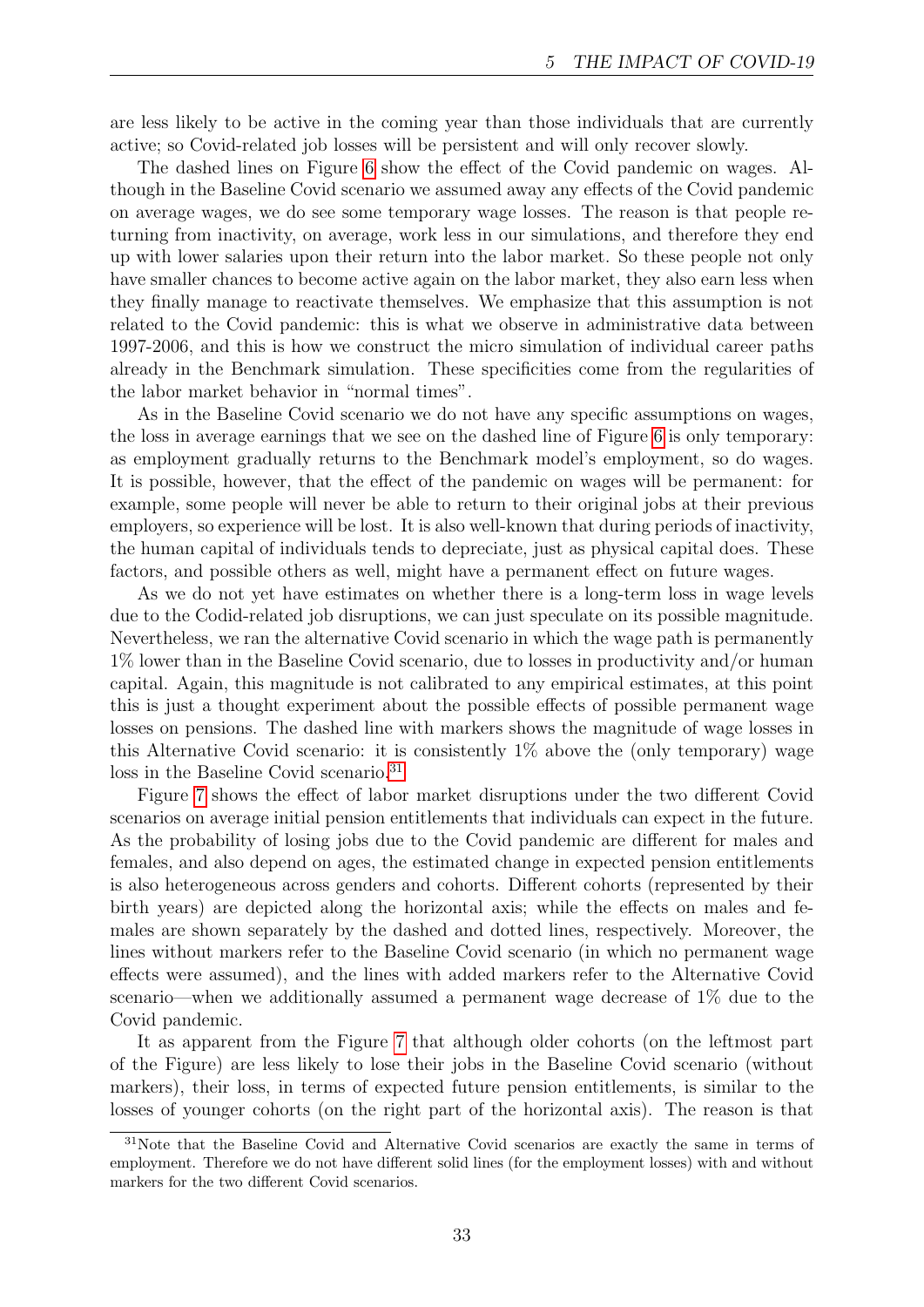

<span id="page-33-0"></span>Figure 7: Decrease in expected future pension entitlements due to Covid-related job losses

The figure shows the reduction in future pension entitlements (expected pension entitlements at the age of 65), due to inactivity spells during the Covid-induced lockdowns. On the horizontal axis, we have the cohorts (ordered by birth years; i.e. younger cohorts are more to the right). Dashed lines refer to males, dotted lines refer to females. The lines without markers assume that people only temporarily lose their jobs, but once they are employed again, their wages are the same as they would have been without the pandemic. The lines with markers assume that once people are employed again after the Covid shock, their wages will be 1% smaller, on average, as they would have been without the Covid shock. Source: own calculations based on the micro simulation model.

these younger cohorts have still a relatively long career path ahead of them, during which they can make up for the losses that they suffered at younger ages. The magnitude of the typical loss is between 0.4-1% of pension entitlements, for both genders and all cohorts.

If we assume, in addition, permanent wage losses as in the Alternative Covid scenario (lines with markers), then younger cohorts will suffer permanently from lower wages, and they cannot make up for the initial losses that they suffered due to Covid-related disruptions, and end up losing a bigger proportion of their expected future pension entitlements than the older cohorts. With these extra wage losses, the magnitude of losses in pension entitlements increases to 0.8-1.6% (depending on gender and age), and it gets relatively larger for younger cohorts.

How do these decreases in expected future pension entitlements translate to decreases in total pension expenditures? Figure [8](#page-34-0) addresses this question. As we saw above, in the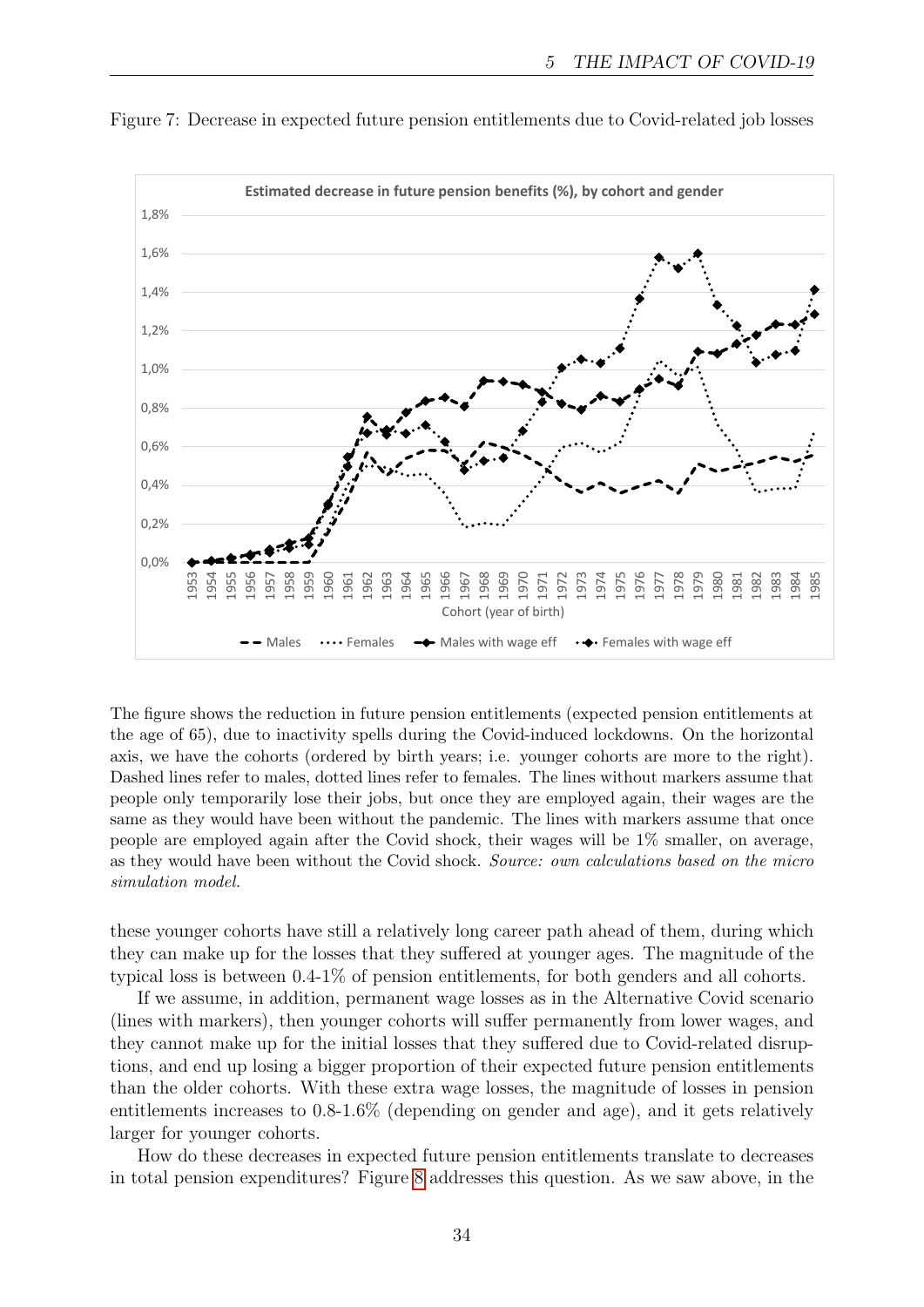

<span id="page-34-0"></span>Figure 8: Decrease in pension expenditures due to Covid-related job losses, 2020-2050

The figure shows the reduction in total future pension expenditures, due to inactivity spells during the Covid-induced lockdowns. The solid line refers to the Baseline Covid scenario, while the line with markers refers to the Alternative Covid scenario with permanent wage losses. Source: own calculations based on the micro simulation model.

Baseline Covid scenario expected future pension entitlements decrease by less than 1% for all cohorts. But these cohorts will only gradually retire, and there will be many current retirees whose average pension benefits have not decreased—so the decrease in pension expenditures should only gradually (over several decades) converge to 0.7-0.8% of total pension expenditures. Expressed in terms of GDP, this is again a very small effect, less than 0.1% of GDP. It is also apparent from the figure that total pension expenditures will only decrease somewhat after 2030-2040, when the currently active cohorts who suffer from current job losses will retire in large numbers.

Figure [9](#page-35-0) puts together the decreases in pension expenditures due to extra mortality (shown earlier on Figure [4\)](#page-27-0) and due to labor market disruptions (shown above on Figure [8\)](#page-34-0). As extra mortality decreased expenditures mostly until 2030, while job losses decreased expenditures on a longer horizon, the sum of these two effects shows a more balanced decrease in expenditures over time. Overall we see that the total yearly decrease in pension expenditures (due to extra mortality and labour market disruptions) fluctuates between 20-40 bn Hungarian forints (or 60-120 mn Euros), which is less than 0.1% of the 2020 GDP—which is a nice illustration of moderate effects of the Covid-19 on future total pension expenditures.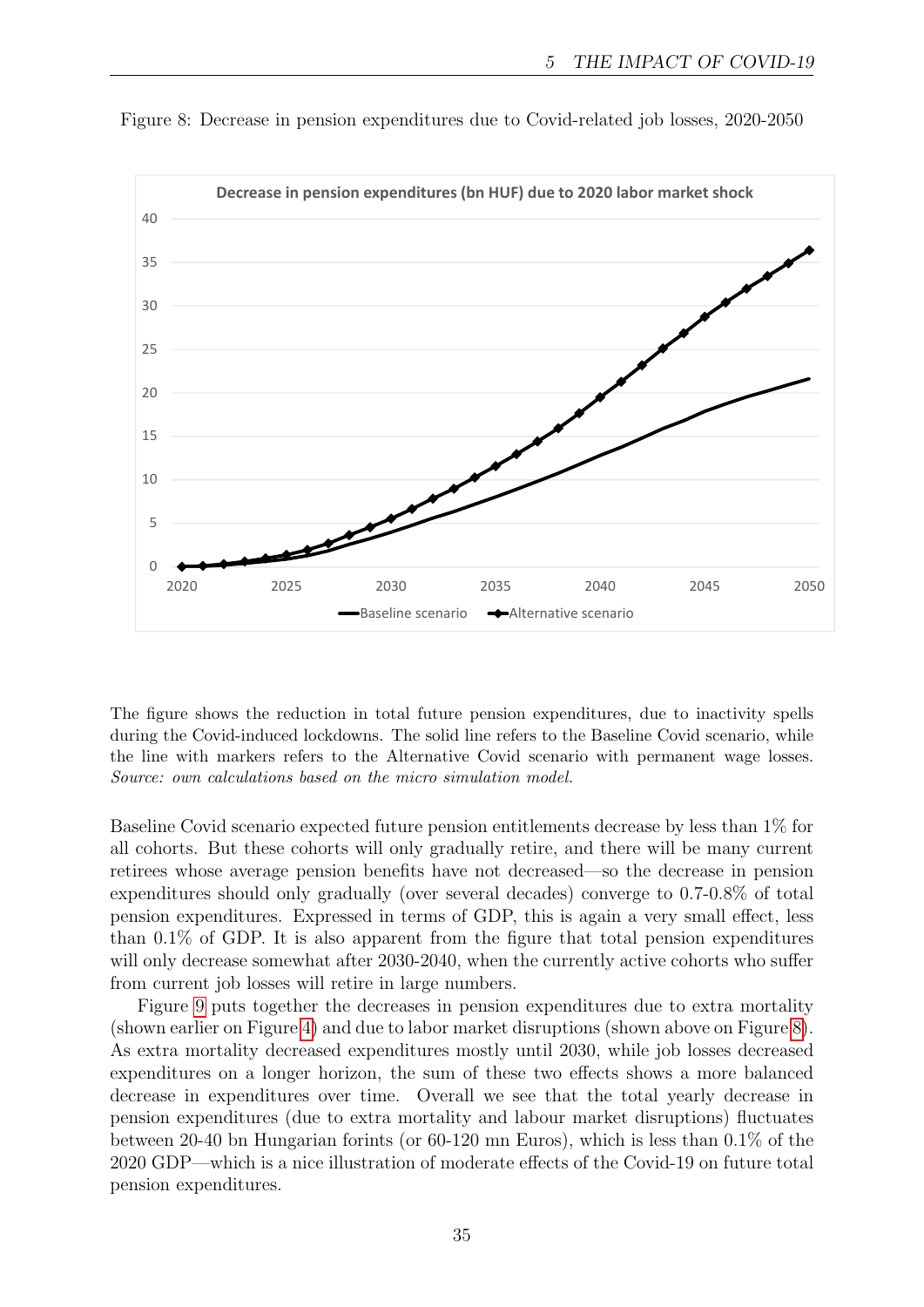

<span id="page-35-0"></span>Figure 9: Total decrease in pension expenditures due to Covid-related mortality and job losses, 2020-2050

The figure shows the reduction in total future pension expenditures, due to the Covid pandemic. As before, the solid line refers to the Baseline Covid scenario, while the line with markers refers to the Alternative Covid scenario with permanent wage losses. Source: own calculations based on the micro simulation model.

### 5.4 Regulatory and Behavioral Impact

As the Covid-19 crisis began slightly more than a year ago, it is too early to assess what kind of impact it might have had on pension scheme members and/or regulators. This is because data on behavioral changes (for example, on individual retirement decisions, or on the number of new disability pension recipients) is not yet readily available, either due to publication lags, or due to time lags until these decisions are implemented. Therefore the discussion of the next two subsections on the possible regulatory and behavioral impacts is still speculative.

The current crisis influences pension schemes through various channels: (a) increased likelihood of individuals exiting the labour market and claiming pension benefits; (b) labour market effects, as contracting employment and stagnating or declining real wages may result in a declining wage tax base; (c) asset price shocks negatively impacting funded pension schemes' balance sheets; (d) capacity of governments and private enterprises, as underwriters of pension obligations, to maintain solvency of defined benefit pension scheme under adverse conditions.

The extent to which pension schemes can accommodate these risks, and the risk-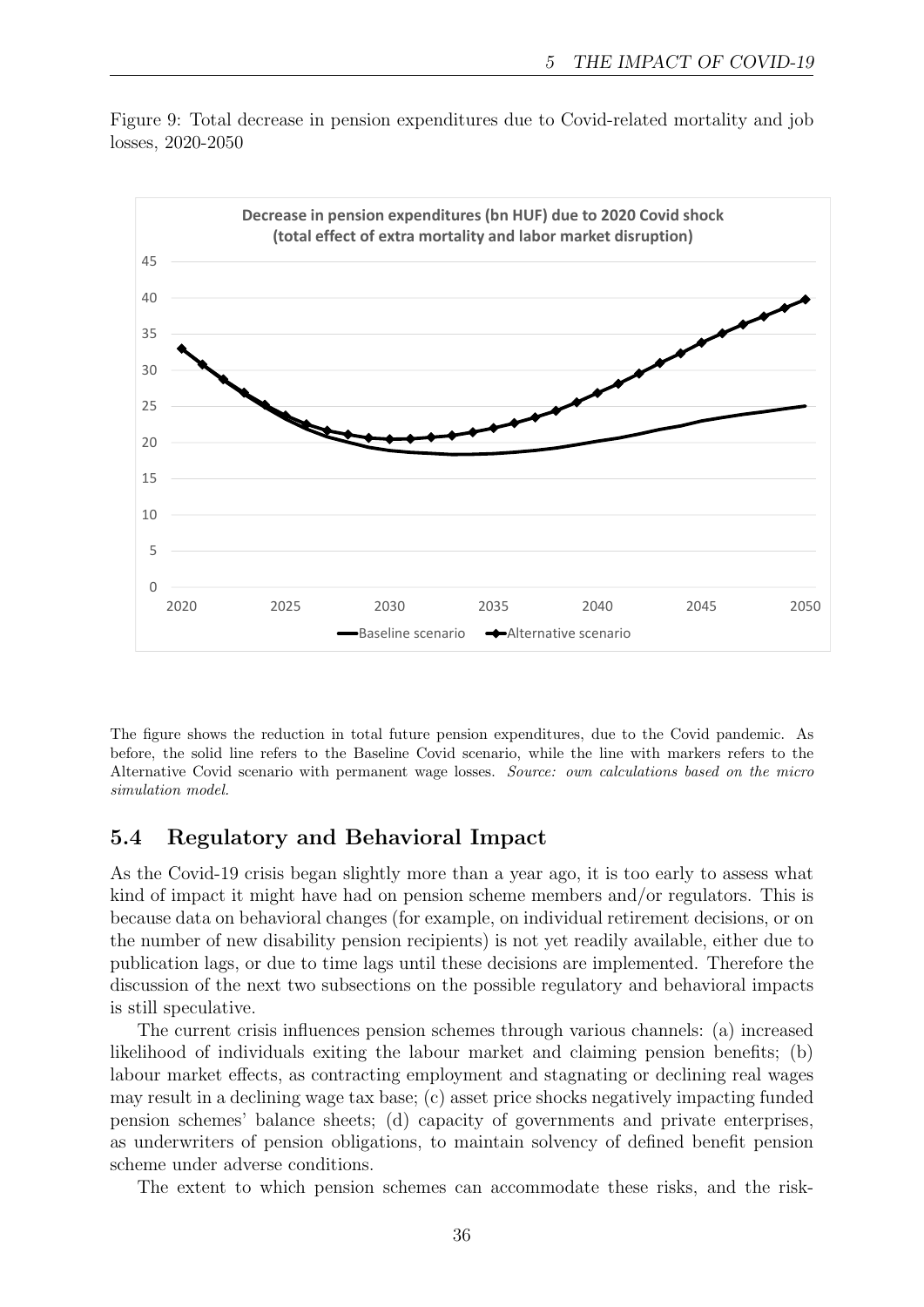sharing between schemes' underwriters (such as the state) and members, will vary across pension schemes. The severity of the financial and welfare consequences suffered by scheme underwriters and members depend on the schemes' pre-crises financial position and basic characteristics, including: the relationship between their assets and liabilities (including whether they can diverge, creating a funding gap); their capacity to access additional resources; and the risk-sharing between members and underwriters. For instance, (i) defined benefit schemes, where liabilities are less directly linked to assets and revenues, are more vulnerable than defined contribution schemes, where liabilities by definition equal the value of assets; (ii) private pension schemes would typically find it more difficult to generate or access additional resources than public schemes; (iii) in defined benefit schemes, the risk of resources (from contributions or liquidating invested reserves) falling short of obligations is borne by underwriters (i.e., sponsoring employers, financial service companies or, as in the case of public schemes, the government), whereas in a defined contribution arrangement the risk of insufficient retirement balances is borne by the individual scheme member. These characteristics determine the impact of the crisis on pension schemes and the types of responses governments may consider.

Most contributory public pension schemes allow members to retire before the statutory retirement age, subject to certain conditions. In the short run, the crisis may lead to an acceleration of early retirement applications and disability benefit claims.

Contributory old-age pensions are conditioned on reaching the statutory retirement age and having accrued a sufficiently long contribution record ('service history'). However, most contributory pension schemes permit early retirement based on occupation, long service records, or individual choice (general early retirement). Best practice requires that early retirement is linked to lower benefits in order to balance the present value of expected pension benefits with total contributions paid. Social security regulations reflecting actuarially neutral<sup>[32](#page-36-0)</sup> adjustments typically require early retirement deductions of between 0.3–0.6% per month of early retirement, which translates into benefits that are on average between 3.6–7.2% lower per year of early retirement. Lower pensions may result in higher old-age poverty and necessitate further welfare transfers, especially since it is often less-educated, lower-earning workers whose labour market prospects are most jeopardized by a long crisis.

Evidence from past crises indicates that the impact on retirement patterns is determined by two factors: while a decline in retirement wealth may push people to seek longer working careers, poor labour market prospects among workers who have the option to claim early retirement benefits generate incentives to exit the labour market as an alternative to unemployment. The overall impact of these factors depends on the structure of the pension system, the ease of accessing early retirement pensions, employment prospects, and the availability of transfers that can help workers to wait out the crisis. Whether it is the wealth or the employment effect that dominates workers' retirement decisions depends on the effectiveness of government efforts to help employers maintain labour demand, the relative importance of pension savings within expected old age income, the regulations determining the valuation of pension savings (i.e. the extent to which asset prices volatilities are directly reflected in the valuation of individual pension accounts), and the availability and generosity of welfare transfers which may encourage

<span id="page-36-0"></span><sup>&</sup>lt;sup>32</sup> Actuarial neutrality is a marginal concept (as opposed to actuarial fairness), requiring that the present value of accrued pension benefits for working an additional year is the same as in the year before, i.e. benefits increase only by the additional entitlement earned in that year or are reduced by the entitlements lost through contributing for one year less.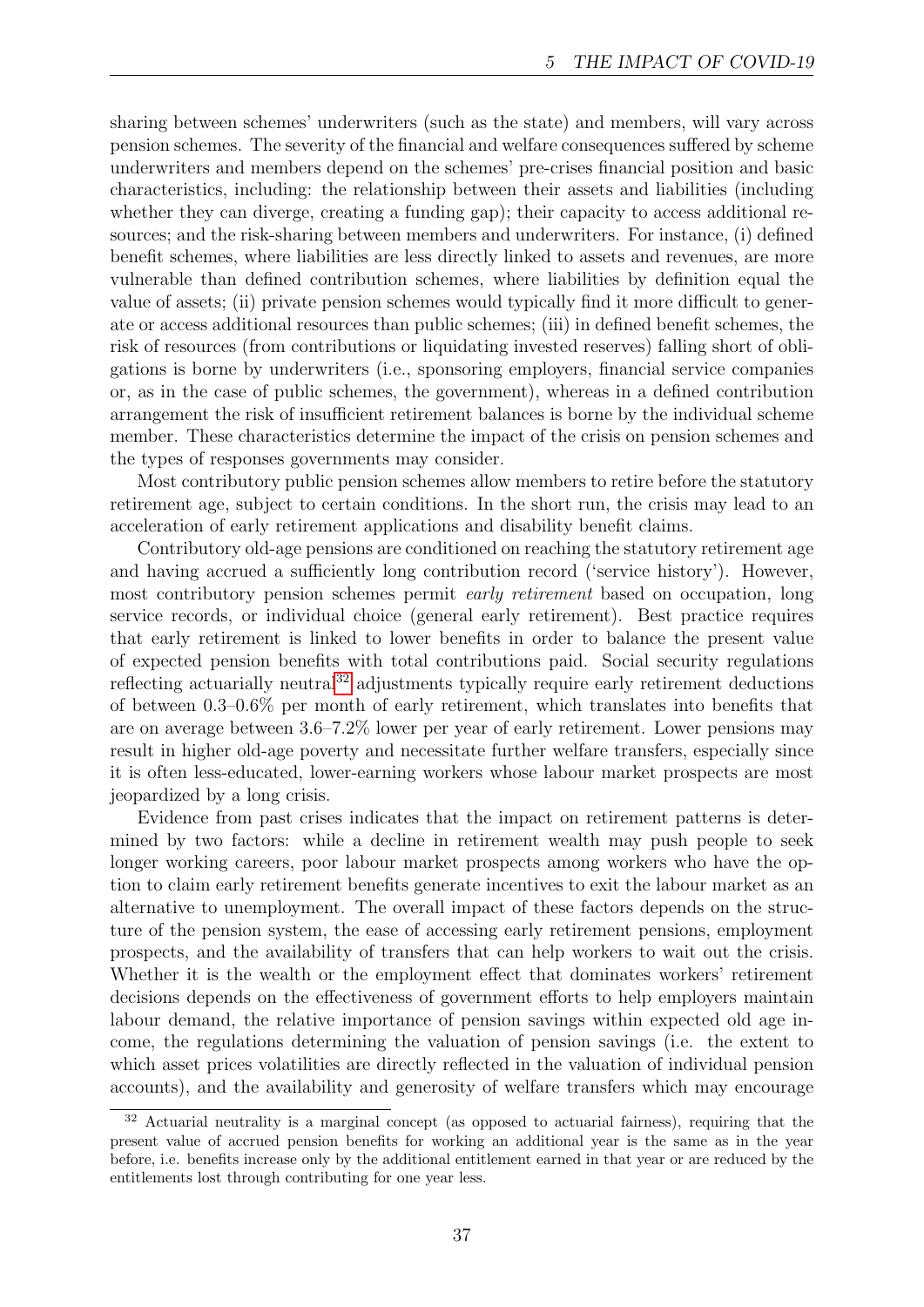workers to stay economically active even at times of increasing unemployment.

#### 5.5 Impact on EEE8

Disability pension awards differ from early retirement in that difficulty in establishing clear and easily verifiable eligibility rules means that there is a greater role for subjectivity both in terms of self-assessment of health status and the decision to apply for benefits, and also in terms of the administrative process of determining eligibility. Disability benefit applications have long been observed to be countercyclical, displaying an uptick at times of economic crisis and increasing unemployment. This suggests that disability status—and subsequent benefits—is possibly used as an early retirement option and as an alternative to unemployment. This approach is disadvantageous from macroeconomic and fiscal perspectives in that it: (i) permanently removes workers from the labour force and weakens the incentives to seek health-appropriate employment opportunities; (ii) replaces a temporary fiscal expenditure (unemployment benefit and possibly retraining and other active labour market instruments) with a permanent benefit thus increasing the present value of transfers per person; (iii) reduces the income tax and social contribution base permanently; and (iv) reduces output. Given that longer absences from the labour market reduce the probability of re-employment, it may also have negative welfare consequence for the individual as it denies workers the incremental pension benefit based on future real wage increases. During crises, governments' willingness to revise eligibility rules or the way they are applied can reinforce these behavioral responses and aggravate their economic consequences.

While the long-term impact of these developments on baseline pension expenditures may be low, the initial expenditure shock remains present for years and further increases the short-term fiscal pressures arising from the crisis. An early retirement 'boom' is later compensated for by smaller inflows: unless there is a permanent reduction in the effective retirement age, the impact will disappear in 4–8 years, given that usually the minimal retirement age limits the extent of early retirement. In the case of disability pensions, the marginal inflow works differently: the additional inflow is not compensated for by lower inflow in later years and the impact may be present for much longer, potentially decades, depending on the age distribution of the marginal beneficiaries. In general, if increased inflows are reinforced by permanently relaxed eligibility rules, then the increase in pension spending will tend to persist over the long term. This risk is increased by political economy considerations: high or increasing unemployment is seen as a common measure of the failure of economic policies and reflects more poorly on governments than lower labour force participation (which is rarely noticed by the electorate) or worsening financial and dependency indicators of social security schemes.

The crisis also influences the financial position of defined benefit pension schemes, irrespective of whether they are funded or pay-as-you-go financed, or privately or publicly underwritten. In the case of contributory defined benefit schemes, the most immediate effect is the reduction of contribution revenues, driven by the contracting wage tax base. This will result in a deteriorating social security balance and a declining funding ratio. While lower wages and higher unemployment also affect pension scheme liabilities through the reduction in future benefits, this reduction is more evenly distributed over time and is influenced by the combined effect of the age distribution of contributors, contribution histories, and the pension formula. Thus, while the revenue impact is immediate, the compensating effect of lower expenditures happens in the future and its magnitude is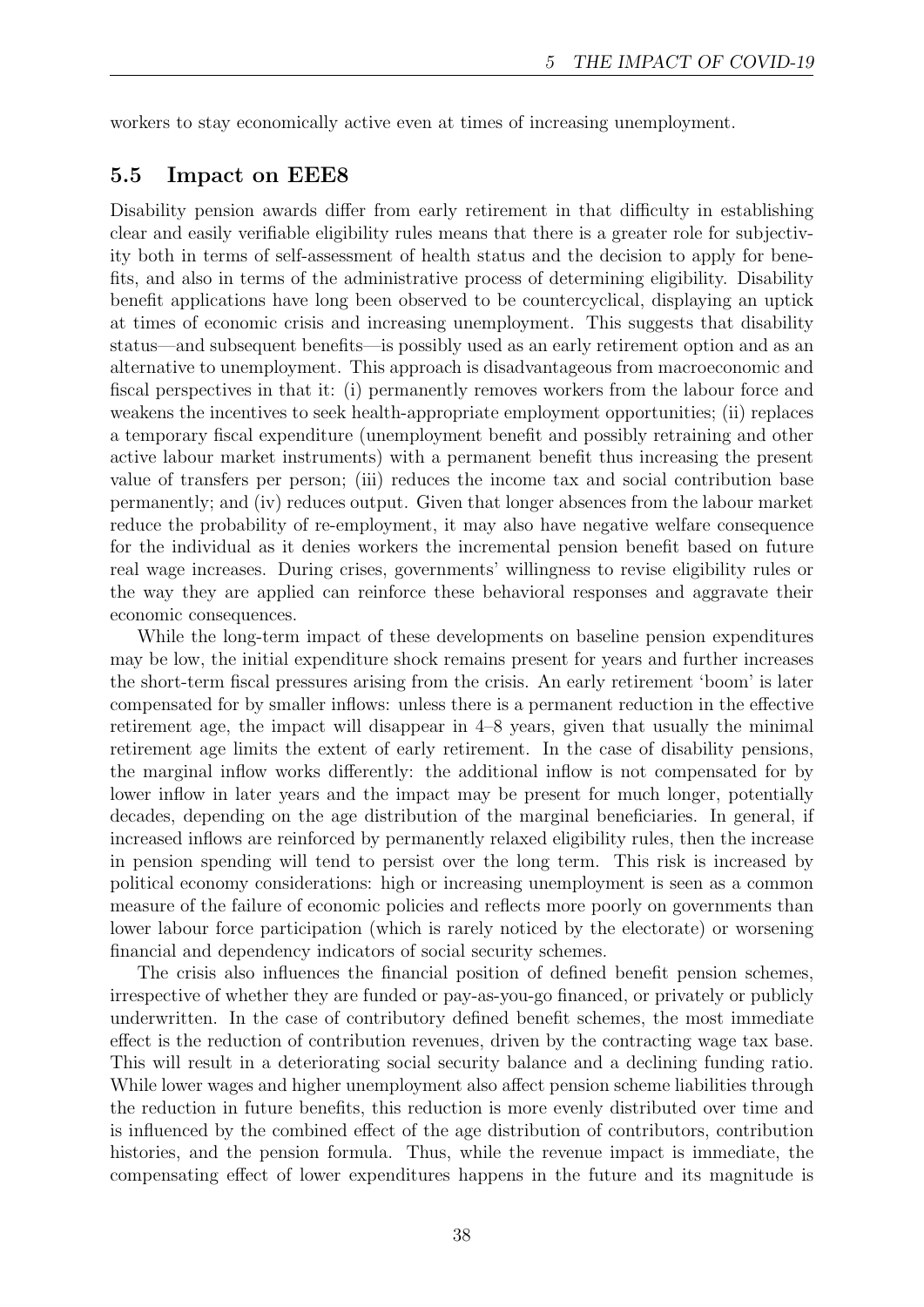likely to be smaller, in present value terms, due to the various non-linearities present in DB security schemes.<sup>[33](#page-38-0)</sup>

Asset price shocks reduce the value of pension reserves in funded defined benefit schemes, negatively influencing funding ratios. Ideally, funding ratios—the relationship between a defined benefit scheme's assets and liabilities measured over the same horizon should fluctuate around 100%, without permanently remaining below full funding.

Declining asset prices also negatively affect defined contribution schemes, but in this case the risk of insufficient assets is borne by scheme members. Since the liabilities of defined contribution schemes equal the value of their assets, there is no risk of obligations exceeding assets (although efficient asset-liability management remains important for matching maturities and ensuring liquidity). At the same time, lower asset values translate into lower benefits for members who retire—or otherwise liquidate their account balances — during a slump. This, in turn, may result in higher old-age poverty and additional welfare spending in later years, especially in countries where defined contribution schemes play a dominant role. An issue specific to defined contribution schemes is that from a purely technical perspective it is much easier to liquidate savings and withdraw them early than it is in the case of defined benefit arrangements. Governments should exercise caution when considering supplementing or substituting budget-financed welfare transfers with policy measures that allow early withdrawal from defined contribution pension schemes.

Contributions have also been reduced through temporarily lowering of contribution rates or the pension base in several countries. These measures are introduced to reduce labour costs directly borne by employers, thereby keeping companies from going out of business and allowing them to retain their workers in paid employment. It is important to note that lower contribution rates—unless accompanied by actuarially neutral reductions in benefit accrual rates—increase the unfunded liabilities of defined benefit pension schemes. These, in the future, may translate into additional scheme deficits and subsidy needs.

While the measures above are all temporary, their introduction and possible extension (depending on the speed of recovery) raises important issues that need to be addressed by detailed implementation regulations. It is important that regulations clearly set out how crisis measures will evolve as economies emerge from the crisis so that long-term fiscal costs and undesirable incentives do not persist.

### 5.6 Long-term Policy Considerations

Governments need to avoid using the pension system to address the negative consequences of the crisis and to implement temporary regulatory changes only sparingly. Pension systems do not lend themselves easily to addressing short- and medium-term economic problems, including the current crisis, since they respond slowly to changing macroeconomic and demographic circumstances yet generate long-term obligations and expectations. Responses to temporary shocks, therefore, need to be limited in time to avoid inadvertently setting the pension system on a course—in terms of sustainability, adequacy and efficiency—which does not reflect policymakers' objectives, expectations of society,

<span id="page-38-0"></span><sup>33</sup>This latter point was very nicely illustrated by the Hungarian case study about the potential future decreases in pension-related expenditures: these reductions were indeed quite small, at most 0.1% of GDP for the next 20-30 years. The immediate effect of declining tax base and contribution revenues is much larger.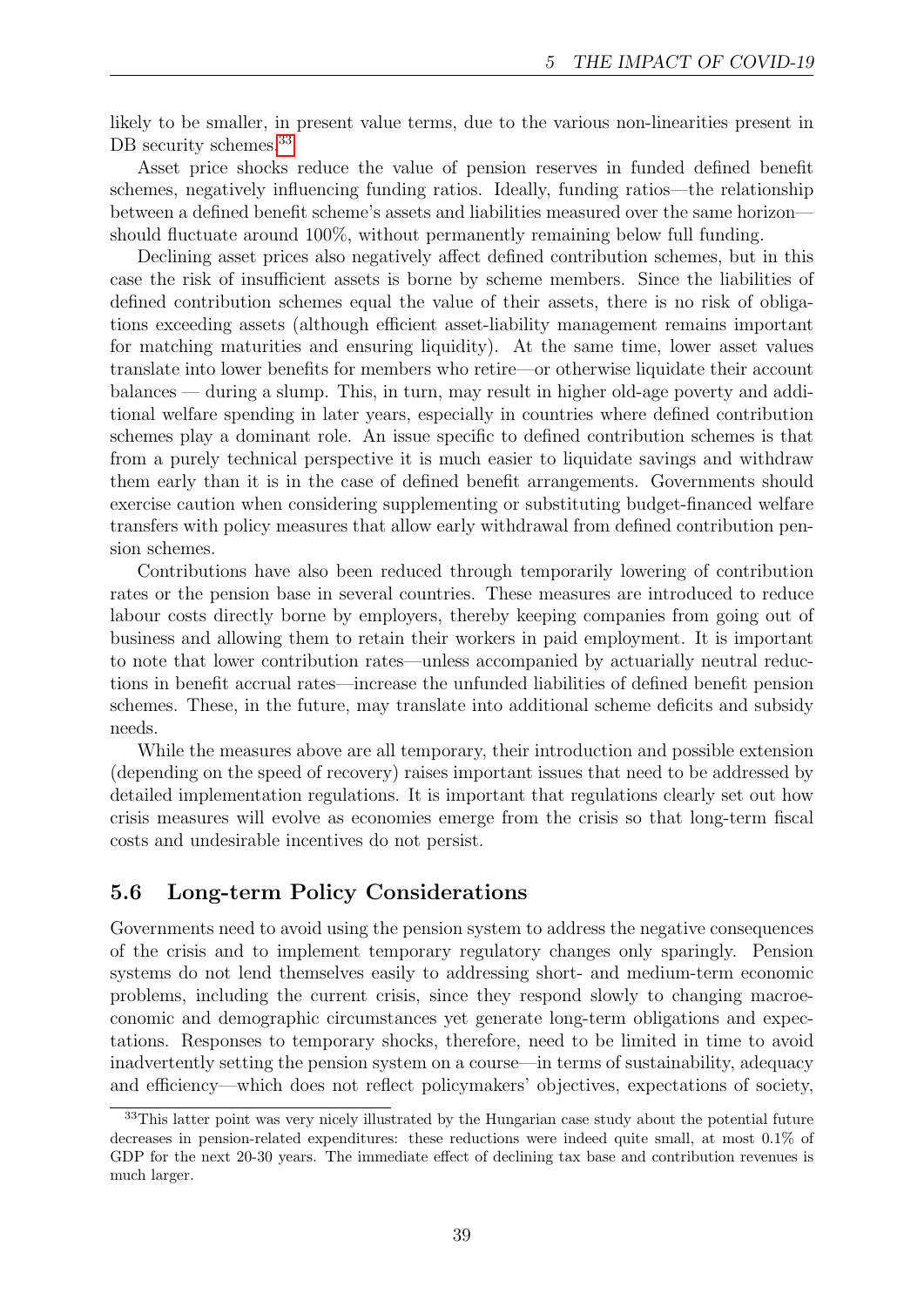or the constraints faced by the country.

It is equally important to directly address specific economic problems where they arise, instead of relying on the pension system, e.g., addressing rising unemployment through labour market policies and employer support, increasing poverty through well-designed welfare transfers, declining fertility through child and family subsidies and public health issues via improved access, quality and affordability of public health care.

It is also important that ongoing pension policy reforms aimed at containing pension spending should not be stalled or reversed, especially since fiscal pressures are likely to be greater after the crisis. Most governments have so far refrained from changing pension policy in response to the crisis. It is crucial that, even if recovery proves slower than expected, no major changes are introduced without careful analyses of their fiscal and welfare impacts. It is equally important that reforms introduced in the past or currently under implementation (in particular, systematic benefit indexation, retirement age increases, lengthening calculation periods, revising accrual rates, and the application of various types of automatic adjustments) are fully implemented since the pandemic-induced recession will most likely further worsen the sustainability of public pension systems, making reforms even more important than prior to the crisis.

# 6 Conclusions

At the end of the Chapter, we draw some conclusions. (i) Long-term pension prospects depend both on demography and labour/social policy: total fertility rate close to 2 and the duration to employment ratio close to  $1/2$  conducive to a sustainable pension system. (ii) Concerning public pension systems, there is a basic contradiction: the more progressive the pension system, the smaller the size of the public pension system but the weaker the incentives to contribute.

We compose the following recommendations, underlying a long-term strategy: (i) Do not introduce unsustainable rewards because it is extremely difficult to withdraw them. (ii) Do not reduce contribution rates for few years below the value which is sustainable in the long-run. (iii) It is worth introducing automatic feedbacks (like normal retirement age linked to life expectancy at 65 or NDC benefits) because they may ease the adjustments.

We see no major and lasting demographic impact on pensions attributable to Covid-19. The main impact of the pandemia lies in labour market developments, both in terms of entitlements accruing to future retirees and structural changes–but these changes will be more significant for the individuals whose labour market prospects are negatively affected than at the aggregate level. The drastically increasing public debt ratios may expose sustainability problems. The limited and diminished importance of mandatory funded schemes in EEE8 means that the low-yield, low return, low growth environment will do no damage to 2nd pillars but may hurt voluntary, 3rd pillar schemes. Over-reacting policies may do more damage than the crisis itself.

## References

Auerbach, A. and Lee, R. (2011): "Welfare and Generational Equity in Sustainable Unfunded Pension Systems", Journal of Public Economics 95, 16–27.

Auerbach, A. et al. (2017): "How the Growing Gap in Life Expectancy may Affect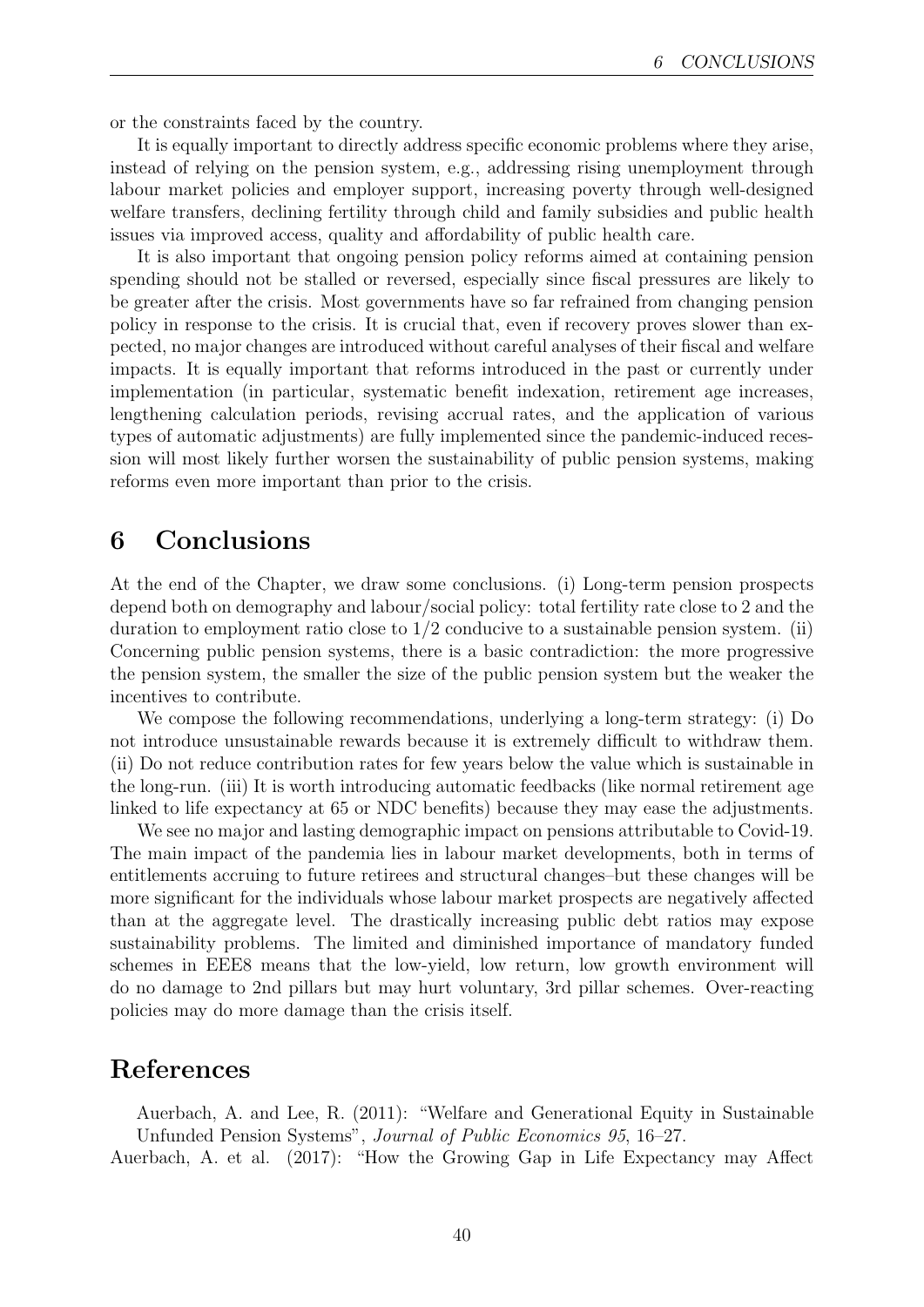Retirement Benefits and Reforms," Geneva Papers on Risk and Insurance, 42, 475– 499.

- Augusztinovics, M, coordinator; Gál, R.I., Máté, L.; Simonovits, A.; Stahl, J. (2002): "The Hungarian Pension Reform Before and After the 1998 Reform", Chapter 1 in Pension Reform in Central and Eastern Europe, Vol. I (ed. by Fultz, E.) 25–93.
- Augusztinovics, M. and Köllő, J. (2008): "Pension Systems and Fragmented Labor Market Careers," Gál, R. I., Iwasaki, I. and Széman, Zs., eds. Assessing Intergenerational Equity, 154–170.
- Ayuso, M., Bravo, J. M. and Holzmann, R. (2017): "Addressing Longevity Heterogeneity in Pension Scheme Design and Reform", Journal of Finance and Economics, 6, 1–21.
- Barr, N. and Diamond, P. (2008): Reforming Pensions: Principles and Policy Choices, Oxford, Oxford University Press.
- Bosworth, B.; Burtless, G. and Zhang, K. (2016): Later Retirement, Inequality in Old Age and the Growing Gap in Longevity between the Rich and the Poor, Brookings Institution, Economic Studies, NYC.
- Buchholz, S.; Chlon–Dominczak, A. and Góra, M. (2020), "The Polish NDC Scheme: Success in the Face of Adversity", Holzmann et al. eds. 91–117.
- Chetty, R,; Stepner, M. and Abraham, S. (2016): "The Association between Income and Life Expectancy in the United States", JAMA 315(16) 1750–1766.
- Diamond, P. A. (2004): "Social Security", American Economic Review 95:2, 1–24.
- Disney, R. (2004): "Are Contributions to Public Pension Programmes a Tax on Employment?", Economic Policy 39 267–311.
- Domonkos, S. and Drahokupil, J. (2012): "Averting the Founding-gap Crisis: East– European Pension Reforms since 2008", Global Social Policy 12:3, 283–299.
- Domonkos, S. and Simonovits, A. (2017): Pension Reforms in EU11 Countries: An Evaluation of Post-socialist Pension Policies, International Social Security Review, 70, 109–128.
- European Commission (2018): Aging Report, 2018, Brussels.
- European Commission (2021): Aging Report, 2021, Brussels.
- Fehér, C. and de Bidegain, I. (2020): Pension Schemes in the Covid-19 Crisis: Impacts and Policy Consideration. IMF Fiscal Affairs.
- Feldstein, M., ed. (1998): Privatizing Social Security, Chicago and London, Chicago University Press.
- Feldstein, M. (2005): "Structural Reform of Social Security", Journal of Economic Perspectives 19:1, 33–55.
- Freudenberg, Ch.; Berki, T. and Reiff, Á. (2016): "A Long-Term Evaluation of Recent Hungarian Pension Reforms", Budapest, Magyar Nemzeti Bank, Working Papers 2.
- Fultz, E., ed. (2002): Pension Reform in Central and Eastern Europe, Budapest, ILO, Volumes 1–2.
- Fultz, E. and Hirose, K. (2019): Second-pillar pensions in Central and Eastern Europe: Payment constraint and exit options, International Social Security Review, 72:2, 3–22.
- Gál, R. and Radó, M. (2020): "Labor Market Participation and the Postponed Retirement in Central and Eastern Europe", Holzmann et al, eds. I. 371–398.
- Granseth, E.; Keck, W.; Nagl, W.; Simonovits, A. and Tir, M. (2019): "Negative Correlation between Retirement Age and Contribution Length?" , Oxford Papers on Economics, 71(4), 1050–1070.
- Hirose, K. ed. (2011): Pension Reforms in Central and Eastern Europe, Geneva, ILO.